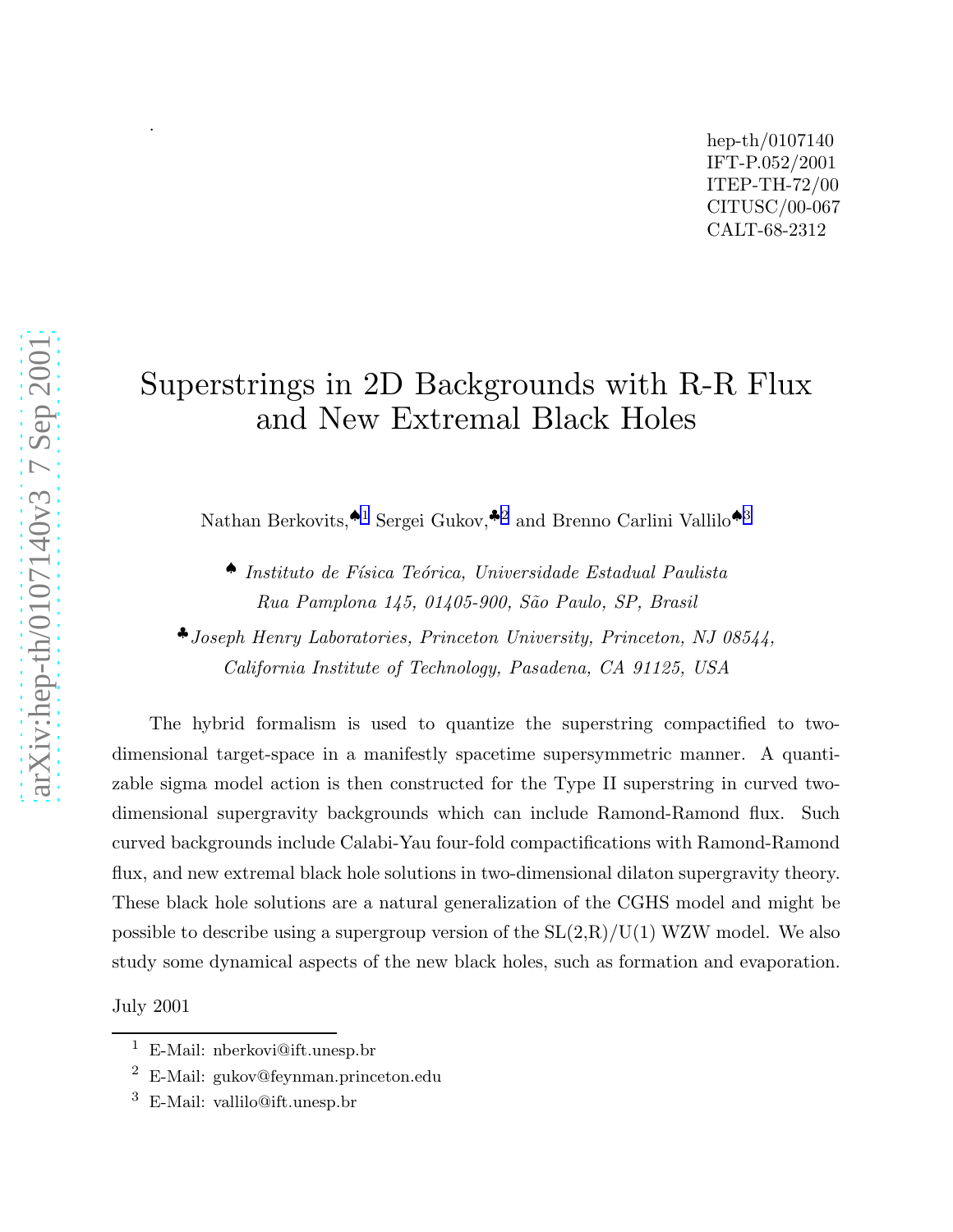# 1. Introduction

Since Ramond-Ramond vertex operators in the Ramond-Neveu-Schwarz (RNS) formalism are represented by spin fields which mix the matter and ghost sector, it is difficult to use this formalism to quantize the superstring in Ramond-Ramond (R-R) backgrounds. Although the covariant Green-Schwarz (GS) formalism can classically describe R-R backgrounds, this formalism has quantization problems even in a flat background.

Over the last seven years, a hybrid formalism has been developed which combines advantages of the RNS and GS formalisms. Like the RNS formalism, the hybrid formalism has a free-field action in a flat background so it is easy to quantize. And like the GS formalism, the worldsheet variables include the target superspace coordinates  $(x, \theta)$  so target-space supersymmetry is manifest and R-R backgrounds are easy to describe. Furthermore, the hybrid formalism is related by a field redefinition to the  $N = 1 \rightarrow N = 2$ embedding of the RNS formalism [\[1](#page-43-0)][\[2](#page-43-0)], and the resulting critical  $\hat{c} = 2$  N = 2 superconformal field theory (scft) splits into a  $\hat{c} = (d - 6)/2$  N = 2 scft for the target space and a  $\hat{c} = (10 - d)/2$  N = 2 scft for the internal compactification manifold. The N = 2 scft for the internal compactification manifold is related to the analogous RNS  $\hat{c} = (10 - d)/2$  $N = 2$  scft by twisting the U(1)-charged compactification-dependent worldsheet fields. This hybrid formalism has been previously developed for compactification to  $d = 6$  on Calabi-Yau(CY) two-folds [[2\]](#page-43-0)[[3\]\[4](#page-43-0)] and for compactification to  $d = 4$  on CY three-folds [\[5](#page-43-0)][\[6](#page-43-0)]. It will be developed here for compactification to  $d = 2$  on CY four-folds.

Even though in two dimensions IIA R-R fields have no propagating degrees of freedom, their zero-modes play a very important role — they induce a back reaction on the graviton generating a negative cosmological constant in the effective two-dimensional theory. Therefore, in addition to describing CY four-fold compactifications with R-R flux, the hybrid formalism developed here can be used to study  $D = 2$  dilaton supergravity with an additional R-R term, which is a natural generalization of the CGHS model. This  $D = 2$ supergravity theory has new extremal black hole solutions which will be shown to have interesting properties.

The paper is organized as follows: In section 2, we develop the hybrid formalism for superstring compactification on CY four-folds to flat two-dimensional Minkowski space. For heterotic compactifications,  $N = (2, 0)$  spacetime supersymmetry is manifest, while for IIA (or IIB) compactifications,  $N = (2, 2)$  (or  $N = (4, 0)$ ) spacetime supersymmetry is manifest. After defining the free-field action and worldsheet  $N = 2$  superconformal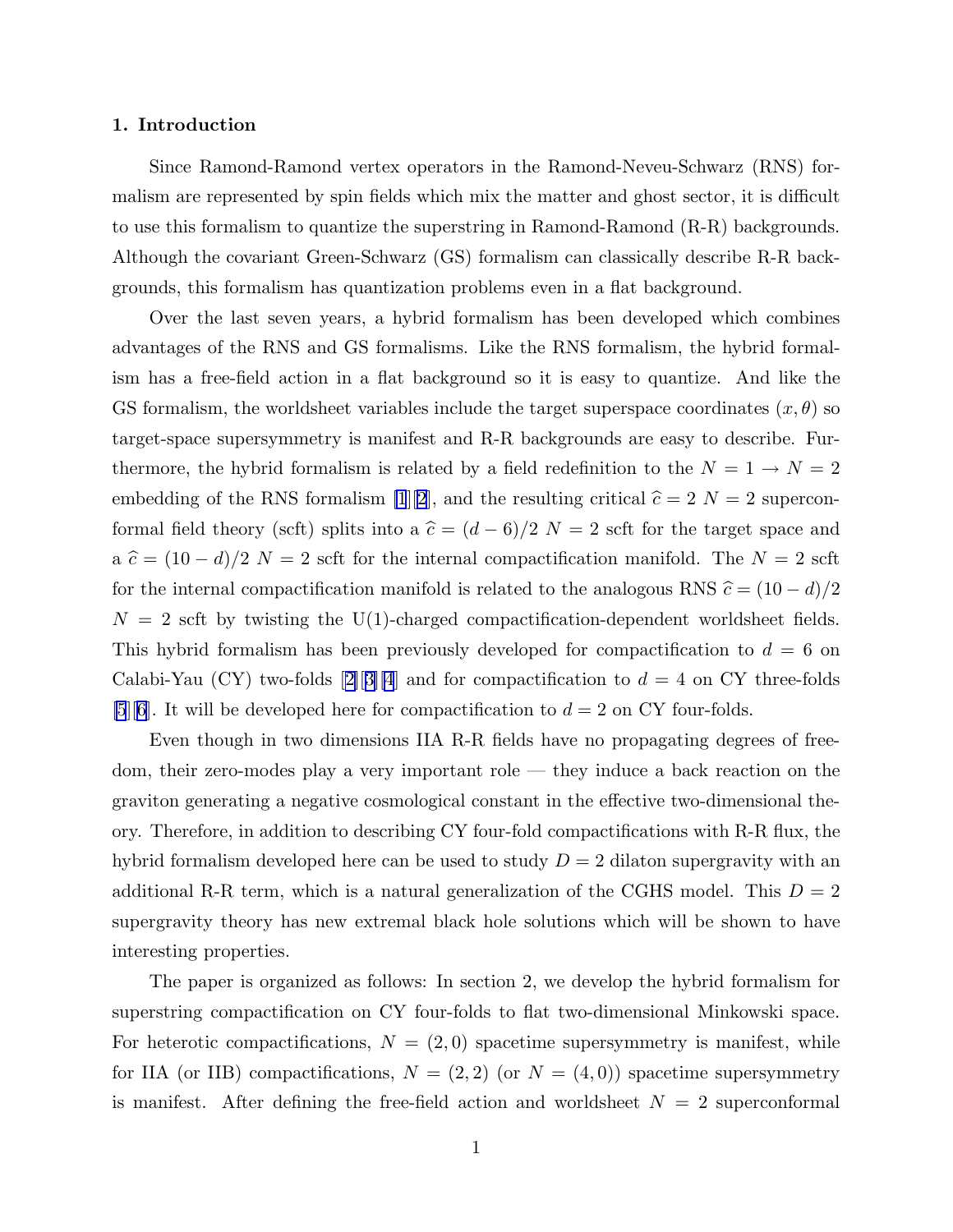generators in the hybrid formalism, vertex operators for physical massless states are explicitly constructed. For the Type II superstring, these massless states include four R-R field strengths which are independent of the compactification. These universal combinations of R-R fields will be identified with four possible types of F-terms in the effective  $\mathcal{N}=2$  theory: superpotential, twisted superpotential, and their complex conjugates. As in[[7\]](#page-43-0), the hybrid formalism can be used to compute "topological" contributions to these superpotentials.

In section 3, the superstring action and worldsheet  $N = 2$  superconformal generators are generalized for compactifications to a curved  $d = 2$  target-superspace background. The resulting sigma model action is manifestly target-space super-reparameterization invariant and can be used to quantize the superstring in two-dimensional backgrounds with R-R flux. The sigma model action contains a Fradkin-Tseytlin term which couples a spacetime superfield containing the dilaton to the worldsheet  $N = (2, 2)$  supercurvature. As in the $d = 4$  and  $d = 6$  hybrid formalisms [[6\]](#page-43-0)[[4\]](#page-43-0), this coupling is possible since superspace chirality in spacetime is related to superspace chirality on the worldsheet. The background superfields appearing in the sigma model are then used to construct a low-energy superpace effective action for the  $N = (2, 2)$  supergravity theory.

In section 4, we study the bosonic contribution to the low-energy effective action of the two-dimensional supergravity theory. A particular feature of this action is a (cosmological) constant term, independent of the dilaton, which is induced by the background R-R flux. The action without this term was extensively studied in the literature in the early 90s. In particular, it was shown that it has classical black hole solutions [\[8](#page-43-0),[9,10](#page-43-0)], which evaporate [\[11](#page-43-0)], and eventually become singular[[12\]](#page-43-0), in quantum theory coupled to matter. We show that with an extra term corresponding to the R-R flux, the theory admits a large family of novel black hole solutions including extremal black holes, analogous to those in [\[13](#page-43-0)]. We conjecture that the extremal solutions represent stable 1/2 BPS states of the twodimensional supergravity theory and support this conjecture by calculating the mass of non-singular black hole solutions and demonstrating that it satisfies a BPS-like inequality. Then we examine some dynamical aspects of the new black holes, in the classical and semiclassical approximations. Namely, we study formation and evaporation of the nearextremal black holes and argue that the new extremal black holes do not emit Hawking radiation.

Finally, in section 5 we conclude with a discussion of open problems which include finding a supergroup sigma model to describe the superstring quantized on the black hole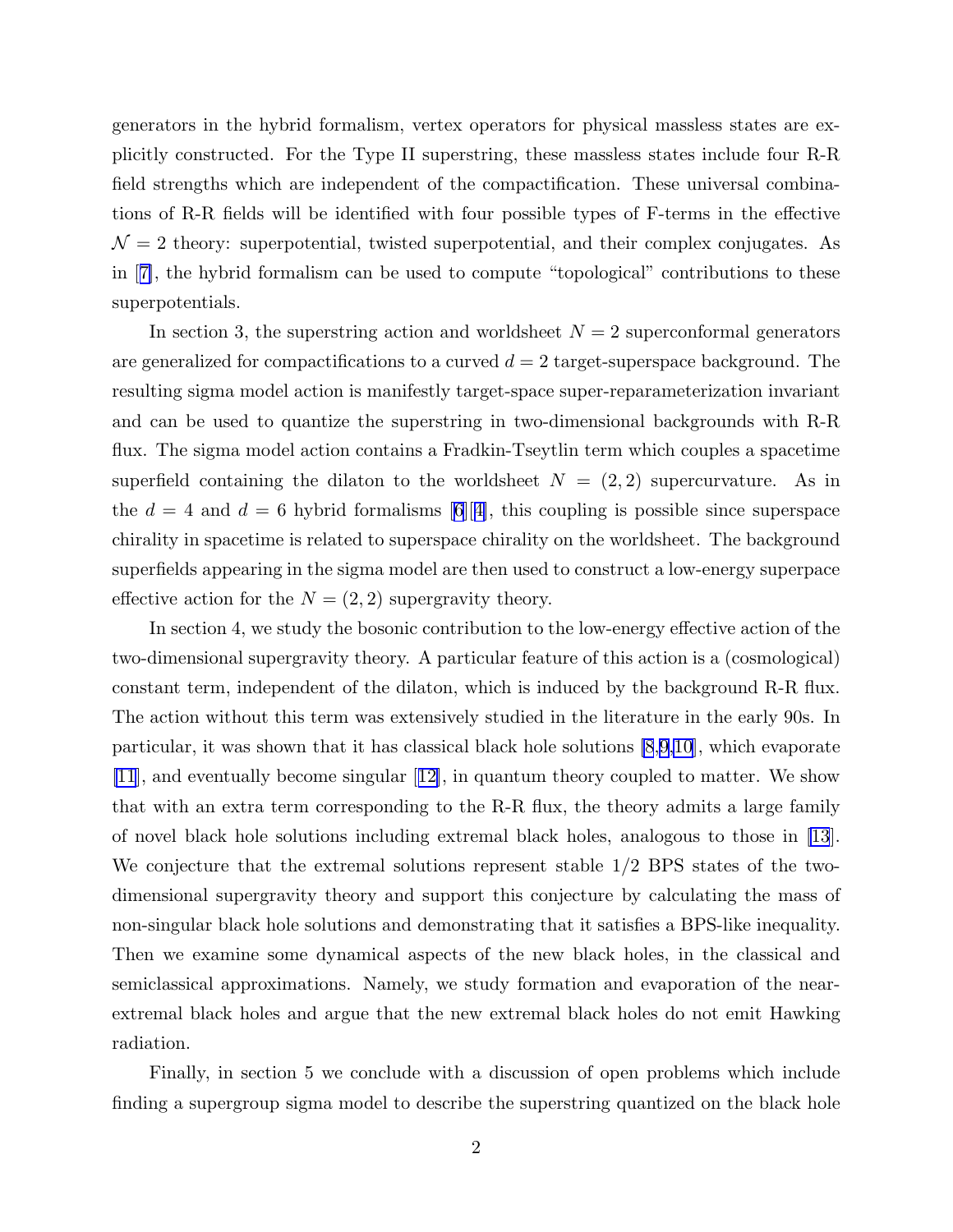<span id="page-3-0"></span>solutions of section 4. Such a sigma model could be useful for studying quantum corrections to the solutions, in a manner analogous to the  $SL(2,R)/U(1)$  gauged WZW sigma model description[[10\]](#page-43-0) of the CGHS black holes [\[9,11](#page-43-0)].

#### 2. Hybrid Formalism for Compactification to Two Flat Dimensions

In this section we describe the basic methods of the hybrid formalism and how to apply them in the case of superstring compactification to a flat two-dimensional background. The first step will be to find a field redefinition from RNS variables to hybrid variables which allows  $d = 2$  spacetime supersymmetry to be made manifest. The next step will be to construct worldsheet  $N = 2$  superconformal generators in the hybrid formalism using the  $N = 1 \rightarrow N = 2$  embedding of the RNS superstring. The final step will be to use these  $N = 2$  superconformal generators to define physical vertex operators in the hybrid formalism.

# 2.1. Field redefinition from RNS variables

The basic variables of the RNS description of the superstring are  $(x^m, \psi^m)$  and the (bosonized) superconformal ghosts  $(b, c, \beta = e^{-\phi}\partial \xi, \gamma = e^{\phi}\eta$ ) which gauge-fix the  $N = 1$ supergravity of the worldsheet. For superstring compactifications which preserve at least  $N = 2$  supersymmetry in flat two-dimensional space-time, these variables factorize into a set describing the flat space  $(x^{\ddagger}, x^{\dagger}, \psi^{\dagger}, \psi^{\dagger})$  plus the superconformal ghosts and a  $\hat{c} = 4$  $N = 2$  scft associated with the eight-dimensional compactification manifold, e.g. a Calabi-Yau four-fold. The action has the form (for simplicity we will discuss only the left moving sector in this section):

$$
S_{flat} = \int d^2z [\partial x \overline{\partial} \partial x + \psi \overline{\partial} \psi] + S_{CY} + S_{ghosts}, \qquad (2.1)
$$

where  $S_{ghosts}$  is the action for the superconformal ghosts and  $S_{CY}$  is the sigma model action for the compactification manifold, which we assume to be a Calabi-Yau four-fold for the sake of concreteness. The explicit form of these actions will not be needed.

As discussed in[[14\]](#page-43-0), spacetime supersymmetry can be studied defining the zero mode of the vertex operator of the massless fermionic state at zero momentum to be the supersymmetry charge. Since there are only two non-compact dimensions, the spin fields take a very simple form,  $\Sigma^{\alpha} = e^{\pm \frac{1}{2}\sigma}$  where  $\sigma$  is the chiral boson which bosonize the  $(\psi^{\ddagger}, \psi^{\ddagger})$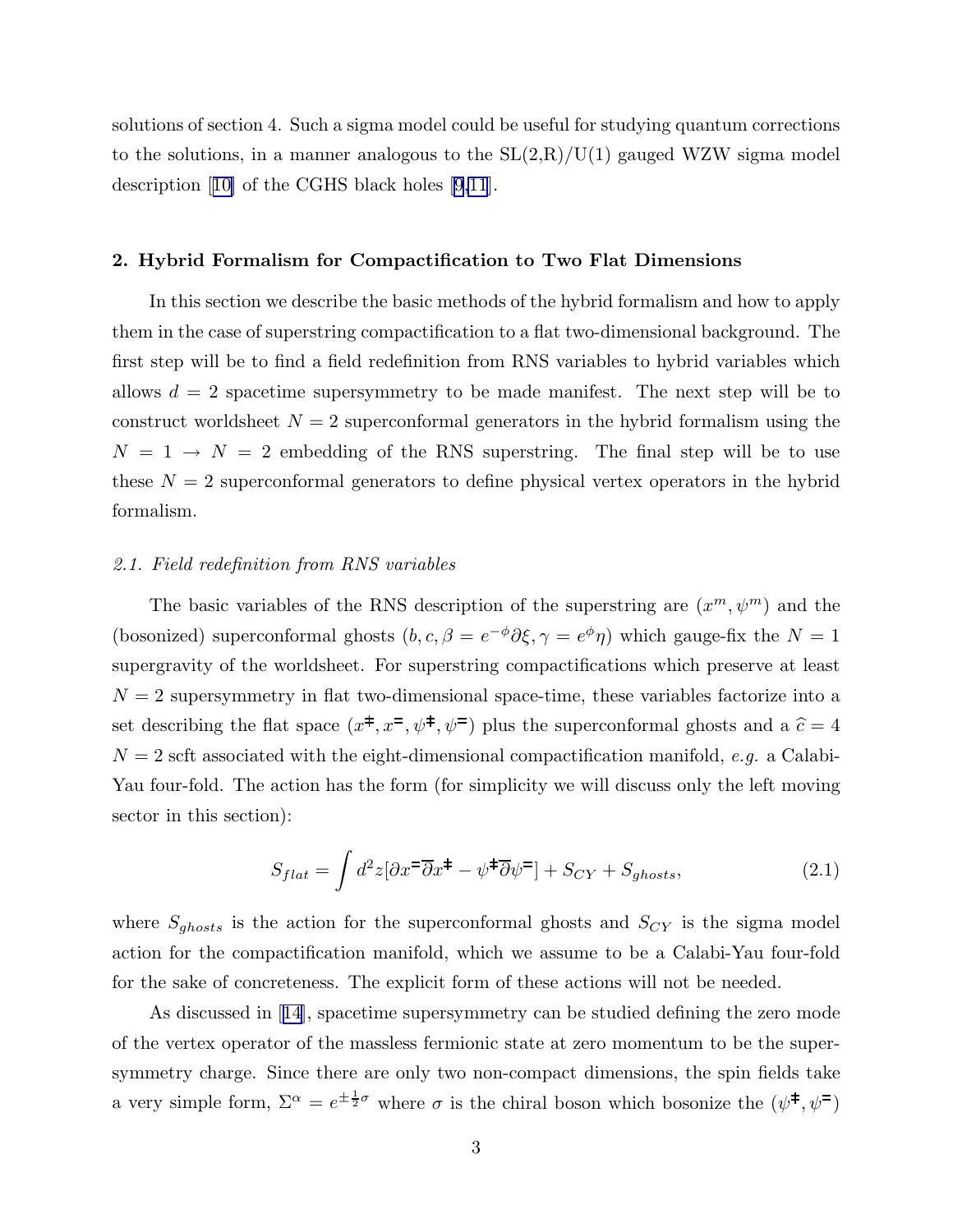variables. The GSO projection tells us that we must choose one chirality for  $\Sigma^{\alpha}$  and we will choose  $\Sigma^-$ . In the  $-\frac{1}{2}$  $\frac{1}{2}$  picture, there are two supercharges,  $q_+ = \oint e^{-\frac{1}{2}\phi}\Sigma^-e^{+\frac{1}{2}H_{CY}}$  and  $q_+ = \oint e^{-\frac{1}{2}\phi}\Sigma^{-}e^{-\frac{1}{2}H_{CY}}$ , where  $J_{CY} = \partial H_{CY}$  is the worldsheet current contained in the  $N = 2$  superconformal algebra of the CY sigma model. The fact that the supersymmetry operator carries picture tell us that supersymmetry in the RNS model is well defined only for on-shell states. This can also be seen verifying that these operators satisfy the  $d = 2$  $N = 2$  supersymmetry algebra up to a picture change.

Nevertheless, in two spacetime dimensions it is possible to define supersymmetry off-shellusing the methods of [[5\]](#page-43-0)[[2\]\[3](#page-43-0)]. To do this, we define  $q_{\dot{+}}$  in the  $-\frac{1}{2}$  $\frac{1}{2}$  picture as above but define its complex conjugated  $q_+$  in the  $\frac{1}{2}$  picture as

$$
q_{+} = \oint (b\eta e^{\frac{3}{2}\phi} \Sigma^{-} e^{\frac{1}{2}H_{CY}} - e^{\frac{1}{2}\phi} : [\partial x^{\pm} \Sigma^{+} + (G_{CY}^{+} + G_{CY}^{-}) \Sigma^{-}] e^{\frac{1}{2}H_{CY}} : ),
$$
 (2.2)

where  $G_{CY}^+$  and  $G_{CY}^-$  are superconformal generators of the CY sigma model. For this to be consistent, we must change the definition of complex conjugation. This can be done following[[15\]](#page-43-0), and will not be described explicitly here. The two generators  $q_{\dot{+}}$  and  $q_{+}$ satisfy the desired supersymmetry algebra.

Now we define two superspace variables  $\theta^+$  and  $\theta^+$  that when commuted with  $q_+$  and  $q_{\dot{+}}$  respectively give the identity operator:

$$
\theta^{+} = c\xi e^{-\frac{3}{2}\phi} \Sigma^{+} e^{-\frac{1}{2}H_{CY}}, \quad \theta^{\dot{+}} = e^{\frac{1}{2}\phi} \Sigma^{+} e^{\frac{1}{2}H_{CY}}.
$$
 (2.3)

Note that these operators have conformal weight zero and transform as spacetime spinors. In addition, we define conformal weight one operators conjugate to  $\theta$ 's:

$$
p_{+} = b\eta e^{\frac{3}{2}\phi} \Sigma^{-} e^{\frac{1}{2}H_{CY}}, \quad p_{+} = e^{-\frac{1}{2}\phi} \Sigma^{-} e^{-\frac{1}{2}H_{CY}}.
$$
 (2.4)

We will treat these fields as the fundamental ones. Remembering the initial number of degrees of freedom,  $(x^{\ddagger}, x^{\dagger}, \psi^{\dagger}, \psi^{\dagger}, b, c, \beta, \gamma)$ , we see that there are two independent chiral bosons remaining to be defined. These two chiral bosons,  $\omega$  and  $\rho$ , will be defined as

$$
\omega = \frac{1}{2}(\phi - \kappa + \sigma - \chi), \quad \rho = 2\phi + \frac{1}{2}(H_{CY} - \chi - 3\kappa), \tag{2.5}
$$

where  $\partial \chi = cb$  and  $\partial \kappa = \xi \eta$ . These chiral bosons have the OPE's:

$$
\omega(z)\omega(w) \to \frac{1}{2}\log(z-w), \quad \rho(z)\rho(w) \to -\frac{1}{2}\log(z-w). \tag{2.6}
$$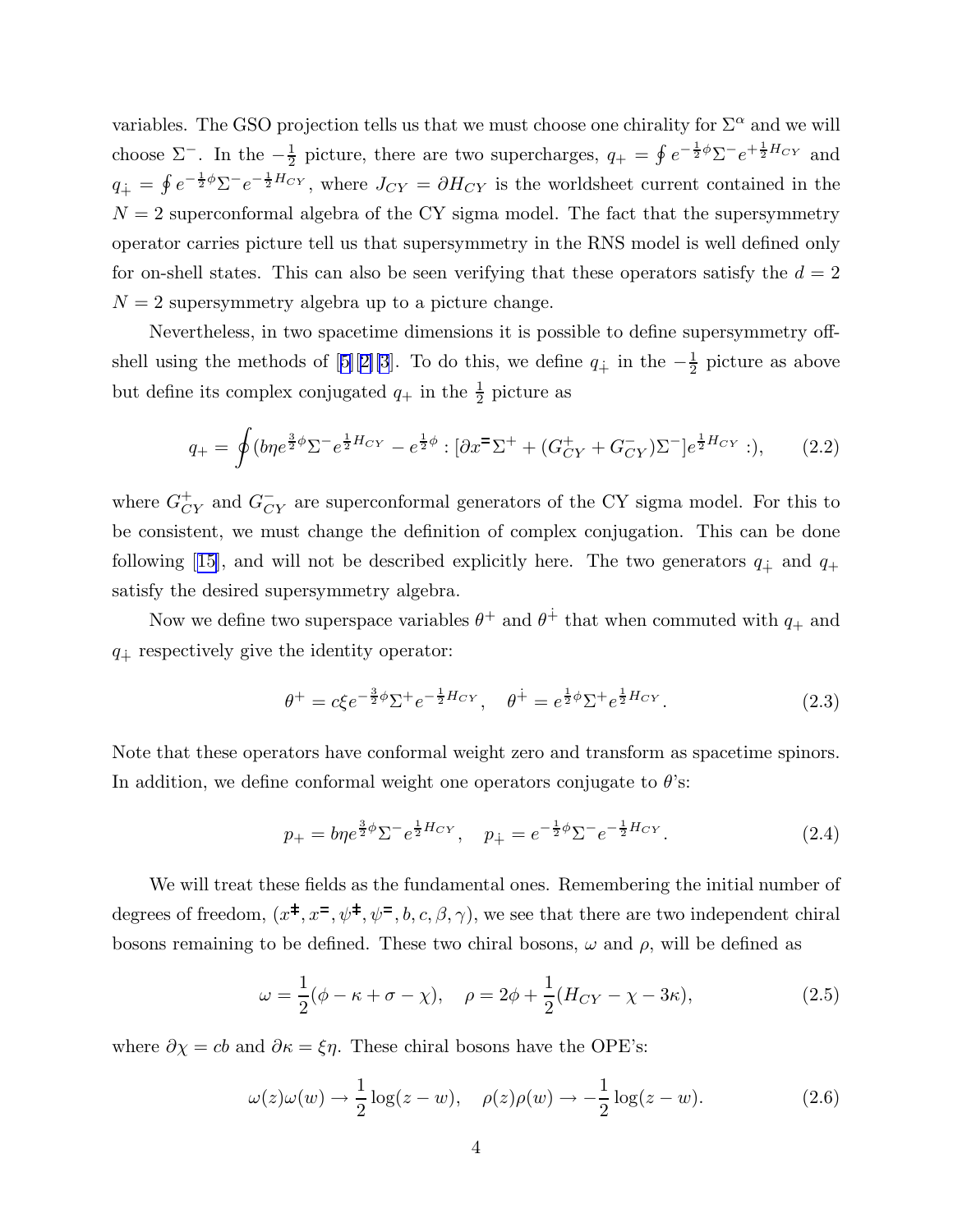The set of hybrid variables is now complete. The next step is to make a chiral  $U(1)$ rotation on the compactification fields in order they do not have singular OPE's with the hybrid variables due to the  $H_{CY}$  dependence. If a compactification field  $\Phi_{CY}$  has  $U(1)$ charge *n*, we will define a new field  $\Phi_{GS} = e^{n(\phi - \kappa)} \Phi_{CY}$ . This transformation changes the compactification dependent superconformal generators by a similarity transformation  $\mathcal{O}_{GS} = e$  $\oint (\phi - \kappa) J_{CY} \mathcal{O}_{CY} e^{-\oint (\phi - \kappa) J_{CY}}$ . In particular,  $G_{GS}^{\pm} = e^{\pm (\phi - \kappa)} G_{CY}^{\pm}$  and  $J_{GS} =$  $J_{CY} + 4(\partial \phi - \partial \kappa).$ 

# 2.2. Worldsheet  $N = 2$  superconformal generators

As discussed in [\[1](#page-43-0)], the generators  $(T = T_{matter}^{RNS} + T_{ghost}^{RNS}, G^+ = j_{BRST}, G^- = b, J =$  $cb+\xi\eta$ ) of the combined matter ghost system form an  $N=2$  twisted superconformal algebra with central charge  $\hat{c} = 2$ . These generators can be untwisted by defining  $T \to T - \frac{1}{2}$  $rac{1}{2}\partial J$ and rewritten using the hybrid variables. Using the definition of  $p_+$ ,  $\omega$  and  $\rho$ , it is easy to see that  $J = -2\partial \rho + J_{GS}$  and  $G^- = b = p_+ e^{\omega - \rho}$ .

 $G^+ = j_{BRST}$  can be determined in a similar way (e.g.  $-\gamma^2 b = p_+ e^{\omega + \rho}$ ) and can be checked by requiring consistency of the algebra. T is uniquely determined by conformal weights of the fundamental fields and requiring  $G^+$  and  $G^-$  to have conformal weight  $\frac{3}{2}$ . The complete set of untwisted generators is:

$$
T = \Pi \pm \Pi = -d_+ \partial \theta^+ - d_{\dot{+}} \partial \theta^{\dot{+}} + \partial \omega \partial \omega - \partial \rho \partial \rho - \partial^2 \omega + T_{GS}, \tag{2.7}
$$

$$
G^- = d_+ e^{\omega - \rho},
$$

$$
G^+ = (\Pi_- d_{\dot{+}} + 2\partial \omega \partial \theta^+ - \frac{1}{2} \partial^2 \theta^+) e^{-\omega + \rho} + d_{\dot{+}} e^{\omega + \rho} + G_{GS}^+ + \theta^+ T_{GS} e^{-\omega + \rho} + G_{GS}^- \theta^+ p_{\dot{+}} e^{2\rho},
$$

$$
J = -2\partial \rho + J_{GS},
$$

where

$$
\Pi_{\pm} = \partial x_{\pm} + \theta^{+} \partial \theta^{\dot{+}}, \quad \Pi_{\pm} = \partial x_{\pm},
$$
  
\n
$$
d_{+} = p_{+}, \quad d_{\dot{+}} = p_{\dot{+}} + \theta^{+} \partial x^{\pm},
$$
\n(2.8)

are supersymmetric operators.

This can be expressed in a more elegant form by doing a similarity transformation in the hybrid part

$$
\mathcal{O}_{hybrid}\rightarrow e^{\oint (\theta^+e^{\rho-\omega}G_{GS}^--\frac{1}{2}\partial x\pm\theta^+\theta^+)}\mathcal{O}_{hybrid}e^{-\oint (\theta^+e^{\rho-\omega}G_{GS}^--\frac{1}{2}\partial x\pm\theta^+\theta^+)}.
$$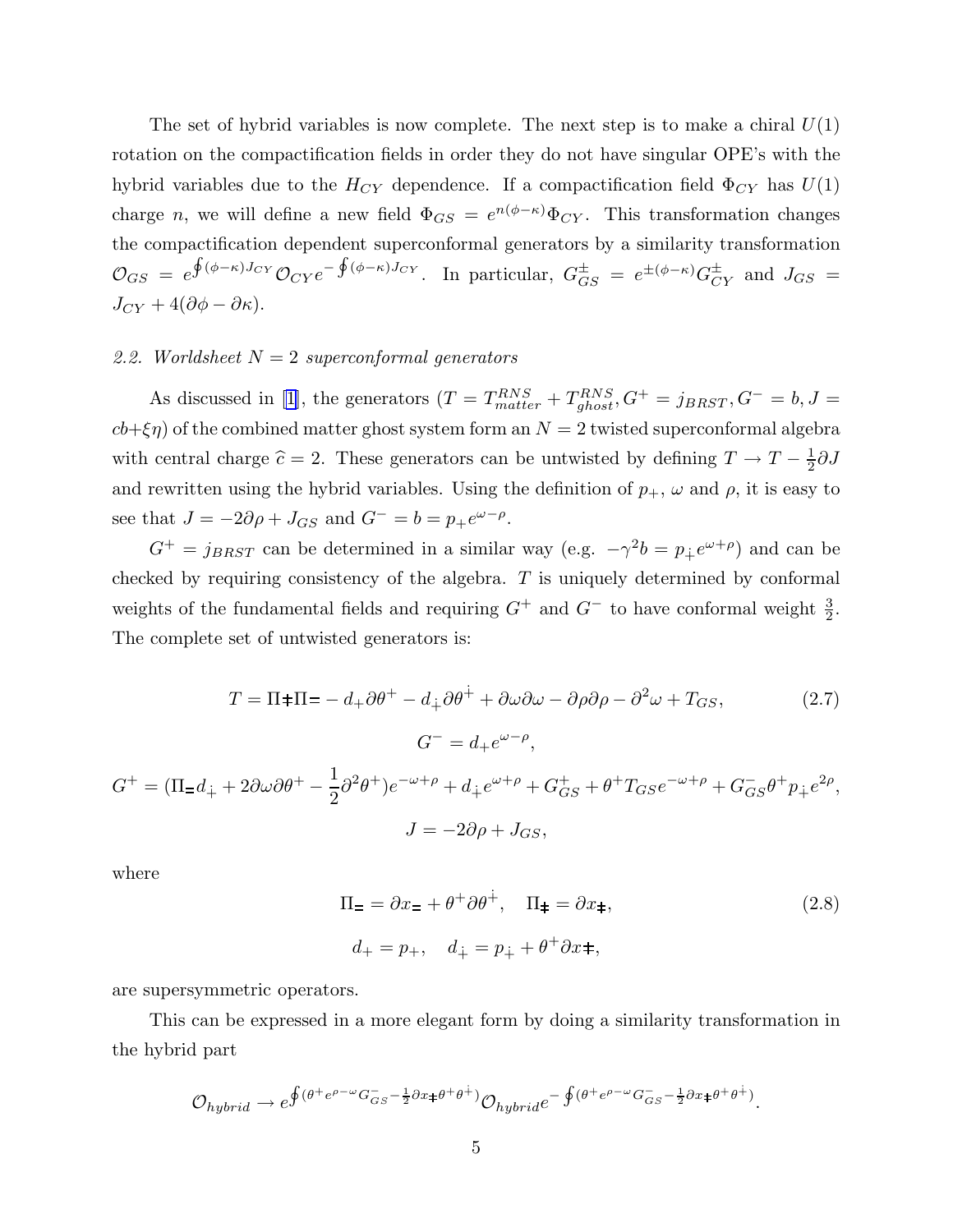<span id="page-6-0"></span>Note that it does not change the conformal weight or the charge of the operators, puts a term  $G_{GS}^-$  in  $G^-$  and removes the terms  $\theta^+T_{GS}e^{-\omega+\rho}+G_{GS}^-\theta^+p_+e^{2\rho}$  in  $G^+$ . This transformation also allows us to write the  $d = 2$  supersymmetric operators and supercharges as:

$$
\Pi_{\pm} = \partial x_{\pm} + \frac{1}{2}(\theta^+ \partial \theta^+ + \theta^+ \partial \theta^+), \quad \Pi_{\pm} = \partial x_{\pm}, \tag{2.9}
$$

$$
d_{+} = p_{+} + \frac{1}{2}\theta^{+}\partial x_{+}, \quad d_{+} = p_{+} + \frac{1}{2}\theta^{+}\partial x_{+},
$$
  

$$
q_{+} = \int (p_{+} - \frac{1}{2}\theta^{+}\partial x_{+}), \quad q_{+} = \int (p_{+} - \frac{1}{2}\theta^{+}\partial x_{+})
$$
(2.10)

and the superconformal generators are

$$
T = \Pi_{\pm}\Pi_{\mp} - d_{+}\partial\theta^{+} - d_{\mp}\partial\theta^{+} + \partial\omega\partial\omega - \partial^{2}\omega - \partial^{2}\rho + T_{GS},
$$
\n
$$
G^{-} = d_{+}e^{w-\rho} + G_{GS}^{-},
$$
\n
$$
G^{+} = e^{\oint \Pi = e^{-2w}}(d_{\mp}e^{\omega+\rho})e^{-\oint \Pi = e^{-2w}} + G_{GS}^{+},
$$
\n
$$
J = -2\partial\rho + J_{GS},
$$
\n(2.11)

The worldsheet action for these hybrid variables is

$$
S_{hybrid} = \int d^2z [\partial x^{\pm} \overline{\partial} x^{\pm} - p_{+} \overline{\partial} \theta^{\pm} - p_{+} \overline{\partial} \theta^{\pm}] + S_C + S_B, \qquad (2.12)
$$

where  $S_C$  is the action for the new  $\hat{c} = 4$  scft and  $S_B$  is the action for the chiral bosons  $\rho$ and  $w$ . Like its RNS counterpart of  $(2.1)$  $(2.1)$  $(2.1)$ ,  $(2.12)$  is a free-field action if one ignores the scft for the compactification. But  $S_{hybrid}$  has the advantage over  $(2.1)$  $(2.1)$  $(2.1)$  that the hybrid variables transform covariantly under the spacetime supersymmetry transformations generated by (2.10). In the closed string case there are also hybrid variables corresponding to the right movers. The difference between type IIA and IIB is the choice of the chiralities of the spinor variables. Note that the right mover chiral boson  $\bar{\omega}$  has different  $SO(1,1)$  charges in the two cases.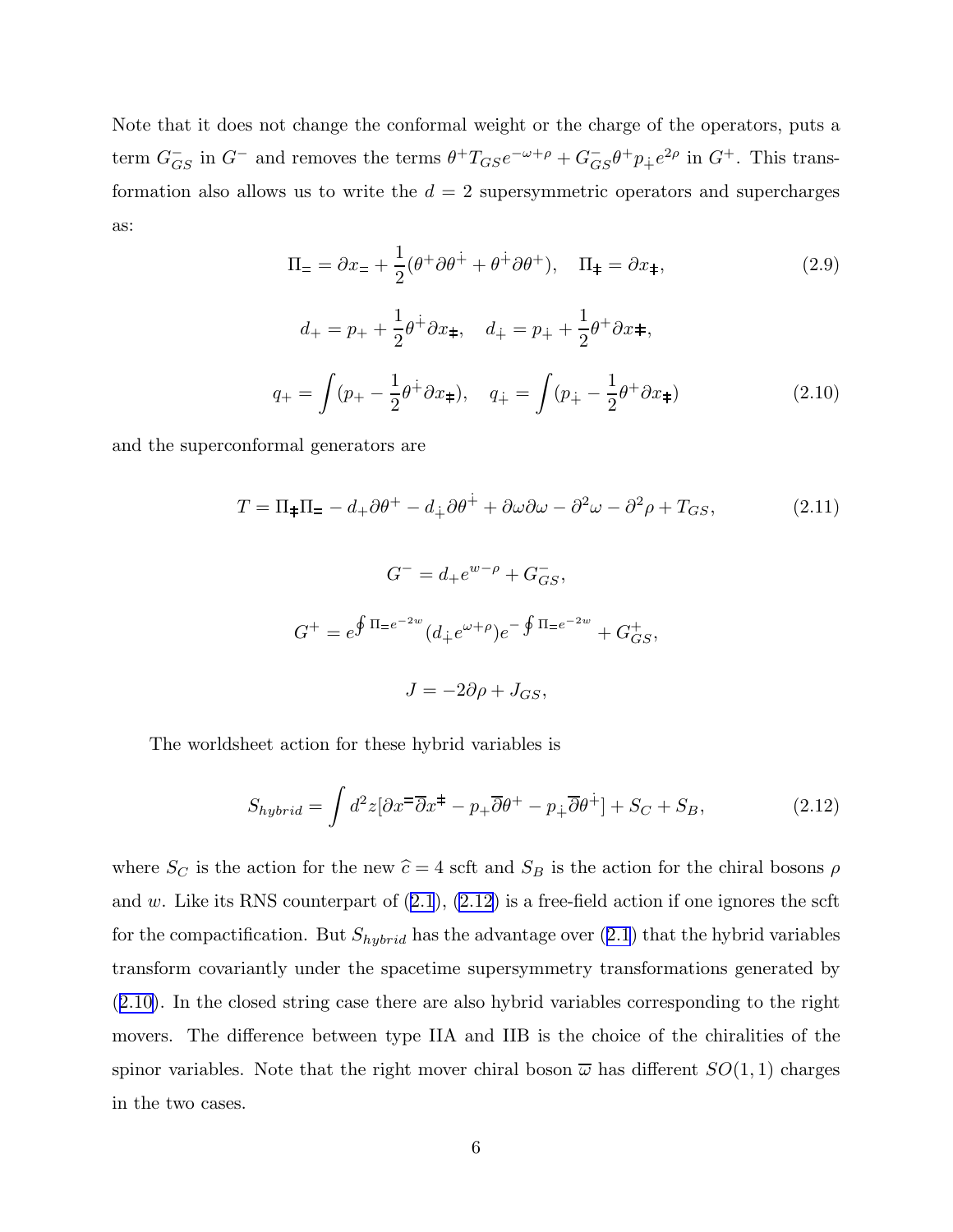# 2.3. Definition of physical states

With this superconformal algebra, one can introduce  $N = 2$  superconformal ghosts and carry out a standard BRST procedure to define physical states[[5\]](#page-43-0). But since we have already included the RNS matter and ghost fields to define the hybrid variables, the  $N=2$ superconformal ghosts play a trivial role and will be ignored in the following discussion.

For open superstrings, physical vertex operators can be defined as real, chiral, or antichiral  $N = 2$  primary fields constructed from the hybrid variables.<sup>4</sup> Real primary fields  $\Phi$  carry zero  $U(1)$  charge and zero conformal weight and satisfy  $G_n^+ \Phi = G_n^- \Phi = 0$  for  $n \geq 0$  where  $\mathcal{O}_n\mathcal{A}$  means the coefficient of the pole of order  $n + h_{\mathcal{O}}$  in the OPE of  $\mathcal O$  and A. Chiral primary fields  $\Phi^c$  carry  $+1$   $U(1)$  charge and  $+\frac{1}{2}$  conformal weight and satisfy  $G_{n-1}^+ \Phi^c = G_n^- \Phi^c = 0$  for  $n \ge 0$ , and antichiral primary fields  $\Phi^a$  carry  $-1$   $U(1)$  charge and  $+\frac{1}{2}$  $\frac{1}{2}$  conformal weight and satisfy  $G_n^+ \Phi^a = G_{n-1}^- \Phi^a = 0$  for  $n \geq 0$ . These primary fields are defined up to gauge transformations  $\delta \Phi = G_{-n}^+ \Lambda_n + G_{-n}^- \overline{\Lambda}_n$  for  $n > 0$  which preserve the above conditions.

For real primary fields, the integrated open superstring vertex operator is  $V =$  $\int dz G^{-}_{-\frac{1}{2}}G^{+}_{-}$  $-\frac{1}{2}\Phi$ , while for chiral and antichiral primary fields, the integrated open superstring vertex operator is  $V = \int dz G_{-\frac{1}{2}}^-\Phi^c$  and  $V = \int dz G_{-\frac{1}{2}}^+\Phi^a$ . Physical closed superstring vertex operators can be defined in the usual manner as left-right products of open superstring vertex operators. For example, for real primary fields, the integrated closed superstring vertex operator is

$$
\mathcal{V} = \int d^2 z \overline{G}^{-}{}_{-\frac{1}{2}} \overline{G}^{+}{}_{-\frac{1}{2}} G^{-}{}_{-\frac{1}{2}} G^{+}{}_{-\frac{1}{2}} \Phi.
$$
 (2.13)

# 2.4. Compactification-independent massless states

We will first discuss massless open string states independent of the compactification. The most general massless compactification-independent operator is

$$
\Phi(x,\theta) = V + U_{\pm}e^{-2w},
$$

<sup>&</sup>lt;sup>4</sup> An alternative way to define physical states in the hybrid formalism is to use the  $N = 4$ topological method [\[2\]](#page-43-0) in which the  $\hat{c} = 2$  N = 2 generators are extended to a set of  $\hat{c} = 2$  N = 4 generators. Although this method is useful for constructing gauge-invariant actions or computing scattering amplitudes, it is unnecessary if one only wants to construct physical states.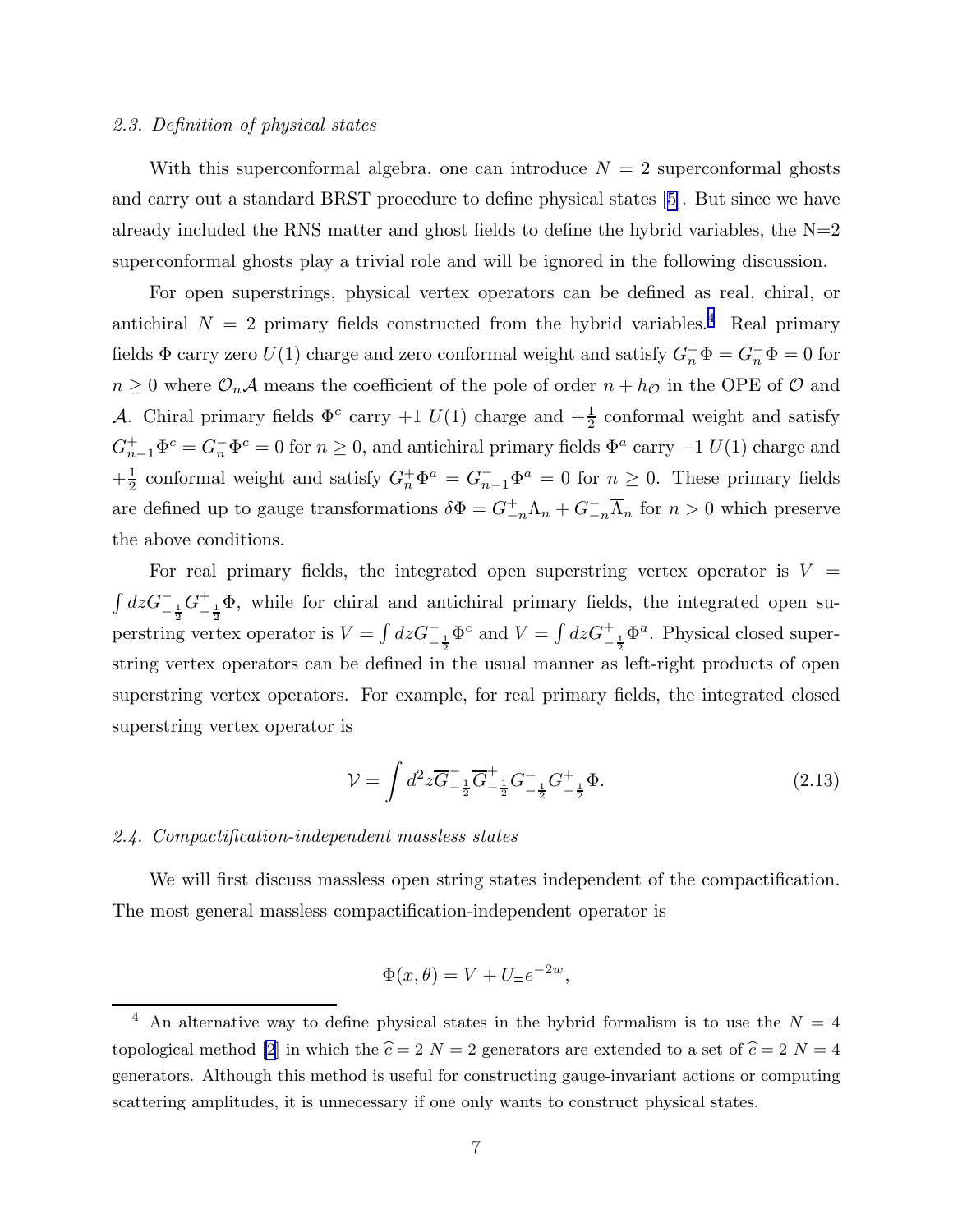<span id="page-8-0"></span>where  $\Phi$  in the massless case depends only on the zero modes of x and  $\theta$ , i.e. there are no derivatives on them. Using the real primary field conditions that  $T_0 \Phi = G_{\frac{1}{2}}^{\pm} \Phi = 0$  and the OPE's

$$
x^{\pm}(y)x^{\pm}(z) \to 2\log|y-z|, \quad w(y)w(z) \to \frac{1}{2}\log(y-z), \quad \rho(y)\rho(z) \to -\frac{1}{2}\log(y-z),
$$
  

$$
\theta^{\pm}(y)p_{\pm}(z) \to (y-z)^{-1}, \quad \theta^{\pm}(y)p_{\pm}(z) \to (y-z)^{-1},
$$

we get the following superfield equations:

$$
\Box V = \Box U_{\Xi} = 0 \tag{2.14}
$$

$$
\nabla_+ U = 0,\tag{2.15}
$$

$$
\nabla_{\dot{+}}(U_{\Xi} - \nabla_{\Xi}V) = 0,\tag{2.16}
$$

where

$$
\nabla_{\pm} = \partial_{\pm}, \quad \nabla_{\pm} = \partial_{\pm},
$$
  

$$
\nabla_{+} = \partial_{+} + \frac{1}{2}\theta^{+}\partial_{\pm}, \quad \nabla_{+} = \partial_{+} + \frac{1}{2}\theta^{+}\partial_{\pm}.
$$

The residual gauge invariance from  $\delta \Phi = G^+$  $-\frac{1}{2}\Lambda + G_{-\frac{1}{2}}^{-}\Lambda$  are generated by  $\Lambda =$  $e^{-w-\rho}\Lambda_{\dot{-}}, \quad \overline{\Lambda} = e^{-w+3\rho-H_{CY}}\Lambda_{\dot{-}},$  with the gauge transformations:

$$
\delta V = \nabla_{+} \Lambda_{-} + \nabla_{+} \Lambda_{-},
$$

$$
\delta U_{-} = \nabla_{-} \nabla_{+} \Lambda_{-},
$$

satisfying  $\nabla = \nabla_+ \nabla_+ \Lambda_- = \nabla = \nabla_{\dot{+}} \nabla_+ \Lambda_- = 0.$ 

The solution of the equations is

$$
\Phi = \theta^+ \phi^- (x^=) + \theta^+ \phi^- (x^=) + \theta^+ \partial_- \phi^- (x^=) e^{-2\omega}.
$$
 (2.17)

The fields that are not eliminated by the equations of motion are pure gauge. Only the Ramond sector contains physical degrees of freedom which are two left-moving fermions, agreeing with the standard light-cone analysis.

In the case of closed Type II superstrings, the situation is unusual. Since the states of the closed string are just the product of the open string states, the physical degrees of freedom are in the R-R sector. For Type IIB we will get four chiral bosons (depending on  $x^{\pm}$ ), but for Type IIA we will have only constant modes since the product of two chiral fermions of opposite chiralities ( the left moving contribution will depend on  $x^{\pm}$  and the right moving will depend on  $x^{\ddagger}$ ) must be constant. Since constant R-R fluxes play an important role in CY four-fold compactifications, it will be interesting to discuss these compactification-independent states in more detail.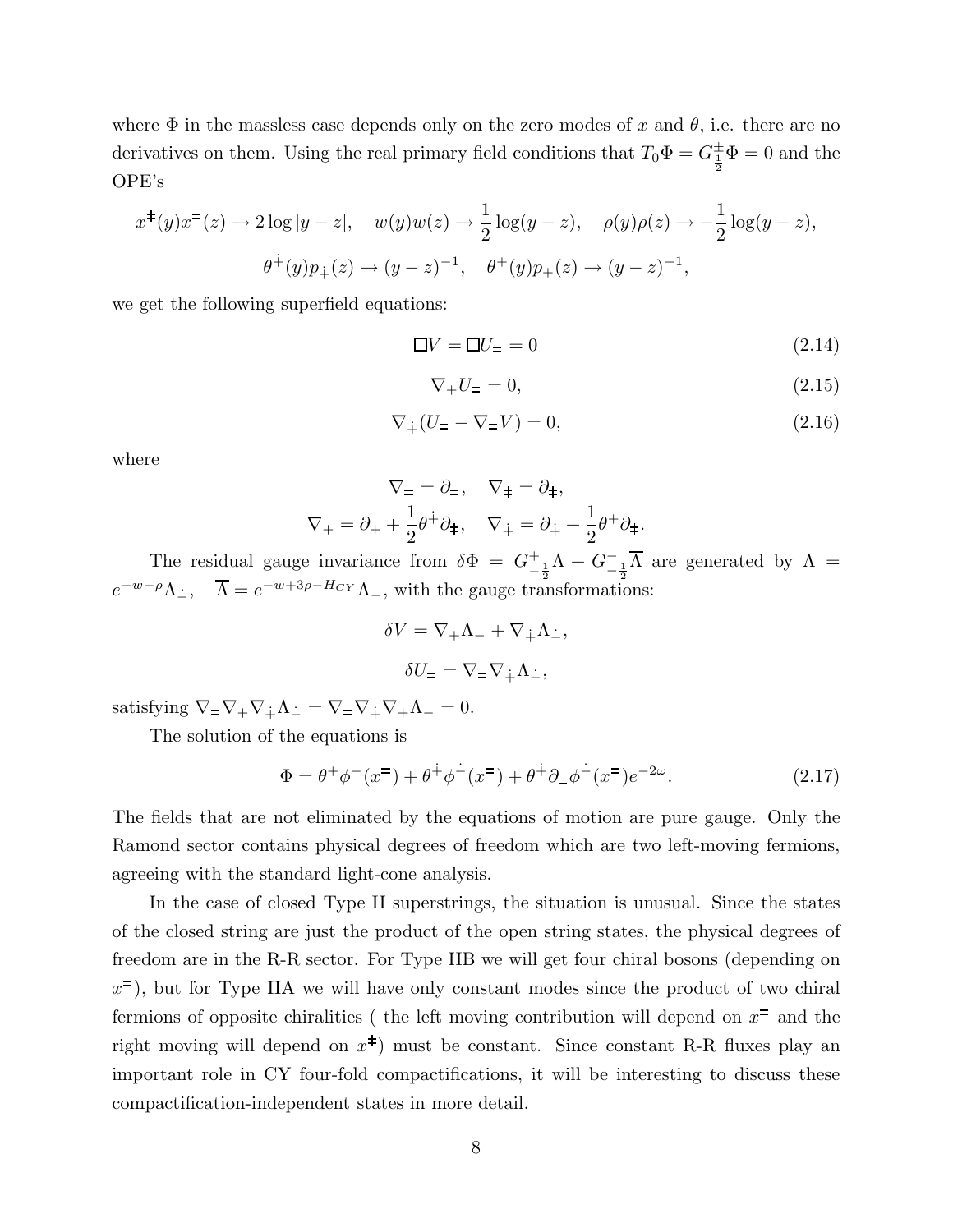#### <span id="page-9-0"></span>2.5. Type IIA R-R vertex operators

When  $\partial = \phi^-$  and  $\partial = \phi^-$  are constants in ([2.17](#page-8-0)), the integrated vertex operators  $V = \int dz G^{-}_{-\frac{1}{2}} G^{+}_{-}$  $-\frac{1}{2}$ <sup> $+\frac{1}{2}$ </sup> associated with these open superstring states are the spacetime supersymmetry generators  $q_+$  and  $q_+$  of ([2.10](#page-6-0)). The Type IIA vertex operators for the four constant R-R field-strengths are therefore

$$
V_{cc} = \int d^2 z j_+ j_-, \quad V_{aa} = \int d^2 z j_+ j_- , \quad V_{ca} = \int d^2 z j_+ j_- , \quad V_{ac} = \int d^2 z j_+ j_- , \quad (2.18)
$$

where  $q_{\pm} = \oint j_{\pm}$  and  $q_{\pm} = \oint j_{\pm}$  are the four Type IIA supercharges.

In terms of the original 32 ten-dimensional IIA spacetime-supersymmetry generators  $q_{\alpha} = q_{\pm \pm \pm \pm \pm},$ 

$$
q_{+} = q_{++++}, \quad q_{+} = q_{+---}, \quad q_{-} = q_{-+++}, \quad q_{-} = q_{---}.
$$
 (2.19)

The vertex operator described by  $\int d^2z j_{\alpha}j_{\beta}$  couples to the string coupling constant  $e^{\varphi}$ times the ten-dimensional IIA R-R field strengths in the combination

$$
F_{\alpha\beta} = \delta_{\alpha\beta} F^{(0)} + \frac{1}{2} \gamma^{MN}_{\alpha\beta} F^{(2)}_{MN} + \frac{1}{24} \gamma^{MNPQ}_{\alpha\beta} F^{(4)}_{MNPQ}
$$
(2.20)

where  $M = 0$  to 9. Since they carry  $+4$  and  $-4$  CY  $U(1)$  charge, the compactificationindependent R-R vertex operators  $V_{cc}$  and  $V_{aa}$  are easily seen to couple to the holomorphic and anti-holomorphic four-form R-R field strengths  $\Omega^{jklm}F_{jklm}^{(4)}$  and  $\Omega^{jkl\overline{m}}F_{\overline{ik}\overline{k}}^{(4)}$  $\frac{\partial^{(4)}}{\partial k \, \overline{\hspace{0.2cm}} m}$  where j, k, l,  $m = 1$  to 4 denote the complex Calabi-Yau directions, and  $\Omega$  is the covariantly constant  $(4, 0)$ -form. In other words,  $V_{cc}$  and  $V_{aa}$  couple to the following components of the Ramond-Ramond field strengths:

$$
F_{+-} = W, \quad F_{\dot{+} \dot{-}} = \overline{W} \tag{2.21}
$$

where, following the notations of [\[16](#page-43-0)], we introduced:

$$
W = \frac{1}{2\pi} \int_X \Omega \wedge F^{(4)} \tag{2.22}
$$

Similarly, one can check that the two other compactification-independent R-R vertex operators,  $V_{ca}$  and  $V_{ac}$ , couple to  $e^{\varphi}$  times two specific linear combinations of the field strengths  $F^{(0)}$ ,  $F_{01}^{(2)}$ ,  $F_{i\bar{i}}^{(2)}$  $j^{(2)}_{j},\ F^{(4)}_{01j}$  $F_{01j\overline{j}}^{(4)}$  and  $F_{jk\overline{j}}^{(4)}$  $j_{k}\overline{j_{k}}$ . The precise linear combination of field strengths which couple to  $V_{ca}$  and  $V_{ac}$  can be derived using the mirror map of the CY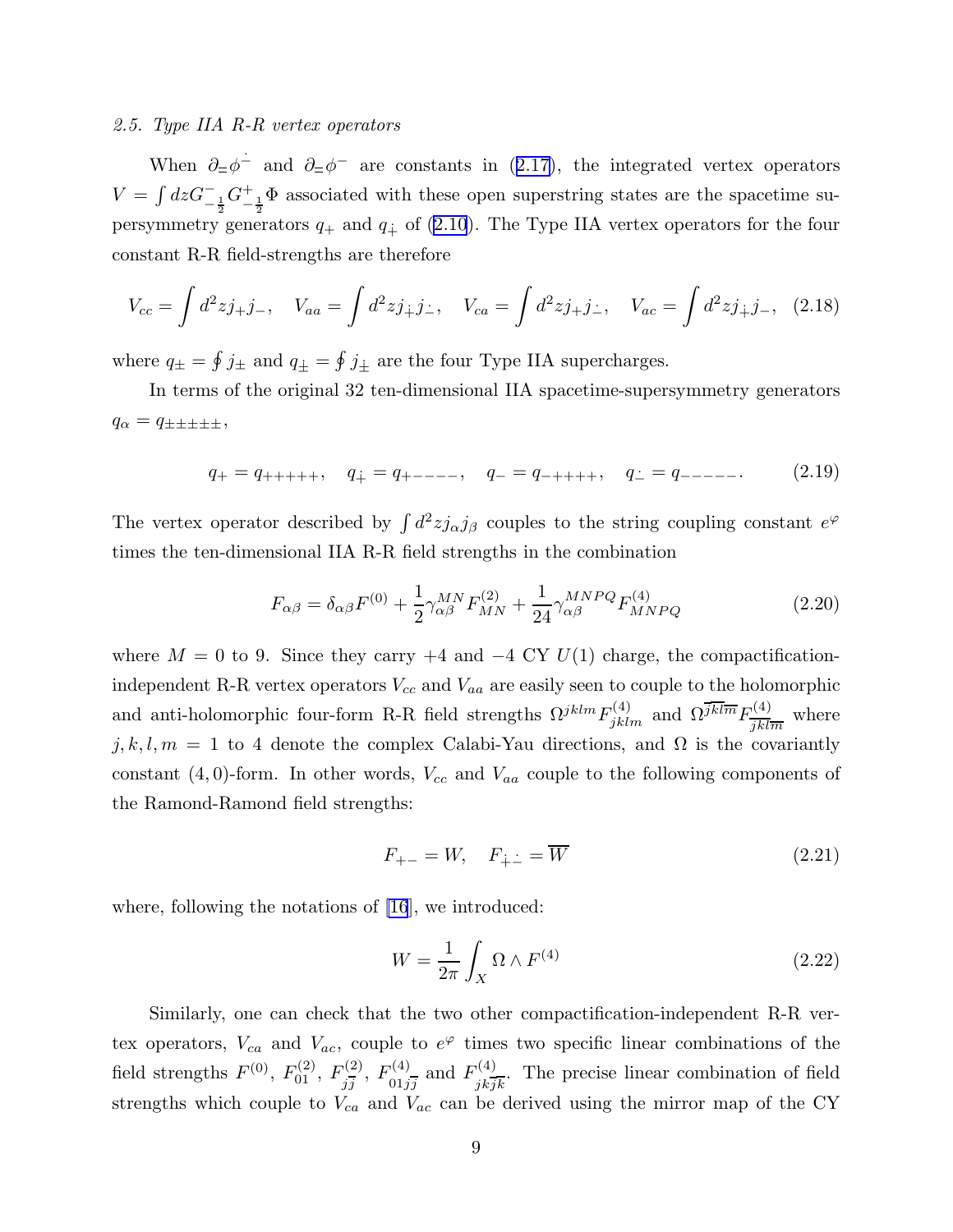<span id="page-10-0"></span>manifold which maps the holomorphic  $F_{jklm}^{(4)}$  and the anti-holomorphic  $F_{\overline{ikl}}^{(4)}$  $\frac{j(4)}{jklm}$  into these linear combinations. The idea is that the conformal field theory associated with the mirror variety X is physically equivalent to the CFT associated with the original CY four-fold  $X$ . Essentially,the two are related by a change of notations [[17,18](#page-43-0)], which exchanges  $-\leftrightarrow -$ . This transformation implies a non-trivial isomorphism of the cohomology rings of X and its mirror  $\ddot{X}$ , such that:

$$
h^{p,q}(X) = h^{4-p,q}(\widetilde{X})
$$
\n
$$
(2.23)
$$

Therefore, we claim that R-R flux corresponding, say, to  $V_{ca}$  is given by the image of W on  $\widetilde{X}$  under the mirror map, which we now describe in more detail.

Mirror symmetry is usually stated as a map from the moduli space  $\mathcal{M}_c(X)$  of complex structure of X to the moduli space of Kähler structure  $\mathcal{M}_K(\widetilde{X})$  of the mirror manifold  $\widetilde{X}$  [\[19](#page-43-0)].Following [[20\]](#page-43-0), we denote by D a connection on the holomorphic bundle over the complex structure moduli space  $\mathcal{M}_c(X)$ . Starting with the holomorphic 4-form  $\Omega$ , we can act on it with D to generate the cohomology elements of  $\bigoplus_{k=0}^4 H^{k,4-k}(X)$ . The space spanned by these elements is called the "horizontal primary subspace":

$$
H_H(X) \subset \bigoplus_{k=0}^4 H^{k,4-k}(X).
$$

Similarly, one can consider wedge products of the elements  $\mathcal{O}_i \in H^{1,1}(\widetilde{X})$  in the cohomology of the mirror variety  $\tilde{X}$ . The subspace of  $\oplus_{k=0}^4 H^{k,k}(\tilde{X})$  spanned by these elements is called the "vertical primary subspace":

$$
H_V(\widetilde{X}) \subset \oplus_{k=0}^4 H^{k,k}(\widetilde{X}).
$$

Mirror symmetry for Calabi-Yau four-folds states that these two spaces we have just introduced,  $H_H(X)$  and  $H_V(\widetilde{X})$ , are isomorphic. We denote this isomorphism as:

$$
\pi_m: H_H(\tilde{X}) \longrightarrow H_V(X) \tag{2.24}
$$

Since the RR vertex operators  $V_{ca}$  and  $V_{ac}$  are related to  $V_{cc}$  and  $V_{aa}$  by mirror map in the world-sheet conformal field theory, the corresponding Ramond-Ramond fields must be also related by the mirror map (2.24). Therefore, the RR vertex operators  $V_{ca}$  and  $V_{ac}$ represent the following compactification-independent components of the Ramond-Ramond fields:

$$
F_{+-} = W_X = \pi_m(W_{\widetilde{X}}),
$$
  
\n
$$
F_{+-} = \widetilde{W}_X = \pi_m(\overline{W}_{\widetilde{X}})
$$
\n(2.25)

Using the mirror map  $(2.24)$  we can explicitly write down the expression for  $W$  [[21\]](#page-44-0):

$$
\widetilde{W} = \frac{1}{2\pi} \int_{X} e^{\mathcal{K}} \wedge \left( F^{(0)} + i F^{(2)} + F^{(4)} + i F^{(6)} + F^{(8)} \right) \tag{2.26}
$$

where K is the Kähler form on the CY space X,  $F^{(6)} = *F^{(4)}$  and  $F^{(8)} = *F^{(2)}$ .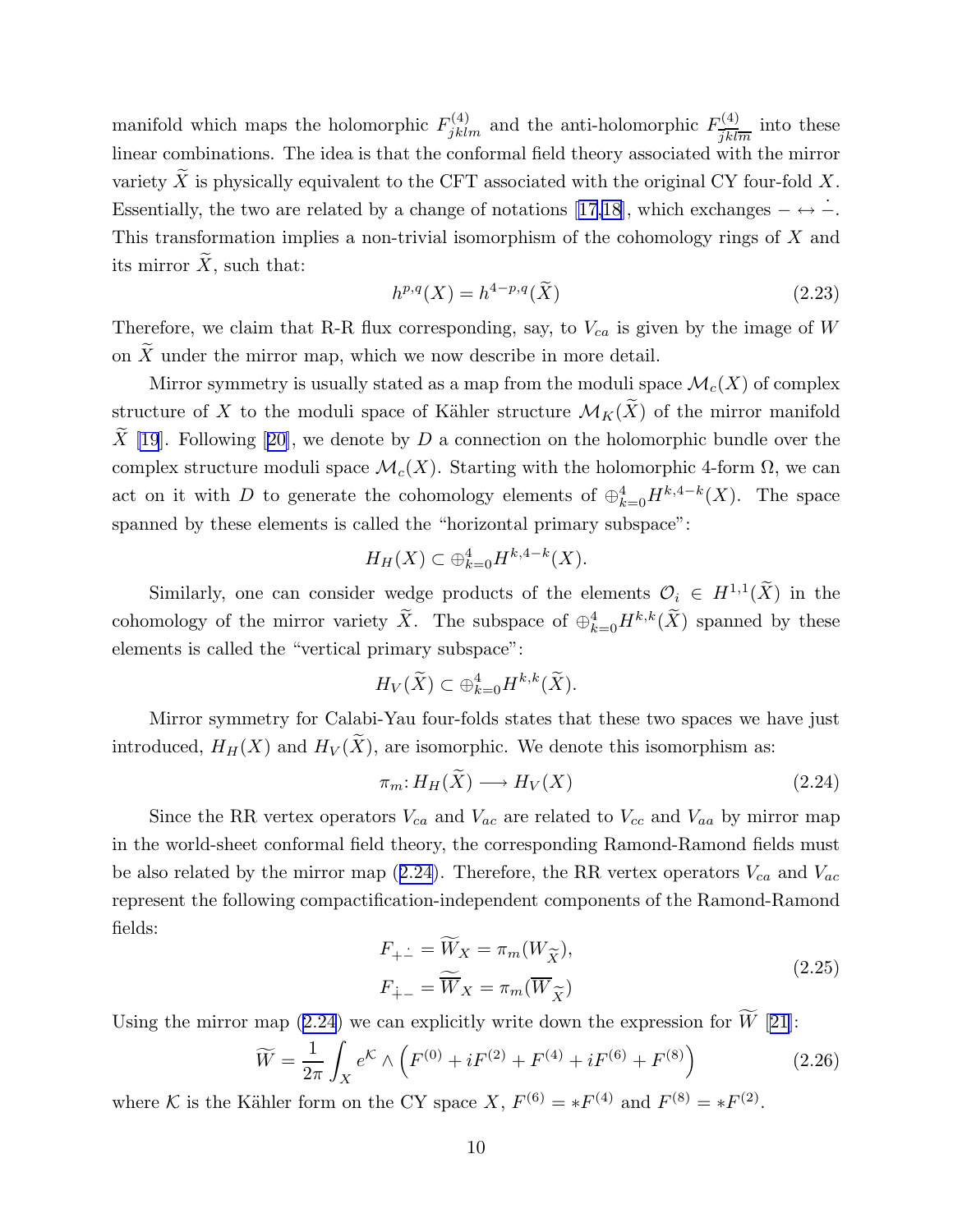# <span id="page-11-0"></span>2.6. Compactification-dependent massless states

For open string compactification dependent states, the massless states are given by chiral and antichiral primary vertex operators described by  $\Phi^c = (V_i + e^{-2w}U_{=i})\Psi_c^i$  and  $\Phi^a = (\overline{V}_{\overline{i}} + e^{-2w}\overline{U}_{\overline{=i}})\Psi_a^{\overline{i}}$  operators where  $\Psi_c^i$  and  $\overline{\Psi}_c^i$  $a<sub>a</sub>$  are chiral and antichiral left-moving primary operators of the CY scft. The chiral and antichiral primary conditions,  $G_{\frac{1}{2}}^-\Phi^c =$  $G^+_ -\frac{1}{2}\Phi^c = 0$  and  $G^{\dagger}_{\frac{1}{2}}\Phi^a = G^{-}_{-\frac{1}{2}}\Phi^a = 0$ , imply the superfield equations

$$
U_{=i} = -\nabla_{=}V_i, \quad \nabla_{+}V_i = 0, \quad \nabla_{=}\nabla_{\dot{+}}V_i = 0,
$$

$$
\overline{U}_{=i} = 0, \quad \nabla_{=}\nabla_{+}\overline{V}_{\overline{i}} = 0, \quad \nabla_{\dot{+}}\overline{V}_{\overline{i}} = 0.
$$

The solution of these equations is:

$$
V_i = a(x^{\pm}, x^{\pm}) + \theta^{\pm}b(x^{\pm}) - \frac{1}{2}\theta^{\pm}\theta^{\pm}\partial_{\pm}a(x^{\pm}, x^{\pm})
$$

$$
\overline{V}_{\overline{i}} = \overline{a}(x^{\pm}, x^{\pm}) + \theta^{\pm}\overline{b}(x^{\pm}) + \frac{1}{2}\theta^{\pm}\theta^{\pm}\partial_{\pm}\overline{a}(x^{\pm}, x^{\pm})
$$

which is an  $N=(2,0)$   $d=2$  scalar multiplet containing two real bosons and two left-moving fermions.

The closed string compactification-dependent states are obtained by taking the leftright product of open string states. For each  $(c, c)$  or  $(c, a)$  CY modulus, the Type IIB superstring has a massless  $N=(4,0)$   $d=2$  multiplet containing two real bosons, four leftmoving fermions, and two left-moving R-R bosons. For each  $(c, c)$  or  $(c, a)$  CY modulus, the Type IIA superstring has a massless  $N=(2,2)$   $d=2$  scalar multiplet containing two real bosons, two left-moving fermions, two right-moving fermions, and two constant R-R bosons. As will be discussed in the following subsection, the R-R bosons in these multiplets play an interesting role in the low-energy superpotential terms.

# 2.7. Computation of superpotential terms

In the large volume limit, one can perform Kaluza-Klein reduction of type IIA supergravity on a Calabi-Yau space  $X$  with RR flux in order to find the effective action for 2D bosonic fields. The bosonic part of the effective Lagrangian of massive Type IIA supergravity in string frame looks as follows [\[22](#page-44-0),[23\]](#page-44-0):

$$
L_{IIA} = \int d^{10}x \sqrt{-g} \Big[ e^{-2\varphi} \left( R + 4(\nabla\varphi)^2 - \frac{1}{12} H^2 \right) - \sum_p \frac{1}{2 \cdot (2p)!} \left( F^{(2p)} \right)^2 + \dots \Big] \tag{2.27}
$$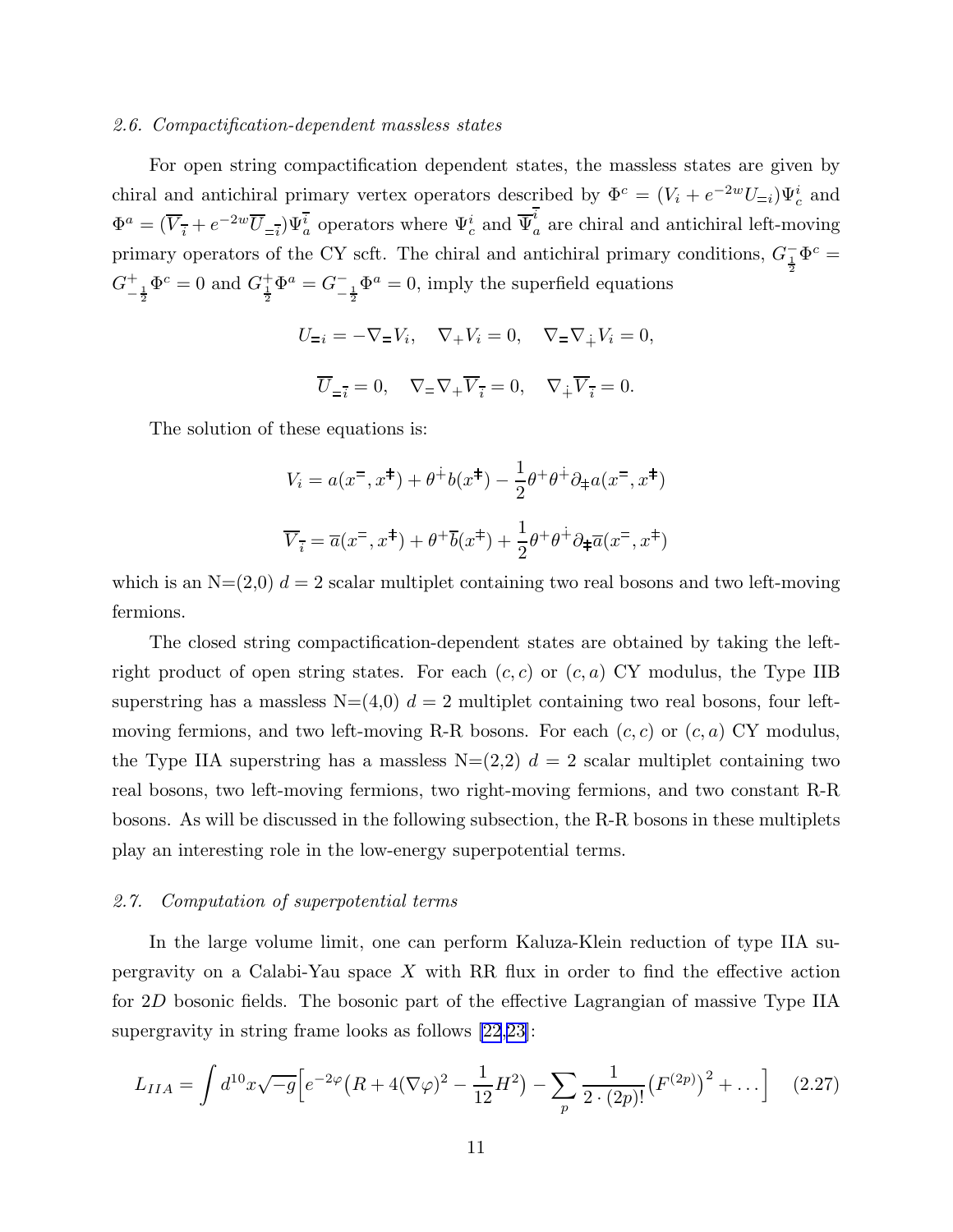<span id="page-12-0"></span>Here the dots stand for higher derivative  $R<sup>4</sup>$  and other terms. Even though we don't write these terms explicitly, they play an important role in the anomaly cancellation condition. Taking into account the back reaction effects of the RR flux, such as warping of the spacetime geometry, from the dimensional reduction of ([2.27](#page-11-0)) one can obtain the bosonic part of the effective  $\mathcal{N} = (2, 2)$  two-dimensional dilaton supergravity interacting with matter [\[24](#page-44-0)]. In particular, one finds the effective superpotential ([2.22](#page-9-0)) induced by the RR flux (along with the twisted chiral superpotential [\(2.26\)](#page-10-0)) [\[16](#page-43-0),[25,26\]](#page-44-0):

$$
W = \frac{1}{2\pi} \int_X \Omega \wedge F^{(4)} \tag{2.28}
$$

This expression for the effective superpotential is protected by supersymmetry and can be also derived from (topological) string amplitudes. The manifestly supersymmetric hybrid approach turns out to be particularly useful for this sort of calculations[[2\]](#page-43-0). Here we illustrate it for the case when  $F^{(4)}$ -flux is a linear combination of  $(3, 1)$  and  $(1, 3)$  forms, *cf.* [[7\]](#page-43-0). The space of (3, 1) forms,  $H^{3,1}(X)$ , is generated by  $\omega_i^{(3,1)} = D_{\phi_i} \Omega$  where  $\{\phi_i\}$  are special coordinates on the complex structure moduli space  $\mathcal{M}_c(X)$ . Therefore, we can take R-R flux in the following form<sup>5</sup>:

$$
F^{(3,1)} = \sum_{i} n_i (D_{\phi_i} \Omega) \tag{2.29}
$$

Recall, that for a generic CY four-fold compactification of type IIA superstring, complex structure moduli give rise to chiral superspace multiplets in the two-dimensional effective field theory (*i.e.* massless  $\mathcal{N} = (2, 2)$  superfields  $\Phi_i(x^{\mu}, \theta^+, \theta^-)$  satisfying  $\nabla_{\dot{+}}\Phi_i = \nabla_{\dot{-}}\Phi = 0$ . From the Kaluza-Klein reduction one finds the superspace action of these modes [\[24](#page-44-0)]:

$$
S^{(2)} = \int d^2x d^4\theta e^{-K(\Phi_i, \overline{\Phi}_i)} = \int d^2x d^4\theta \left(\int_X \Omega \wedge \overline{\Omega}\right)
$$
 (2.30)

where we ignored interaction with gravity. From the supersymmetry structure of the vertex operators for the fields  $\Phi_i$  it follows that the auxiliary field in  $\Phi_i$  corresponds to a Ramond-Ramond flux, so that we have:

$$
\Phi_i = \phi_i + (\theta)^2 n_i + \dots \tag{2.31}
$$

<sup>&</sup>lt;sup>5</sup> This notation means that  $F^{(m,n)}$  contains m holomorphic and n anti-holomorphic indices in the CY directions.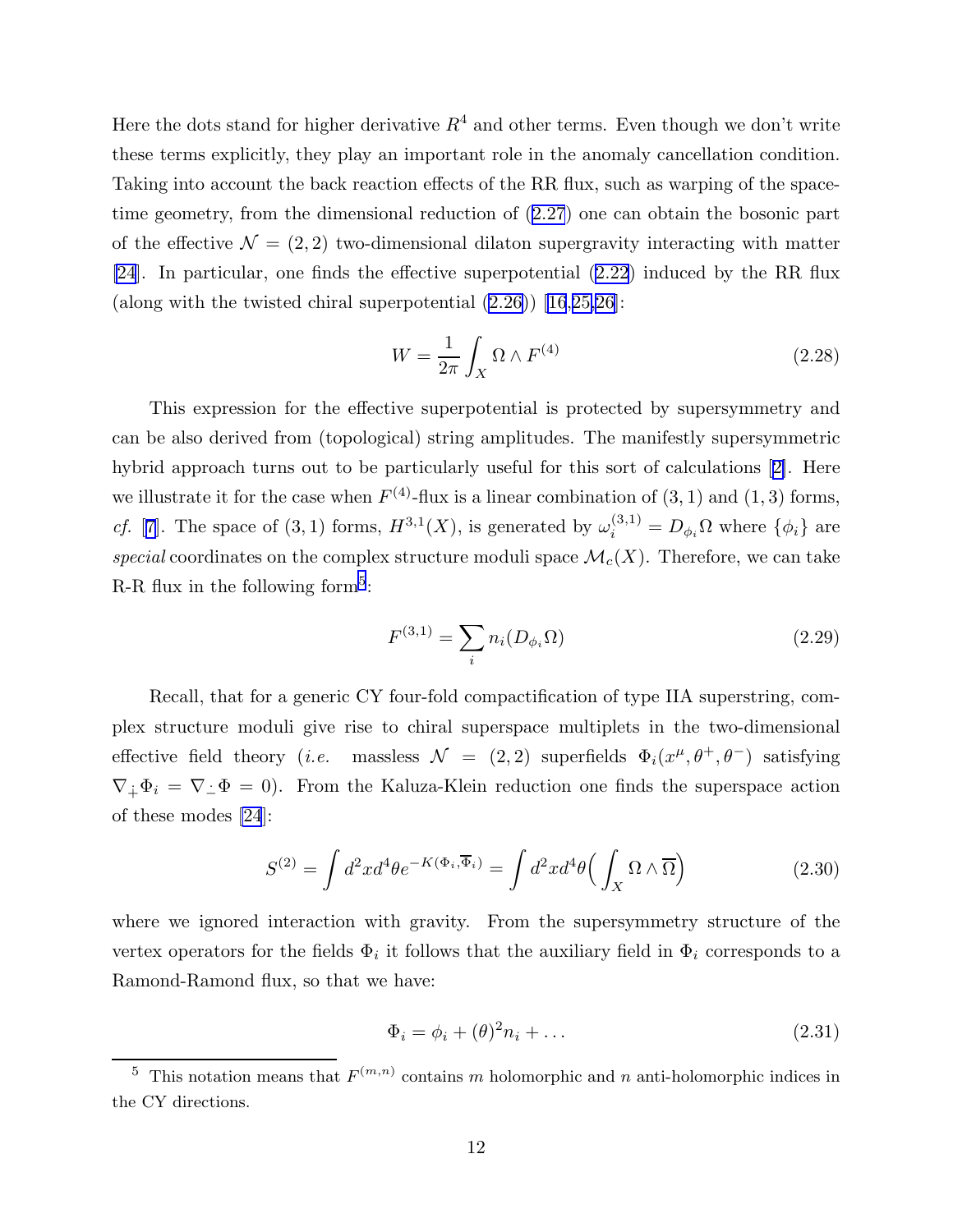Turning on a R-R flux of the form  $(2.29)$  $(2.29)$  $(2.29)$  means giving a vev to the auxiliary fields in  $\Phi_i$ . Therefore, apart from the usual kinetic action for  $\phi_i$ , integrating over two  $\theta$  variables in ([2.30](#page-12-0)) we also get an F-term:

$$
\int d^2x d^2\theta \Big( \sum_i n_i \int_X D_{\phi_i} \Omega \wedge \overline{\Omega} \Big) + c.c.
$$

As in [\[7](#page-43-0)], this expression is exactly the same as the F-term that one finds after substituting [\(2.29\)](#page-12-0) into superpotential [\(2.28\)](#page-12-0). In a similar way, one should be able to reproduce other relations between D-terms and F-terms in the two-dimensonal effective action from (topological) string amplitudes controlled by supersymmetry<sup>6</sup> .

# 3. Hybrid Formalism in Curved  $d = 2$  Target-Space Background

The usual method for constructing the superstring action in a curved target-space background is to add the on-shell massless vertex operator to the action in a flat background, and covariantize with respect to target-space (super-)reparameterizations. This procedure is not very useful for two-dimensional target-space backgrounds where almost all massless vertex operators are trivial on-shell. Nevertheless, it is easy to guess the correct superstring action in a curved two-dimensional target-superspace by simply changing the range of the superspace indices in the hybrid actions for the superstring in a curved four-dimensional [\[6](#page-43-0)] or six-dimensional[[4\]](#page-43-0) background.

As in the four and six-dimensional cases, the sigma model action in a two-dimensional background splits into a "classical" term and a Fradkin-Tseytlin term which couples the spacetime dilaton to the worldsheet  $N = (2, 2)$  supercurvature. After describing these two terms, it will be argued that worldsheet  $N = (2, 2)$  superconformal invariance of this action implies the appropriate low-energy superspace equations of motion for the background superfields.

$$
R_{i\overline{j}k\overline{l}}-G_{i\overline{j}}G_{k\overline{l}}-G_{i\overline{l}}G_{k\overline{j}}=e^KB^{pq\overline{st}}\kappa_{pqik}\overline{\kappa}_{\overline{st}\overline{j}\overline{l}}
$$

Here  $R_{i\overline{j}k\overline{l}} = -\overline{\partial}_{\overline{j}}(G_{k\overline{m}}\partial_i G^{\overline{m}n})G_{n\overline{l}}$  is the curvature, and  $(B^{-1})_{pq\overline{s}\overline{t}} = e^{-K}(G_{p\overline{t}}G_{q\overline{s}} + G_{q\overline{t}}G_{p\overline{s}} - G_{q\overline{t}}G_{p\overline{s}})$  $R_{p\bar{t}q\bar{s}}$ ), provided that  $h_{prim}^{2,2} = h^{3,1}(h^{3,1}+1)/2$ . In type IIA compactifications on Calabi-Yau four-folds the use of such relations was first pointed out in[[29\]](#page-44-0).

 $6$  An example of such relations is a generalization of the special geometry constraints, which by analogy with [\[27](#page-44-0),[28\]](#page-44-0) can be formulated as a set of equations for the metric  $G_{i,j}^-$  on the complex structure moduli space of X and holomorphic four-point correlation function  $\kappa_{ijkl}$  [[20\]](#page-43-0):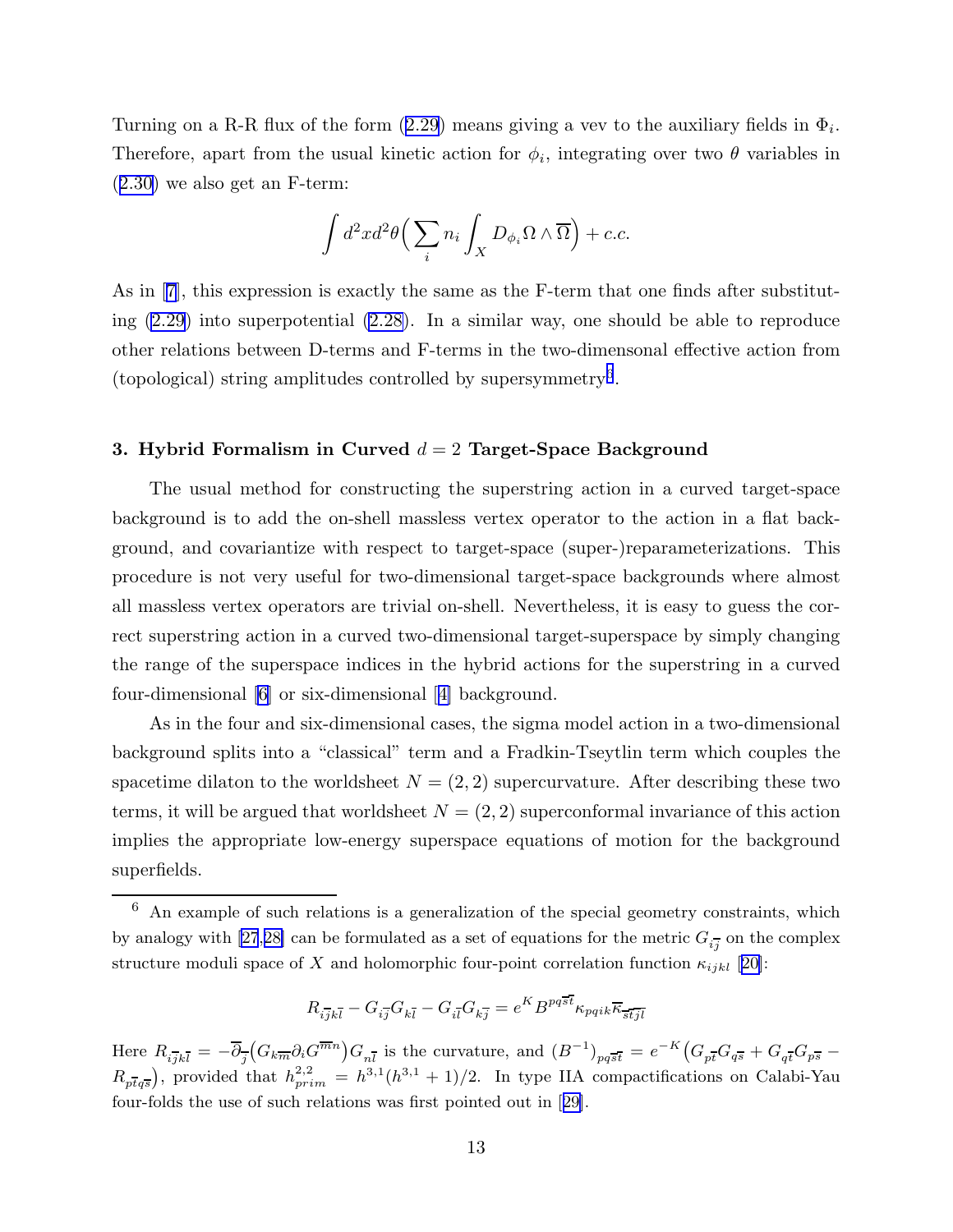#### <span id="page-14-0"></span>3.1. Classical sigma model action

For the Type IIA superstring compactified on a Calabi-Yau four-fold, the "classical" part of the worldsheet action is<sup>7</sup>

$$
S = \frac{1}{\alpha'} \int dz d\overline{z} (\Pi_{\pm} \overline{\Pi}_{=} + B_{AB} \Pi^{A} \overline{\Pi}^{B}
$$
  
\n
$$
+ d_{+} \overline{\Pi}^{+} + \overline{d}_{\dot{+}} \overline{\Pi}^{\dot{+}} + d_{-} \Pi^{-} + \overline{d}_{\dot{-}} \Pi^{\dot{-}}
$$
  
\n
$$
+ d_{+} d_{-} Y_{cc} + \overline{d}_{\dot{+}} \overline{d}_{\dot{-}} Y_{aa} + d_{+} \overline{d}_{\dot{-}} Y_{ca} + \overline{d}_{\dot{+}} d_{-} Y_{ac})
$$
  
\n
$$
+ S_C + S_B
$$
  
\n(3.1)

where  $\Pi^A = E_M^A \partial Z^M$ ,  $\overline{\Pi}^A = E_M^A \overline{\partial} Z^M$ , A, B range over the tangent superspace indices  $(\pm, =, +, +, -, -)$ , M ranges over the curved superspace indices,  $Z^M = (x, \theta, \overline{\theta})$  are the  $d = 2$  N = (2, 2) target superspace coordinates, and  $S_C$  and  $S_B$  are actions for the compactification manifold and for the chiral bosons. Worldsheet fields carrying  $-$  or  $$ spinor indices come from the right-moving sector of the IIA superstring and those carrying  $+$  or  $+$  spinor indices come from the left-moving sector. Since the worldsheet variables  $p_{\pm}$  and  $\overline{p}_{\pm}$  never appear explicitly in (3.1),  $d_{\pm}$  and  $\overline{d}_{\pm}$  can be treated as independent worldsheet variables. Note that the background superfields  $[Y_{cc}, Y_{aa}, Y_{ca}, Y_{ac}]$  need to be included in (3.1) to reproduce the R-R vertex operators of [\(2.18](#page-9-0)).

Although  $S_C$  is the same action as in a flat  $d = 2$  background,  $S_B$  needs to be modified since the chiral and antichiral bosons  $(\omega, \rho, \overline{\omega}, \overline{\rho})$  are no longer free worldsheet fields. Since they carry Lorentz weight and R-charge, they couple to the  $SO(1, 1)$  Lorentz and  $U(1) \times U(1)$  connections of the target-space supergravity theory which will be called  $A_M^L$ ,  $A_M^1$  and  $A_M^2$ . From their Lorentz and R-charges, one finds that the action  $S_B$  in a curved background is

$$
S_B = S_B^{flat} + \int dz d\overline{z} [\overline{\partial} Z^M (\partial \omega A_M^L + \partial \rho A_M^1) + \partial Z^M (- \overline{\partial} \overline{\omega} A_M^L + \overline{\partial} \overline{\rho} A_M^2)] \tag{3.2}
$$

where  $S_B^{flat}$  is the action for free chiral and antichiral bosons.

The background superfields appearing in  $(3.1)$  and  $(3.2)$  are the  $d = 2$  N (2, 2) target-space super-vierbein  $E_M^A(Z)$ , the Lorentz and  $U(1) \times U(1)$  connections

 $\overline{7}$  For convenience, we will only discuss here the sigma model action for the Type IIA superstring. However, it is easy to generalize this action to the heterotic or Type IIB superstrings as was discussed in [\[6\]](#page-43-0).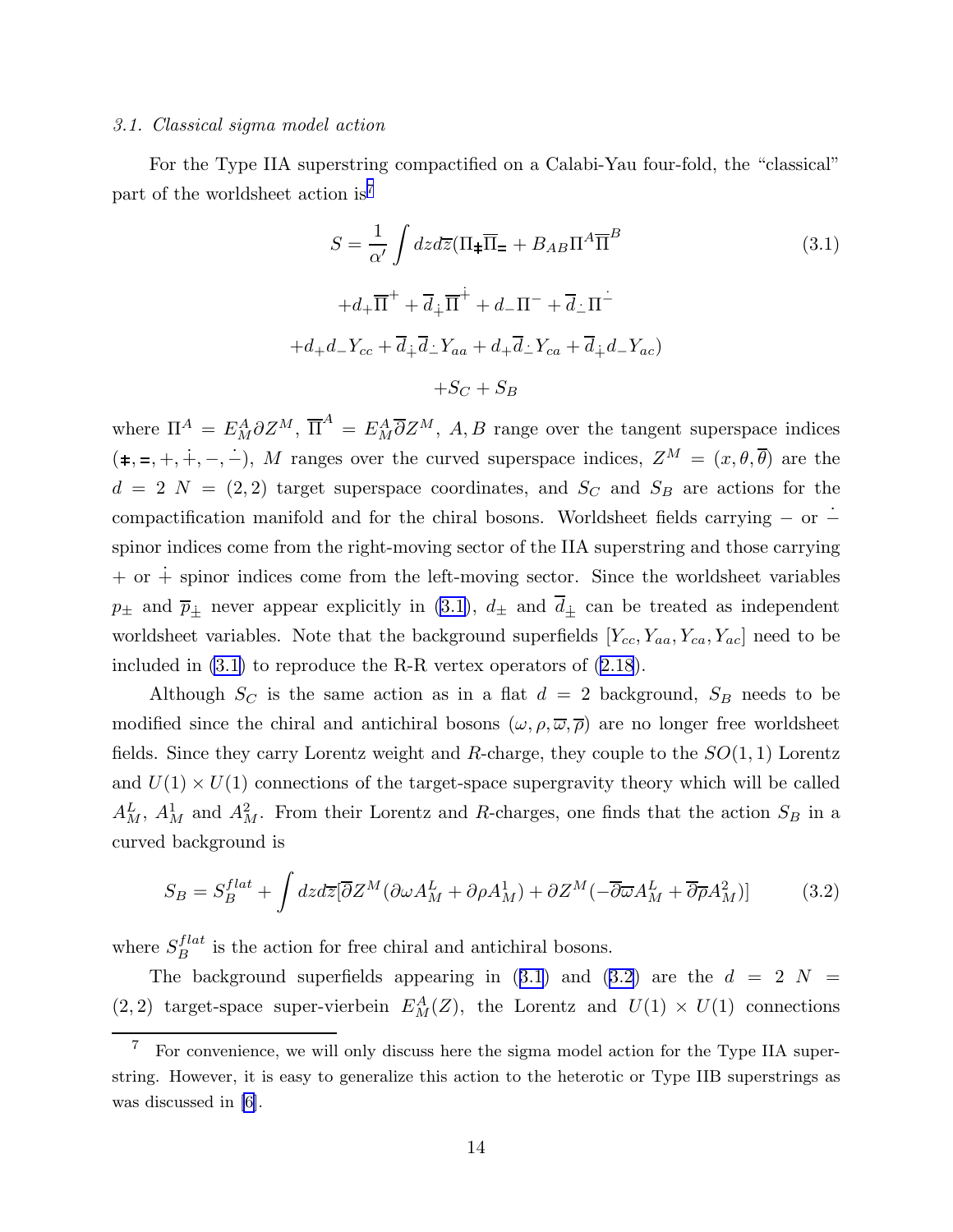$[A_M^L(Z), A_M^1(Z), A_M^2(Z)],$  the tensor two-form superfield  $B_{AB}(Z)$ , and the four scalar superfields  $[Y_{cc}(Z), Y_{aa}(Z), Y_{ca}(Z), Y_{ac}(Z)]$  whose lowest components are the string coupling constant times the four compactification-independent R-R field strengths discussed in subsection 2.5. As will be discussed in subsection 3.4, worldsheet  $N = (2, 2)$  superconformal invariance of the sigma model is expected to relate these background superfields to each other and impose their torsion constraints and low-energy equations of motion.

Note that ([3.1](#page-14-0)) is manifestly target-space super-reparameterization invariant and reduces to the free-field action of [\(2.12\)](#page-6-0) when the background superfields take their flat values. Although ([3.1](#page-14-0)) has been written in worldsheet conformal gauge, it is easy to write it in a manifestly worldsheet reparameterization invariant manner by coupling appropriately to the worldsheet vierbein. However, since the worldsheet variables do not transform linearly under worldsheet  $N = (2, 2)$  supersymmetry (i.e. under commutation with  $G_{-\frac{1}{2}}^{\pm}$  and  $\overline{G}_{-\frac{1}{2}}^{\pm}$ ), it is not known how to write [\(3.1\)](#page-14-0) in a manifestly worldsheet superreparameterization invariant manner.

#### 3.2. Fradkin-Tseytlin term

Because the expectation value of the spacetime dilaton is the logarithm of the string coupling constant, one expects a Fradkin-Tseytlin term which couples this spacetime field to the worldsheet curvature. As in the four and six-dimensional hybrid formalisms, this term is constructed by coupling chiral and twisted-chiral spacetime superfields containing the dilaton to chiral and twisted-chiral worldsheet superfields which describe the worldsheet  $N = (2, 2)$  supercurvature. This will be done in a consistent manner since worldsheet superspace chirality is related to target-superspace chirality in the hybrid formalism. So the Fradkin-Tseytlin term couples the target-space and worldsheet  $N = 2$  d = 2 supergravities to each other.

In the  $U(1) \times U(1)$  version of  $N = 2$  supergravity, the worldsheet supercurvature is described by a chiral and twisted-chiral superfield,  $\Sigma_{cc}$  and  $\Sigma_{ca}$ , and their complex conjugates  $\Sigma_{aa}$  and  $\Sigma_{ac}$ , satisfying

$$
D_{\dot{+}}\Sigma_{cc} = D_{\dot{-}}\Sigma_{cc} = 0, \quad D_{\dot{+}}\Sigma_{ca} = D_{-\Sigma_{ca}} = 0,\tag{3.3}
$$

$$
D_{+}\Sigma_{aa} = D_{-}\Sigma_{aa} = 0, \quad D_{+}\Sigma_{ac} = D_{-}\Sigma_{ac} = 0.
$$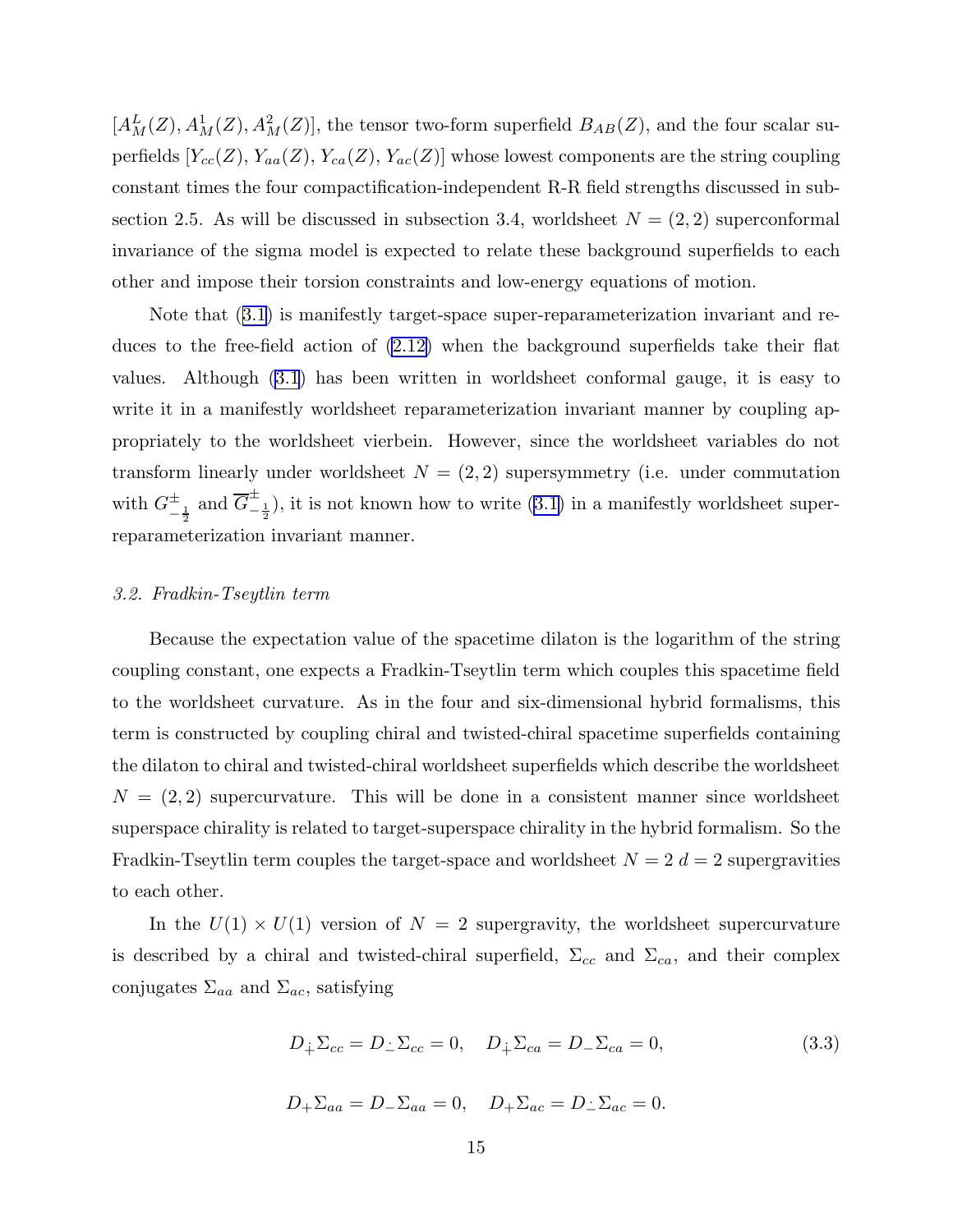<span id="page-16-0"></span> $D_{\pm}$  and  $D_{\pm}$  are the worldsheet  $N = (2, 2)$  supersymmetric derivatives which satisfy  ${D_+, D_+} = \partial_z$  and  ${D_-, D_-} = \overline{\partial}_{\overline{z}}$  on a flat worldsheet. The ordinary worldsheet curvature is given by the lowest component of  $Re(D_+D_-\Sigma_{cc}+D_+D_-\Sigma_{ca})$ , and the two worldsheet  $U(1)$  field strengths are given by the lowest component of  $Im(D_+D_-\Sigma_{cc}+D_+D_-\Sigma_{ca})$ and  $Im(D_+D_-\Sigma_{cc}+D_{\dot{+}}D_-\Sigma_{ac}).$ 

The Fradkin-Tseytlin term is constructed by coupling these worldsheet superfields to the chiral and twisted-chiral spacetime superfields,  $\Phi_{cc}$  and  $\Phi_{ca}$ , and their complex conjugates  $\Phi_{aa}$  and  $\Phi_{ac}$ . These spacetime superfields satisfy

$$
\nabla_{\dot{+}} \Phi_{cc} = \nabla_{\dot{-}} \Phi_{cc} = 0, \quad \nabla_{\dot{+}} \Phi_{ca} = \nabla_{-} \Phi_{ca} = 0,
$$
\n
$$
\nabla_{+} \Phi_{aa} = \nabla_{-} \Phi_{aa} = 0, \quad \nabla_{+} \Phi_{ac} = \nabla_{\dot{-}} \Phi_{ac} = 0
$$
\n(3.4)

where  $\nabla_{\pm}$  and  $\nabla_{\pm}$  are the spacetime  $N = (2, 2)$  supersymmetric derivatives satisfying  ${\nabla_+,\nabla_+} = \nabla_{\pm}$  and  ${\nabla_-,\nabla_-} = \nabla_{\pm}$ . The lowest component of  $Re(\Phi_{cc} + \Phi_{ca})$  is the spacetime dilaton, while the lowest component of  $Im(\Phi_{cc} + \Phi_{ca})$  and  $Im(\Phi_{cc} + \Phi_{ac})$  are spacetime  $U(1) \times U(1)$  compensators which will be discussed in subsection 3.4.

As in the four and six-dimensional versions of the hybrid formalism, the Fradkin-Tseytlin term is defined as

$$
S_{FT} = \int d^2 z \left[G_{-\frac{1}{2}}^{-} \overline{G}_{-\frac{1}{2}}^{-} (\widehat{\Phi}_{cc} \Sigma_{cc}) + G_{-\frac{1}{2}}^{-} \overline{G}_{-\frac{1}{2}}^{+} (\widehat{\Phi}_{ca} \Sigma_{ca})\right]
$$
  
 
$$
+ G_{-\frac{1}{2}}^{+} \overline{G}_{-\frac{1}{2}}^{+} (\widehat{\Phi}_{aa} \Sigma_{aa}) + G_{-\frac{1}{2}}^{+} \overline{G}_{-\frac{1}{2}}^{-} (\widehat{\Phi}_{ac} \Sigma_{ac})]
$$
(3.5)

where  $G_{-\frac{1}{2}}^{\pm}$   $\widehat{\Phi}$  or  $\overline{G}_{-\frac{1}{2}}^{\pm}$  is defined using the OPE's of the worldsheet fields and  $G_{-\frac{1}{2}}^{\pm}$  or  $\overline{G}^{\pm}_{-\frac{1}{2}}\Sigma$  is defined as the appropriate worldsheet supersymmetric derivative acting on  $\Sigma$ . In other words, treating the fermionic  $N = 2$  superconformal generators as worldsheet supersymmetry derivatives, one defines

$$
G_{-\frac{1}{2}}^+\Sigma = D_+\Sigma, \quad G_{-\frac{1}{2}}^-\Sigma = D_{\frac{1}{2}}\Sigma, \quad \overline{G}_{-\frac{1}{2}}^+\Sigma = D_-\Sigma, \quad \overline{G}_{-\frac{1}{2}}^-\Sigma = D_{\frac{1}{2}}\Sigma, \tag{3.6}
$$

since  $+/-$  and  $+/-$  target-space and worldsheet spinor indices correspond to unbarred/barred (or left/right moving) superconformal generators. The hatted  $\Phi$  superfield is related to the unhatted  $\Phi$  superfield by

$$
\widehat{\Phi}_{cc} = (1 + e^{-2\omega}\nabla_{\pm} + e^{-2\overline{\omega}}\nabla_{\pm} + e^{-2\omega - 2\overline{\omega}}\nabla_{\pm}\nabla_{\pm})\Phi_{cc}, \quad \widehat{\Phi}_{aa} = \Phi_{aa} \tag{3.7}
$$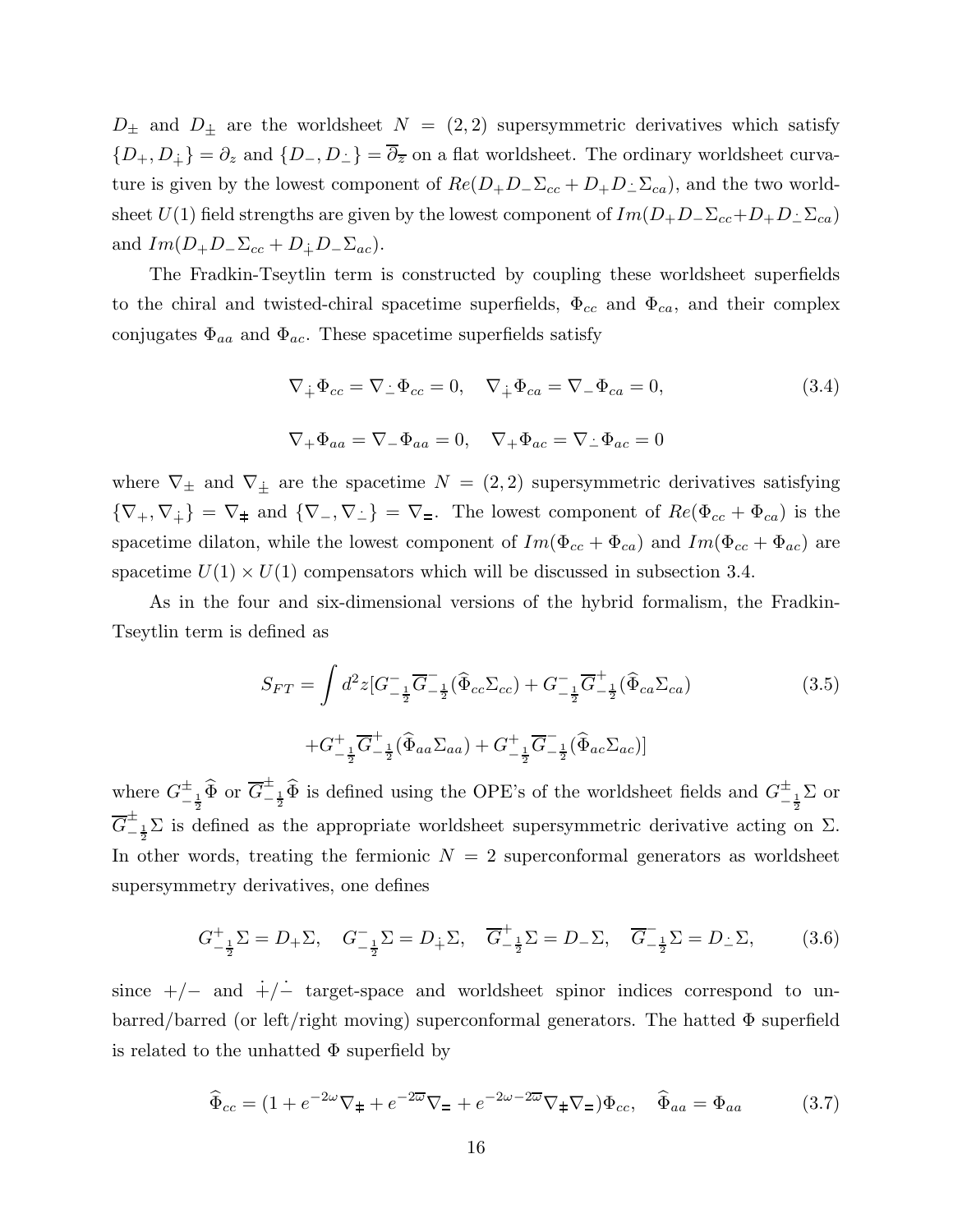$$
\widehat{\Phi}_{ca} = (1 + e^{-2\omega} \nabla_{\pm}) \Phi_{ca}, \quad \widehat{\Phi}_{ac} = (1 + e^{-2\overline{\omega}} \nabla_{\pm}) \Phi_{ac}.
$$

<span id="page-17-0"></span>The  $e^{-\omega}$  factors are included in ([3.7](#page-16-0)) so that ([3.4\)](#page-16-0) implies that  $\widehat{\Phi}_{cc}$  satisfies  $G_{-}^{+}$  $_{-\frac{1}{2}}^{+}\Phi_c =$  $\overline{G}^+_ \frac{1}{2} \Phi_c = 0$  and is therefore a chiral worldsheet field. Similarly, ([3.4](#page-16-0)) implies that  $\Phi_{ca}$ is a twisted-chiral worldsheet field,  $\widehat{\Phi}_{aa}$  is an antichiral worldsheet field, and  $\widehat{\Phi}_{ac}$  is a twisted-antichiral worldsheet field. So the Fradkin-Tseytlin term of ([3.5](#page-16-0)) is worldsheet supersymmetric as desired. Furthermore, one can check that it contains the usual term  $\int dz d\overline{z}\varphi r$  where  $\varphi$  is the spacetime dilaton and r is the worldsheet curvature.

# 3.3. Worldsheet  $N = (2, 2)$  superconformal invariance

Although the action of  $(3.1)$  is classically worldsheet conformally invariant,  $\alpha'$  quantum corrections from sigma model loops will spoil this symmetry. After adding contributions from the Fradkin-Tseytlin term of [\(3.5\)](#page-16-0) and putting the background on-shell, quantum conformal invariance is expected to be restored. However, unlike the bosonic string sigma model, vanishing of the  $\beta$ -functions is not strong enough to imply the complete set of low-energy equations of motion for the background. This can be seen from a linearized expansion of the sigma model action into the free-field action in a flat background plus the massless closed superstring vertex operator. One can easily see that conformal invariance only implies that the vertex operator is annihilated by  $T_0$  and  $\overline{T}_0$ , but does not imply the primary field conditions associated with  $G^{\pm}$  and  $\overline{G}^{\pm}$ .

One therefore expects that quantum worldsheet  $N = (2, 2)$  superconformal invariance of the sigma model must be imposed in order to obtain the complete set of torsion constraints and low-energy equations of motion for the background superfields. Since worldsheet supersymmetry is not manifest in the hybrid formalism, the simplest way to verify worldsheet  $N = (2, 2)$  superconformal invariance is to check that the worldsheet  $N = (2, 2)$  superconformal generators in a curved background satisfy the correct OPE's.

For the hybrid formalism in a four-dimensional background, these OPE's were explicitly computed at tree-level (for heterotic and Type II compactifications) and one-loop (for heterotic compactifications), and shown to imply the correct torsion constraints and low-energy equations of motion for the background superfields. Since the sigma model action in a four-dimensional background closely resembles the action of [\(3.1](#page-14-0)) and ([3.5](#page-16-0)), one expects this will also be true in a two-dimensional background.

In a curved background described by  $(3.1)$  $(3.1)$  $(3.1)$  and  $(3.5)$  $(3.5)$  $(3.5)$ , the worldsheet  $N = (2, 2)$  superconformal generators are defined as

$$
T = \Pi_{\pm}\Pi_{\mp} - d_{+}\Pi^{+} - d_{\mp}\Pi^{\dot{+}} + (\partial\omega - A_{M}^{L}\partial Z^{M})^{2} - (\partial\rho - A_{M}^{L}\partial Z^{M})^{2}
$$
(3.8)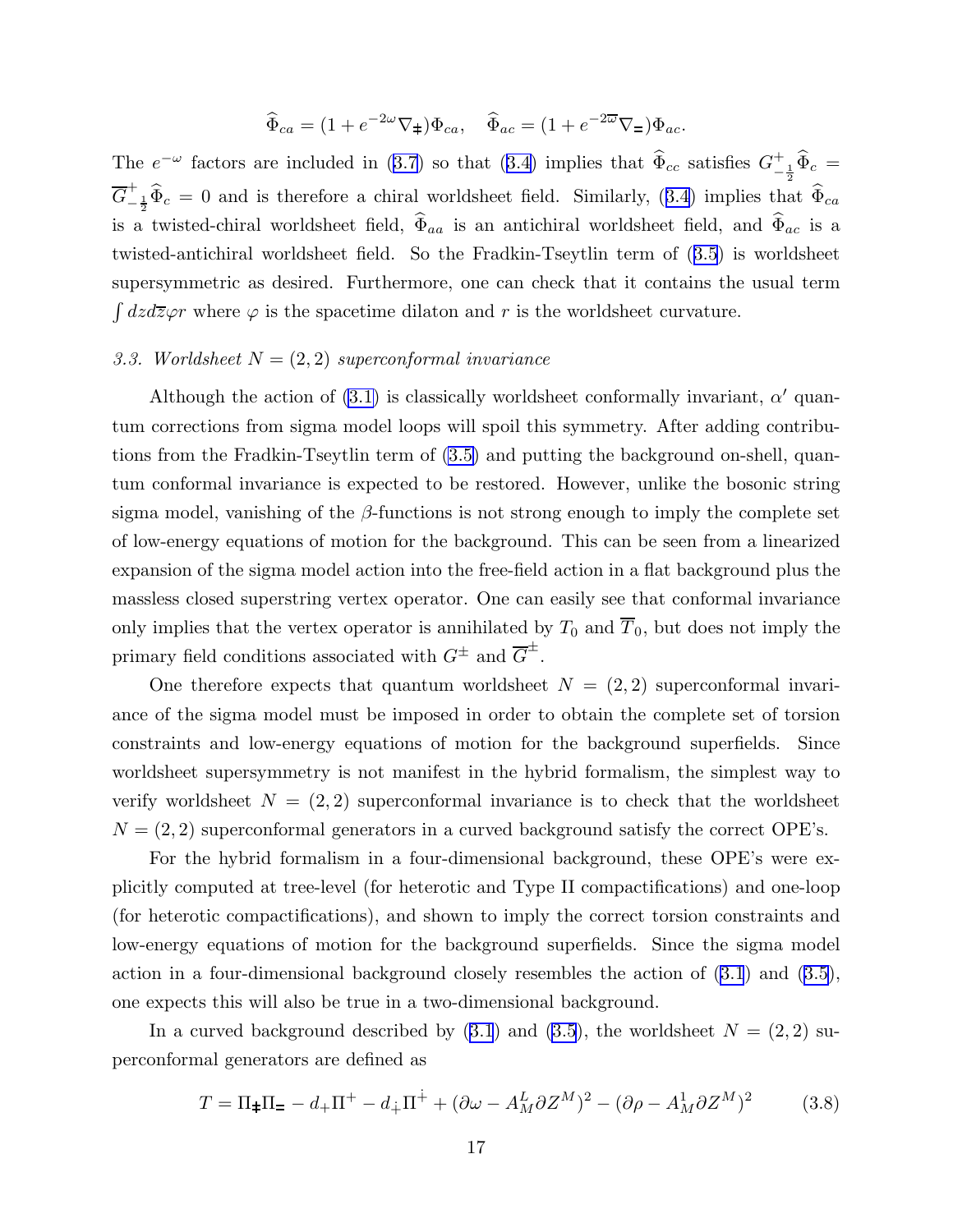<span id="page-18-0"></span>
$$
-\partial(\partial\omega - A_M^L \partial Z^M) + T_{GS} + \alpha' \partial^2 (\widehat{\Phi}_{cc} + \widehat{\Phi}_{aa} + \widehat{\Phi}_{ca} + \widehat{\Phi}_{ac})
$$
  

$$
G^- = d_+ e^{w-\rho} + G_{GS}^- + G_{-\frac{1}{2}}^- \partial (\widehat{\Phi}_{cc} + \widehat{\Phi}_{ca}),
$$
  

$$
G^+ = e^{\oint \Pi = e^{-2\omega}} (d_+ e^{w+\rho}) e^{-\oint \Pi = e^{-2\omega}} + G_{GS}^+ + G_{-\frac{1}{2}}^+ \partial (\widehat{\Phi}_{aa} + \widehat{\Phi}_{ac}),
$$
  

$$
J = -2\partial\rho + J_{GS} + \partial (\widehat{\Phi}_{cc} - \widehat{\Phi}_{aa} + \widehat{\Phi}_{ca} - \widehat{\Phi}_{ac}),
$$

$$
\overline{T} = \overline{\Pi}_{\pm} \overline{\Pi}_{=} - d_{-} \overline{\Pi}^{-} - d_{-} \overline{\Pi}^{-} + (\overline{\partial} \overline{\omega} + A_{M}^{L} \overline{\partial} Z^{M})^{2} - (\overline{\partial} \rho - A_{M}^{2} \partial Z^{M})^{2}
$$
(3.9)  
\n
$$
- \overline{\partial} (\overline{\partial} \omega + A_{M}^{L} \overline{\partial} Z^{M}) + \overline{T}_{GS} + \alpha' \overline{\partial}^{2} (\widehat{\Phi}_{cc} + \widehat{\Phi}_{aa} + \widehat{\Phi}_{ca} + \widehat{\Phi}_{ac})
$$
  
\n
$$
\overline{G}^{-} = d_{-} e^{\overline{\Psi} - \overline{\rho}} + \overline{G}_{GS} + \overline{G}_{-\frac{1}{2}}^{-} \overline{\partial} (\widehat{\Phi}_{cc} + \widehat{\Phi}_{ac}),
$$
  
\n
$$
\overline{G}^{+} = e^{\oint \overline{\Pi}_{\pm} e^{-2\overline{\omega}}} (d_{\pm} e^{\overline{\Psi} + \overline{\rho}}) e^{-\oint \overline{\Pi}_{\pm} e^{-2\overline{\omega}}} + \overline{G}_{GS}^{+} + \overline{G}_{-\frac{1}{2}}^{+} \overline{\partial} (\widehat{\Phi}_{aa} + \widehat{\Phi}_{ca}),
$$
  
\n
$$
\overline{J} = -2\overline{\partial} \overline{\rho} + \overline{J}_{GS} + \overline{\partial} (\widehat{\Phi}_{cc} - \widehat{\Phi}_{aa} - \widehat{\Phi}_{ca} + \widehat{\Phi}_{ac}).
$$
(3.9)

Note that the Fradkin-Tseytlin contribution to the constraints of [\(3.8](#page-17-0)) are analogous to those discussed in[[6\]](#page-43-0) and [\[30](#page-44-0)] for the four-dimensional background.

# 3.4. Torsion constraints and conformal compensators

Although no explicit calculations will be done here, it is easy to generalize the results of[[6\]](#page-43-0) to determine the superspace torsion constraints which come from imposing tree-level worldsheet superconformal invariance of the sigma model. Using the results of [\[6](#page-43-0)] and reducing the target-space indices from four-dimensional superspace to two-dimensional superspace, one obtains the superspace torsion constraints

$$
Y_{cc} = T_{\dot{+} =}^{-} = T_{-\dot{+}}^{+}, \quad Y_{aa} = T_{\dot{+} =}^{-} = T_{-\dot{+}}^{\dot{+}},
$$
  
\n
$$
Y_{ca} = T_{\dot{+} =}^{-} = T_{-\dot{+}}^{+}, \quad Y_{ac} = T_{\dot{+} =}^{-} = T_{-\dot{+}}^{\dot{+}},
$$
  
\n
$$
T_{+\dot{+}}^{\ddagger} = T_{-\dot{+}}^{\ddagger} = H_{\dot{+} - \dot{+}} = H_{\dot{+} + \dot{+}} = 1,
$$
  
\n(3.10)

where  $T_{AB}^C$  is the torsion defined using  $[\nabla_A, \nabla_B] = T_{AB}^C \nabla_C + ...$  and  $H_{ABC} = \nabla_{[A} B_{BC]} +$  $T_{[AB}^D B_{C]D}$  is the tensor field strength.

The first two lines of (3.10) imply that the R-R field strengths are contained in the supergravity multiplet and the third line of (3.10) implies that spacetime conformal invariance of the background superfields has been broken by fixing  $H_{\neq -}$ ံ to be a constant.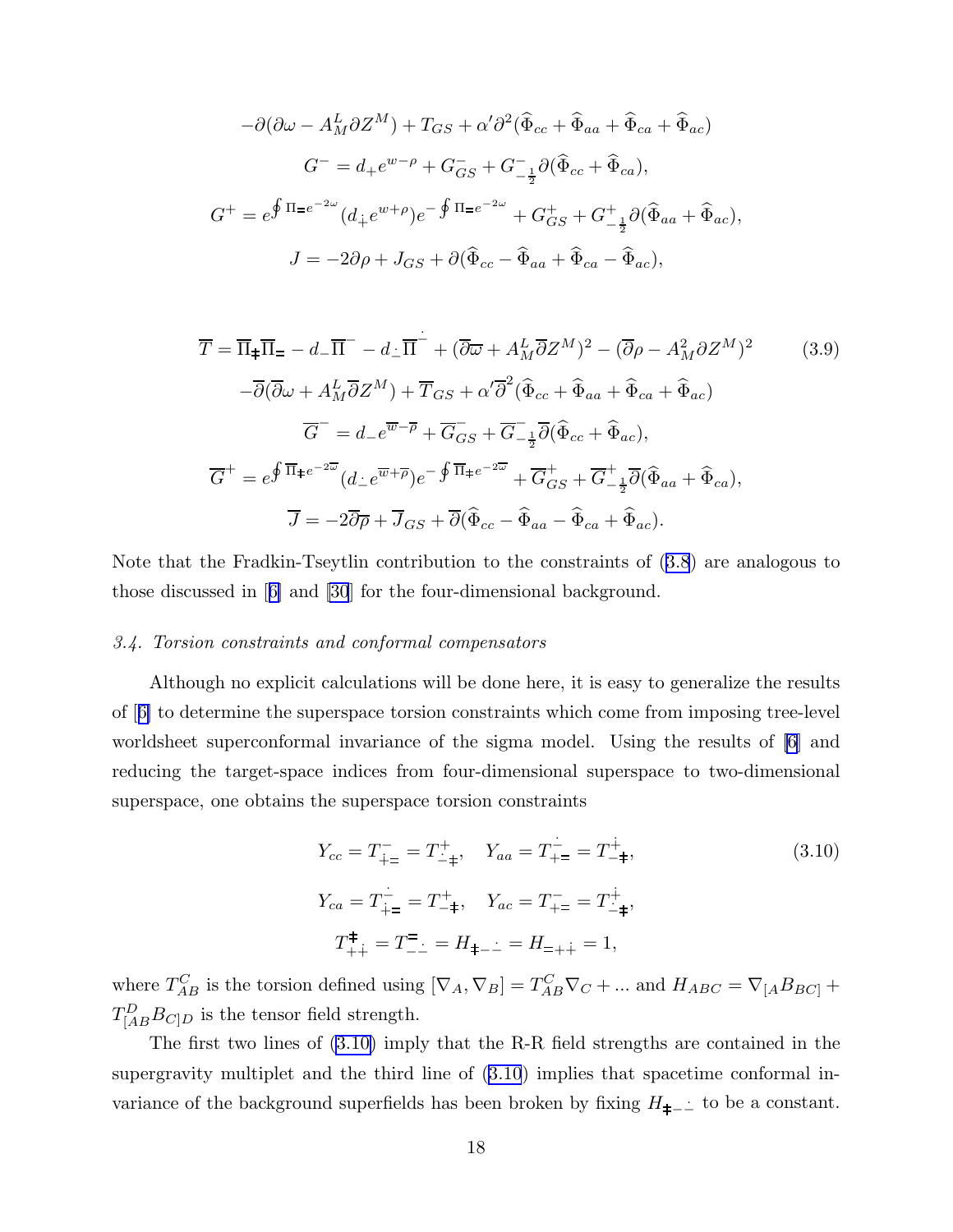Note that Bianchi identities imply that all components of  $H_{ABC}$  are determined by a scalar superfield G satisfying  $H_{\pm -}$  =  $H_{=++}$  = G. However, if the target-space theory is made conformally invariant by including conformal compensator superfields, one can fix conformal invariance by gauging  $G = 1$ .

As in the four and six-dimensional hybrid formalisms, exponentials of the chiral and twisted-chiral spacetime superfields appearing in the Fradkin-Tseytlin term of ([3.5](#page-16-0)) will play the role of the  $U(1) \times U(1)$  conformal compensator superfields. These compensator superfields are convenient for constructing superspace actions for supergravity [\[31](#page-44-0)]. Under conformal and  $U(1) \times U(1)$  R transformations parameterized by the superfields L,  $R^1$  and  $R<sup>2</sup>$ , the logarithm of the compensator superfields will be defined to transform as

$$
\delta \Phi_{cc} = i(R_1 + R_2) + L, \quad \delta \Phi_{ca} = i(R_1 - R_2) + L,
$$
\n(3.11)  
\n
$$
\delta \Phi_{ac} = i(-R_1 + R_2) + L, \quad \delta \Phi_{aa} = i(-R_1 - R_2) + L.
$$

Since the torsion constraints of [\(3.10](#page-18-0)) break conformal invariance by fixing  $H_{\neq -}$  to a constant, the real part of  $\Phi_{cc} + \Phi_{ca}$  is an independent degree of freedom whose lowest component is the spacetime dilaton. But since spacetime  $U(1) \times U(1)$  R symmetry is unbroken by the torsion constraints, the imaginary part of  $\Phi_{cc} + \Phi_{ca}$  and  $\Phi_{cc} + \Phi_{ac}$  are gauge degrees of freedom which can be fixed to zero.

#### 3.5. Superspace effective action

As in the four-dimensional hybrid formalism, the low-energy superspace effective action can be constructed in a spacetime conformally invariant manner from the superfields  $E_A^M$ , G and  $e^{\Phi}$  which were discussed in the previous subsection. In Einstein gauge, one breaks conformal invariance by gauge-fixing  $e^{\Phi} = 1$  which produces a component action of the form  $S = \int d^Dx[\sqrt{g}R + \ldots]$ . But in string gauge, one breaks conformal invariance by gauge-fixing  $G = 1$  which produces a component action of the form  $S = \int d^D x e^{-2\varphi} [\sqrt{g}R + ...].$  The low-energy effective action coming from the sigma model is in string gauge since the dilaton coupling in the Fradkin-Tseytlin term implies that all NS-NS terms appear with a factor of  $e^{-2\varphi}$ .

As in the four-dimensional and ten-dimensional Type II effective actions, the kinetic term for the R-R gauge fields,  $(dA_{R-R})^2$ , appears with no  $e^{-2\varphi}$  factor. The explanation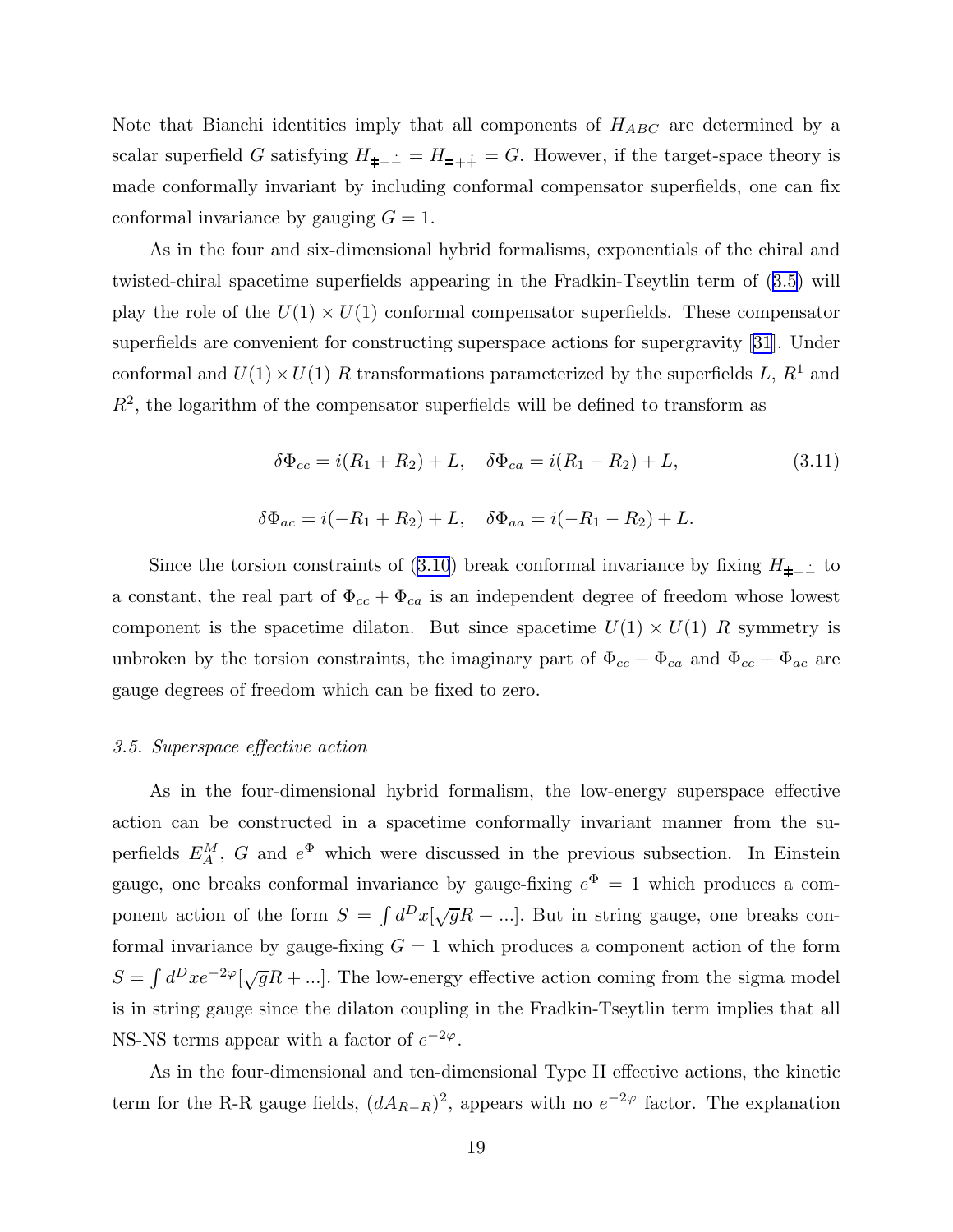<span id="page-20-0"></span>of this fact [\[6](#page-43-0)] is that the R-R field strength  $dA_{R-R}$  appears in the sigma model through the  $(\theta)^2$  component of the compensator superfields  $e^{-\Phi}$ , i.e.

$$
e^{-\Phi_{cc}} = e^{-\phi_{cc}} + \theta^+ \theta^- F_{+-} + ..., \quad e^{-\Phi_{aa}} = e^{-\phi_{aa}} + \theta^+ \theta^- F_{\dot{+} \dot{-}} + ..., \quad (3.12)
$$

$$
e^{-\Phi_{ca}} = e^{-\phi_{ca}} + \theta^+ \theta^- F_{\dot{+} \dot{-}} + ..., \quad e^{-\Phi_{ac}} = e^{-\phi_{ac}} + \theta^+ \theta^- F_{\dot{+} -} + ...,
$$

where  $F_{\alpha\beta}$  is defined in [\(2.20](#page-9-0)). Of the four scalars appearing in (3.12), the dilaton  $\varphi$ is identified with  $\frac{1}{2}Re(\phi_{cc} + \phi_{ca})$ .  $Im(\phi_{cc})$  and  $Im(\phi_{ca})$  can be gauged away using the  $U(1) \times U(1)$  gauge invariance, and the remaining scalar,  $Re(\phi_{cc} - \phi_{ca})$ , will vanish onshell. Note that in four dimensions,  $(3.12)$  implies that  $e^{-\Phi}$  must satisfy certain Bianchi identities, but these identities are absent in two dimensions since the field strengths are scalars. In two dimensions, the field strength superfield for a vector multiplet is obtained by simply dualizing the auxiliary scalar(s) in a chiral or twisted-chiral superfield[[32\]](#page-44-0).

Ignoring the CY moduli, the low-energy superspace action is expected to be

$$
S = \int d^2x \int d\theta^+ d\theta^- d\theta^+ d\theta^- (sdetE) (e^{-\Phi_{cc} - \Phi_{aa}} - e^{-\Phi_{ca} - \Phi_{ac}}). \tag{3.13}
$$

As in four dimensions,  $\int d^4\theta e^{-2\Phi}$  produces  $F^2$  terms with no  $e^{-2\varphi}$  factor as can be seen from the component expansion of (3.12). And the R-R component fields which appear in the lowest component of  $[Y_{cc}, Y_{ca}, Y_{ac}, Y_{aa}]$  of ([3.10](#page-18-0)) are actually auxiliary fields  $y_{\alpha\beta}$  which are related to the R-R field strengths  $F_{\alpha\beta}$  by the equations of motion  $y_{\alpha\beta} = e^{\varphi} F_{\alpha\beta}$ . Up to proportionality constants, the compactification-independent bosonic contribution to the low-energy effective action is

$$
S = \int d^2x \sqrt{-g} \left[ e^{-2\varphi} (R + 4\nabla_{\pm}\varphi\nabla_{\mp}\varphi + y_{+-}y_{+-} + y_{+-}y_{+-}) \right]
$$
(3.14)  

$$
-e^{-\varphi} (y_{+-}F_{\dot{+}-} + y_{\dot{+}-}F_{+-} + y_{+-}F_{\dot{+}-} + y_{\dot{+}-}F_{+-})
$$

$$
-F_{+-}F_{\dot{+}-} - F_{+-}F_{\dot{+}-} + d \left( e^{-\phi_{cc} - \phi_{aa}} - e^{-\phi_{ca} - \phi_{ac}} \right)],
$$

where  $\varphi = \frac{1}{2}Re(\phi_{cc} + \phi_{ca})$  and  $d(x)$  is an auxiliary field contained in the  $\theta^4$  component of sdetE. After integrating out  $y_{\alpha\beta}$  and d,

$$
S = \int d^2x \sqrt{-g} \left[e^{-2\varphi} (R + 4\nabla_{\pm}\varphi \nabla_{\pm}\varphi) - 2F_{+-}F_{\dot{+}\dot{-}} - 2F_{+-}F_{\dot{+}\dot{-}}\right].\tag{3.15}
$$

In the next section, we shall consider adding to the action a cosmological term proportional to  $e^{-2\varphi}$ , i.e.  $c \int d^2x \sqrt{-g}e^{-2\varphi}$ , which arises when the total matter and ghost central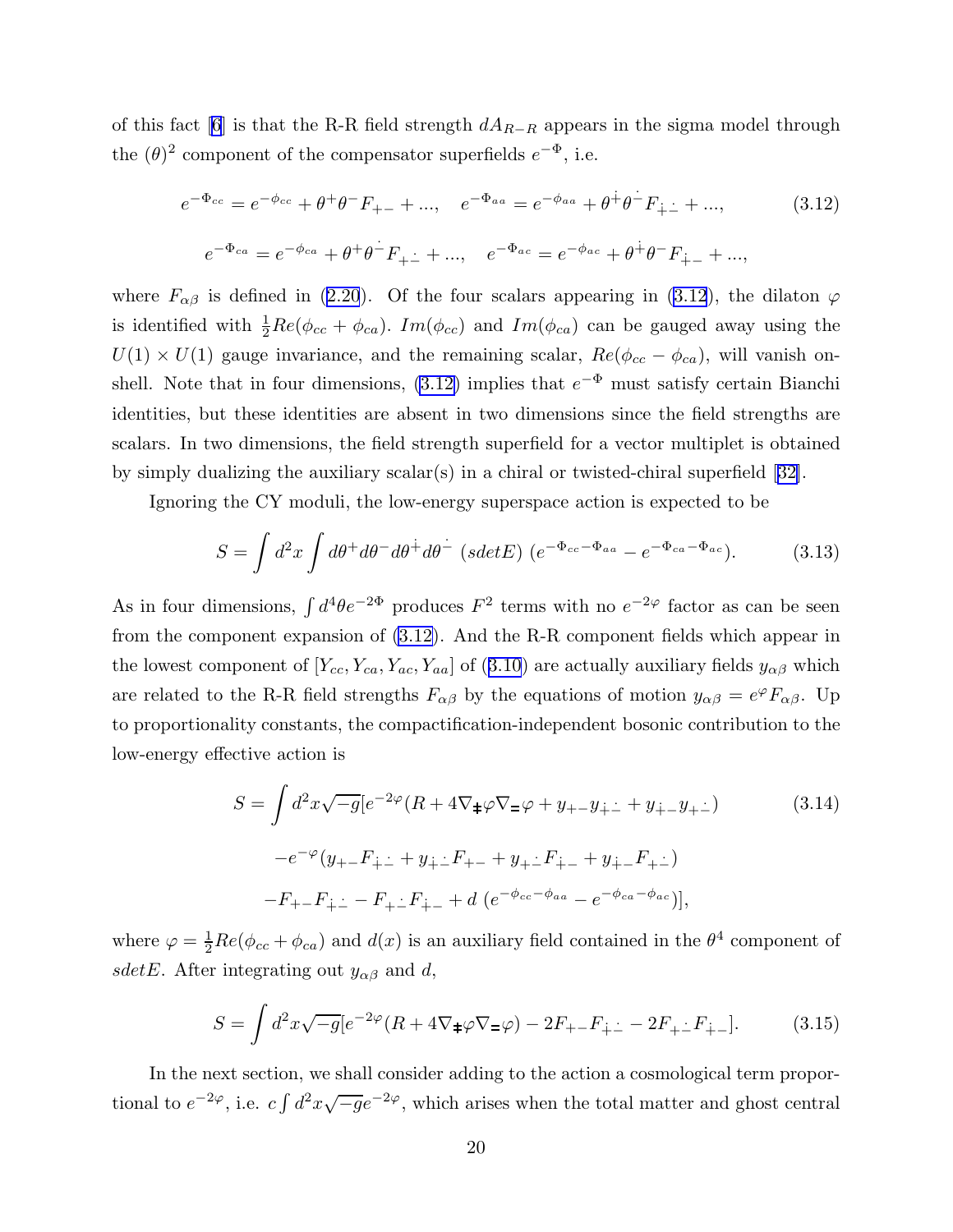<span id="page-21-0"></span>charges do not cancel. Such a term can be supersymmetrized by adding the chiral and twisted-chiral F-terms

$$
S' = \int d^2x [c_{\dot{+}}] \int d\theta^+ d\theta^- e^{-2\Phi_{cc}} + c_{+-} \int d\theta^+ d\theta^- e^{-2\Phi_{aa}} \qquad (3.16)
$$

$$
+ c_{\dot{+}} \int d\theta^+ d\theta^- e^{-2\Phi_{ca}} + c_{\dot{+}} \int d\theta^+ d\theta^- e^{-2\Phi_{ac}}]
$$

to the action of ([3.13\)](#page-20-0). Using the component analysis of [\(3.12\)](#page-20-0), the bosonic contribution to  $S'$  is

$$
S' = 2 \int d^2x \sqrt{g} e^{-\varphi} (c_{\dot{+} \dot{-}} F_{+-} + c_{+-} F_{\dot{+} \dot{-}} + c_{\dot{+} -} F_{+\dot{-}} + c_{+\dot{-}} F_{\dot{+} -}). \tag{3.17}
$$

Note that in the presence of  $S'$ , the equations of motion for the R-R field strengths are  $\partial_m (F_{\alpha\beta} - c_{\alpha\beta}e^{-\varphi}) = 0$ . Plugging these auxiliary equations of motion into the action  $S + S'$ , one obtains

$$
S_{eff} = S + S' = \int d^2x \sqrt{-g} \Big[ e^{-2\varphi} \big( R + 4(\nabla \varphi)^2 + c \big) + \Lambda \Big] \tag{3.18}
$$

where  $\Lambda = -2(|W|^2 + |\widetilde{W}|^2)$  and  $c = 2(|c_{+-}|^2 + |c_{+-}|^2)$  are constants, and

$$
W = F_{+-} - c_{+-}e^{-\varphi}, \quad \overline{W} = F_{\dot{+} \dot{-} } - c_{\dot{+} \dot{-} }e^{-\varphi}, \quad \widetilde{W} = F_{\dot{+} \dot{-} } - c_{\dot{+} \dot{-} }e^{-\varphi}, \quad \widetilde{\overline{W}} = F_{\dot{+} - } - c_{\dot{+} - }e^{-\varphi}.
$$
\n(3.19)

Note that spacetime supersymmetry implies that  $c \geq 0$  and  $\Lambda \leq 0$ .

# 4. New Two-Dimensional Black Holes

In this section we study the effective action of superstrings in two-dimensional backgrounds with Ramond-Ramond flux and "excess" central charge (3.18):

$$
S_{2d} = \int d^2x \sqrt{-g} \Big[ e^{-2\varphi} \left( R + 4(\nabla \varphi)^2 + c \right) + \Lambda \Big] \tag{4.1}
$$

Here both the "excess central charge" c and the "cosmological constant"  $\Lambda$  have dimension mass squared since we absorbed a factor of  $\alpha'$  in the definition of c.

As we explained above, the generalized dilaton gravity action (4.1) is very natural from the string theory point of view, since it includes both the central charge term  $c$  and the cosmological constant term  $\Lambda$  corresponding to background Ramond-Ramond fields. In the special limiting cases, corresponding to  $\Lambda = 0$  and to  $c = 0$ , our action (4.1) reduces, correspondingly, to the CGHS model [\[11](#page-43-0)] also inspired by string theory, and to the dilaton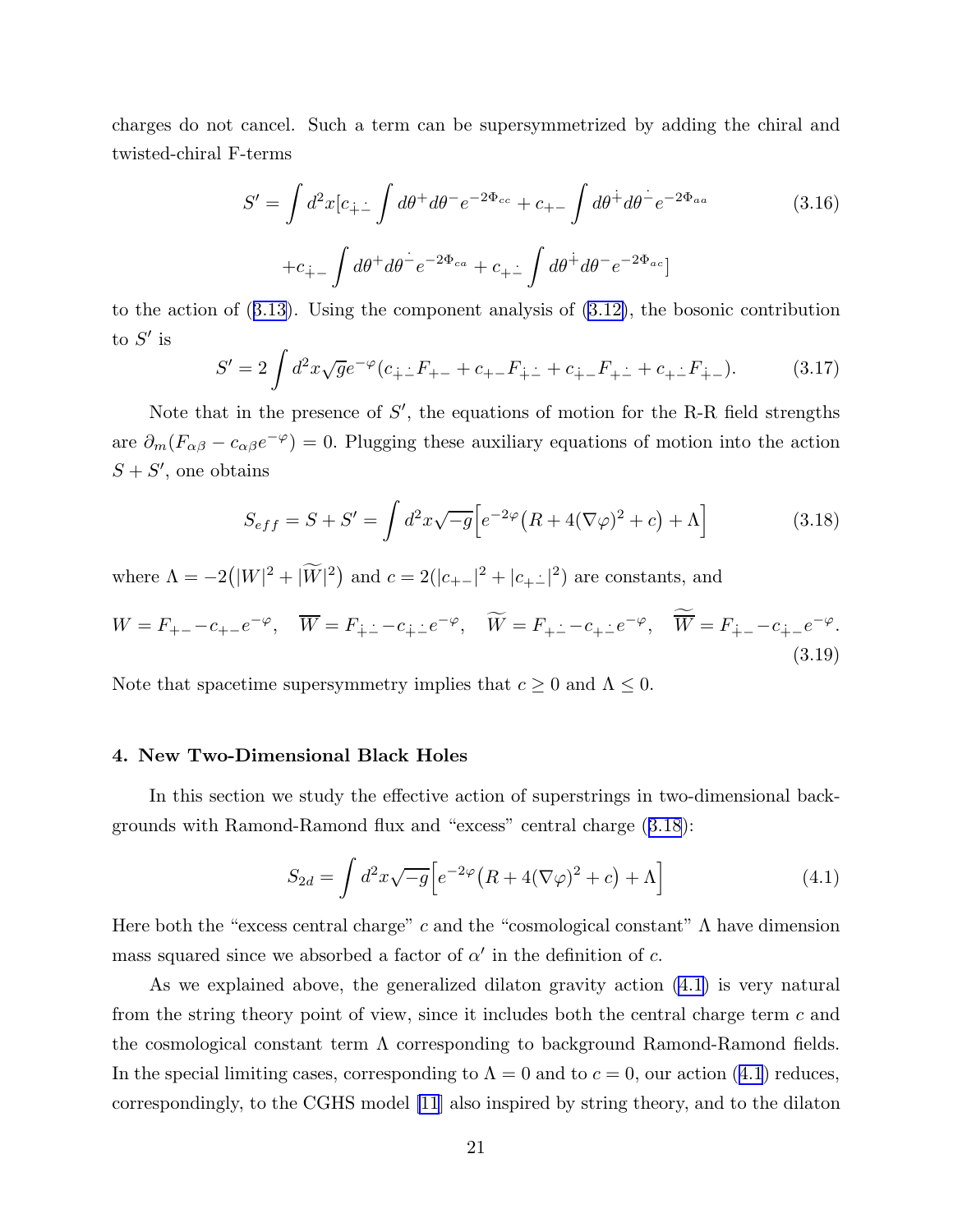<span id="page-22-0"></span>gravity model studied by Mignemi [\[33](#page-44-0)]. General dilaton gravity Lagrangians of the form  $(4.1)$  $(4.1)$  $(4.1)$  have been considered in the literature, see e.g. [\[13](#page-43-0),[34,35,36](#page-44-0),[37,38](#page-44-0)]. However, explicit solutions and their properties have not been analysed in detail for the specific model [\(4.1](#page-21-0)) with two arbitrary parameters c and  $\Lambda$ . This will be our main goal in this section. Namely, we construct a large family of new static black hole solutions in this model, including extremal solutions for  $\Lambda < 0$  and Schwarzschild-like black holes for  $\Lambda > 0$ , and discuss their dynamical aspects, such as formation and evaporation.

# 4.1. Extremal Black Hole Solution

Variation of the action [\(4.1\)](#page-21-0) with respect to the metric and the dilaton lead to the equations of motion:

$$
\nabla_{\mu}\nabla_{\nu}\varphi + g_{\mu\nu}\left((\nabla\varphi)^2 - \nabla^2\varphi - \frac{c}{4} - \frac{\Lambda}{4}e^{2\varphi}\right) = 0
$$
\n(4.2)

and:

$$
R + c + 4\nabla^2 \varphi - 4(\nabla \varphi)^2 = 0 \tag{4.3}
$$

It is convenient to rewrite these equations of motion in the light-cone coordinates  $x^{\ddagger}$  =  $x^0 + x^1$ ,  $x^0 = x^0 - x^1$ , and use the conformal gauge:

$$
g_{\dagger z} = -\frac{1}{2}e^{2\rho}, \quad g_{\dagger \dagger} = 0, \quad g_{zz} = 0
$$

In a compact form, this anzatse for the metric can be written as  $g_{\mu\nu} = e^{2\rho} \eta_{\mu\nu}$ , where  $\eta_{\mu\nu}$ has signature  $(-, +)$ . In this gauge, the scalar curvature is

$$
R = 8e^{-2\rho}\partial_{\ddagger}\partial_{\dot{-}}\rho,\tag{4.4}
$$

the equation of motion for the metric  $(4.2)$  becomes, cf.  $[11,9]$  $[11,9]$ :

$$
2\partial_{\pm}\partial_{\mp}\varphi - 4\partial_{\pm}\varphi\partial_{\mp}\varphi - \frac{c}{4}e^{2\rho} - \frac{\Lambda}{4}e^{2(\varphi+\rho)} = 0, \qquad (4.5)
$$

and the dilaton equation of motion (4.3) reads:

$$
-2\partial_{\pm}\partial_{\mp}\varphi + 2\partial_{\pm}\varphi\partial_{\mp}\varphi + \partial_{\pm}\partial_{\mp}\rho + \frac{c}{8}e^{2\rho} = 0.
$$
 (4.6)

Since we have gauge fixed  $g_{\pm\pm}$  and  $g_{\pm\pm}$  to zero we must also impose their equations of motion as constraints:

$$
2\partial_{\pm}\rho\partial_{\pm}\varphi - \partial_{\pm}^{2}\varphi = 0 \tag{4.7}
$$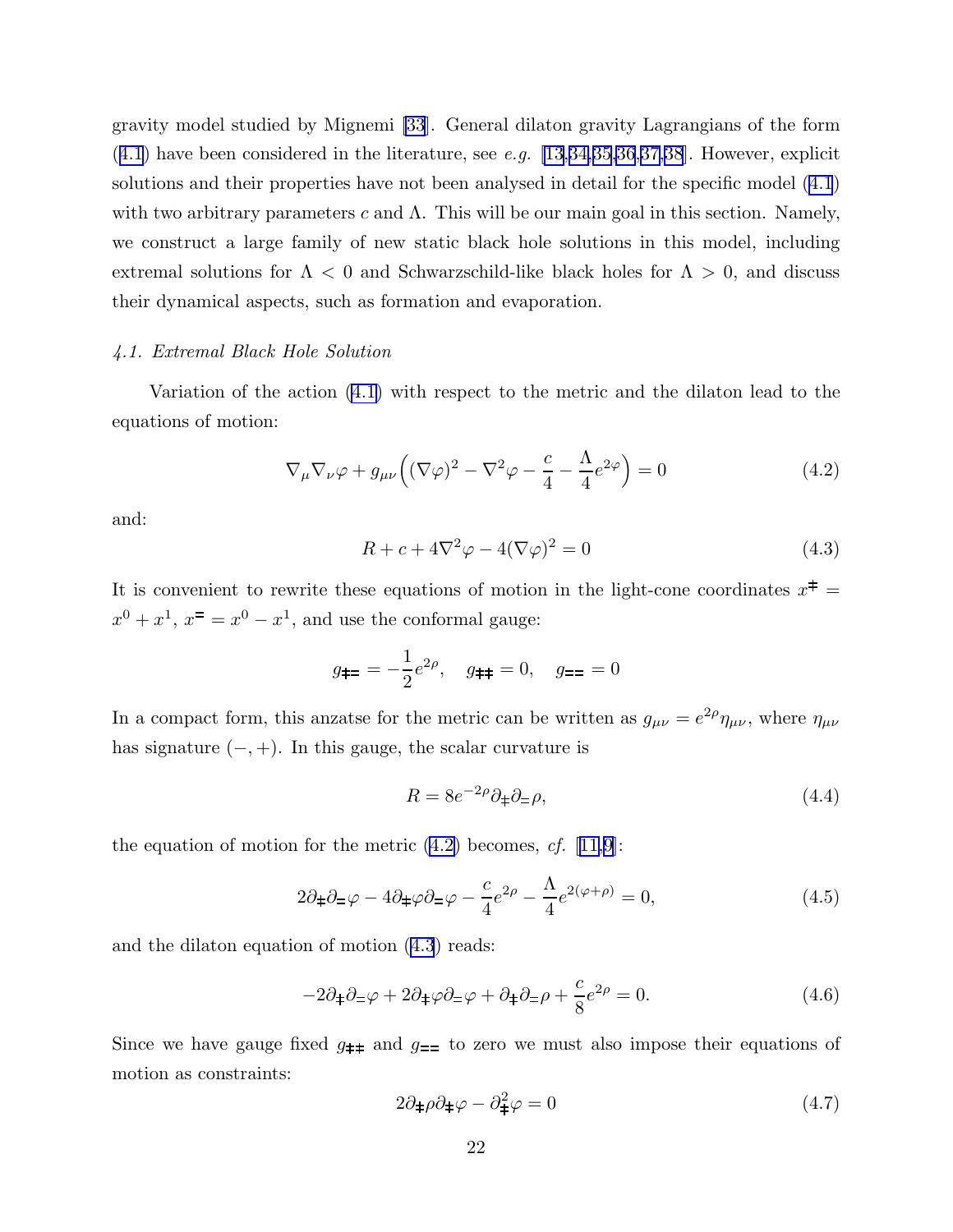<span id="page-23-0"></span>and

$$
2\partial_{\pm}\rho\partial_{\pm}\varphi - \partial_{\pm}^{2}\varphi = 0
$$
\n(4.8)

We are interested in static solutions. Therefore, we assume that  $\rho(x)$  and  $\varphi(x)$  depend only on the spatial coordinate  $x \equiv x^1 = (x_{\pm} - x_{\mp})/2$ . This gives:

$$
\varphi'' - 2\varphi'^2 + \frac{c}{2}e^{2\rho} + \frac{\Lambda}{2}e^{2(\varphi + \rho)} = 0
$$
\n(4.9)

$$
-2\varphi'' + 2\varphi'^2 + \rho'' - \frac{c}{2}e^{2\rho} = 0
$$
\n(4.10)

$$
\varphi'' - 2\varphi' \rho' = 0 \tag{4.11}
$$

for the equations of motion  $(4.5)$ ,  $(4.6)$  $(4.6)$ , and for the constraints  $(4.7) - (4.8)$  $(4.7) - (4.8)$ , respectively.

The last equation can be easily solved to give a relation between the conformal factor and the dilaton:

$$
e^{2\rho} = A\varphi' \tag{4.12}
$$

for some non-zero constant A. By a suitable choice of the coordinate  $x$  we can always set  $A = 1$ . Notice that the sign of A is related to the orientation of our solution in one-dimensional space.

Substituting into (4.9) we find:

$$
\varphi'' - 2\varphi'^2 = -\frac{c}{2}\varphi' - \frac{\Lambda}{2}e^{2\varphi}\varphi'
$$
\n(4.13)

whose first integral is:

$$
\varphi' e^{-2\varphi} - \frac{c}{4} e^{-2\varphi} + \frac{\Lambda}{2} \varphi + m = 0 \tag{4.14}
$$

As we explain in the following, this solution describes a two-dimensional black hole, and the integration constant  $m$  is proportional to the mass of the black hole. Using the relation (4.12) we can write down the solution for conformal factor of the metric as a function of the dilaton:

$$
e^{2\rho} = \varphi' = \frac{c}{4} - e^{2\varphi} (\frac{\Lambda}{2}\varphi + m)
$$
 (4.15)

It can be integrated further to give an expression for the dilaton as a function of the coordinate  $x$  (which is defined up to a shift):

$$
x = -\frac{1}{2} \int_{-\infty}^{-2\varphi} \frac{e^z dz}{\left(\frac{c}{4}e^z + \frac{\Lambda}{4}z - m\right)}
$$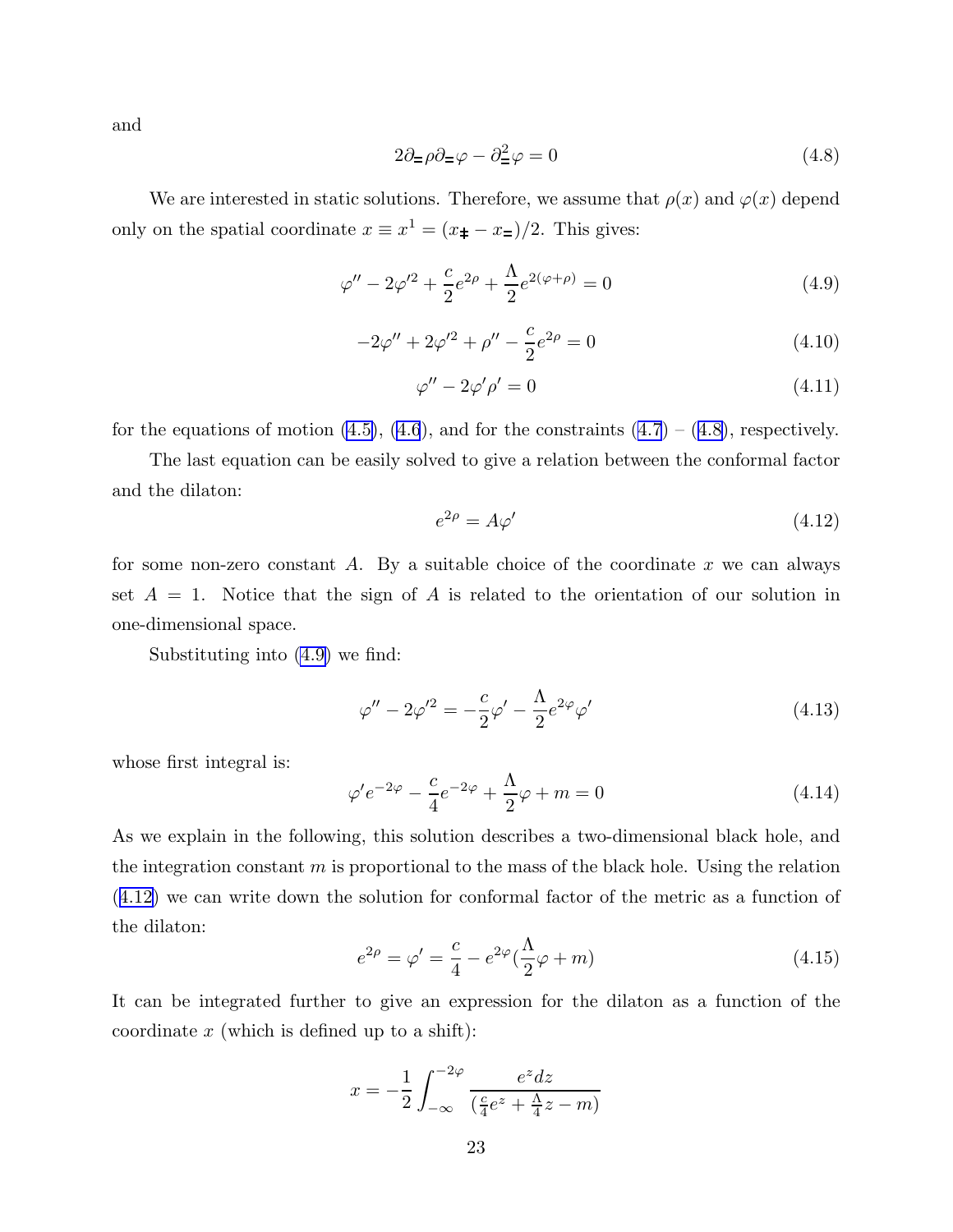<span id="page-24-0"></span>At the infinity,  $x \to -\infty$ , the dilaton field, given by the inverse of this function, grows linear with x:

$$
\varphi(x) \approx \frac{c}{4}x - \frac{2}{c}e^{\frac{c}{2}x}\left(\frac{c\Lambda}{8}x + m - \frac{\Lambda}{4}\right) + \dots
$$
\n(4.16)

while the metric  $g_{\mu\nu} \approx \frac{c}{4}$  $\frac{c}{4}\eta_{\mu\nu}$  is asymptotically flat. Therefore, at one spatial infinity our solution looks like a linear dilaton background, cf. [[11\]](#page-43-0). It turns out that the dilaton is exactly linear in a Schwarzschild-like gauge, where the solution [\(4.15\)](#page-23-0) looks like:

$$
ds^{2} = -l(\varphi)dt^{2} + \frac{1}{l(\varphi)}d\varphi^{2}
$$
\n(4.17)

and the dilaton  $\varphi$ , which plays a role of a spatial coordinate here, is related to the *tortoise* coordinate x as  $d\varphi = l(\varphi)dx$ . If we compare this relation with [\(4.12\)](#page-23-0), we find that  $l(\varphi)$  is nothing but the conformal factor expressed in terms of the dilaton [\(4.15\)](#page-23-0):

$$
l(\varphi) = \frac{c}{4} - e^{2\varphi} \left(\frac{\Lambda}{2}\varphi + m\right)
$$
\n(4.18)

The Schwarzschild gauge is very convenient, so for the rest of this section we shall work in this gauge with the solution  $(4.17) - (4.18)$ .

Now we discuss the physical properties of this solution. First, we compute the scalar curvature [\(4.4\)](#page-22-0):

$$
R = -2e^{-2\rho} \rho''
$$

which in the Schwarzschild gauge has a very simple form:

$$
R = -\frac{d^2l(\varphi)}{d\varphi^2} = -2e^{2\varphi}(\Lambda\varphi + 2m + \Lambda)
$$

We find that R goes to zero at minus infinity,  $\varphi \to -\infty$ , in agreement with our earlier observation, and diverges at the plus infinity,  $\varphi \to +\infty$ , where string perturbation theory breaks down.

The points in space where  $l(\varphi) = 0$  describe the horizon manifold:

$$
\frac{c}{4} - e^{2\varphi} \left(\frac{\Lambda}{2}\varphi + m\right) = 0\tag{4.19}
$$

The position and the number of such points depends on the values of the central charge c and the cosmological constant  $\Lambda$ . For our solution to make sense at  $\varphi \to -\infty$ , where string perturbation theory is valid, we have to assume that  $c$  is positive,  $cf.$  ([4.15](#page-23-0)). Then, there are two possibilities corresponding to  $\Lambda > 0$  and  $\Lambda < 0$ , shown on Fig.1.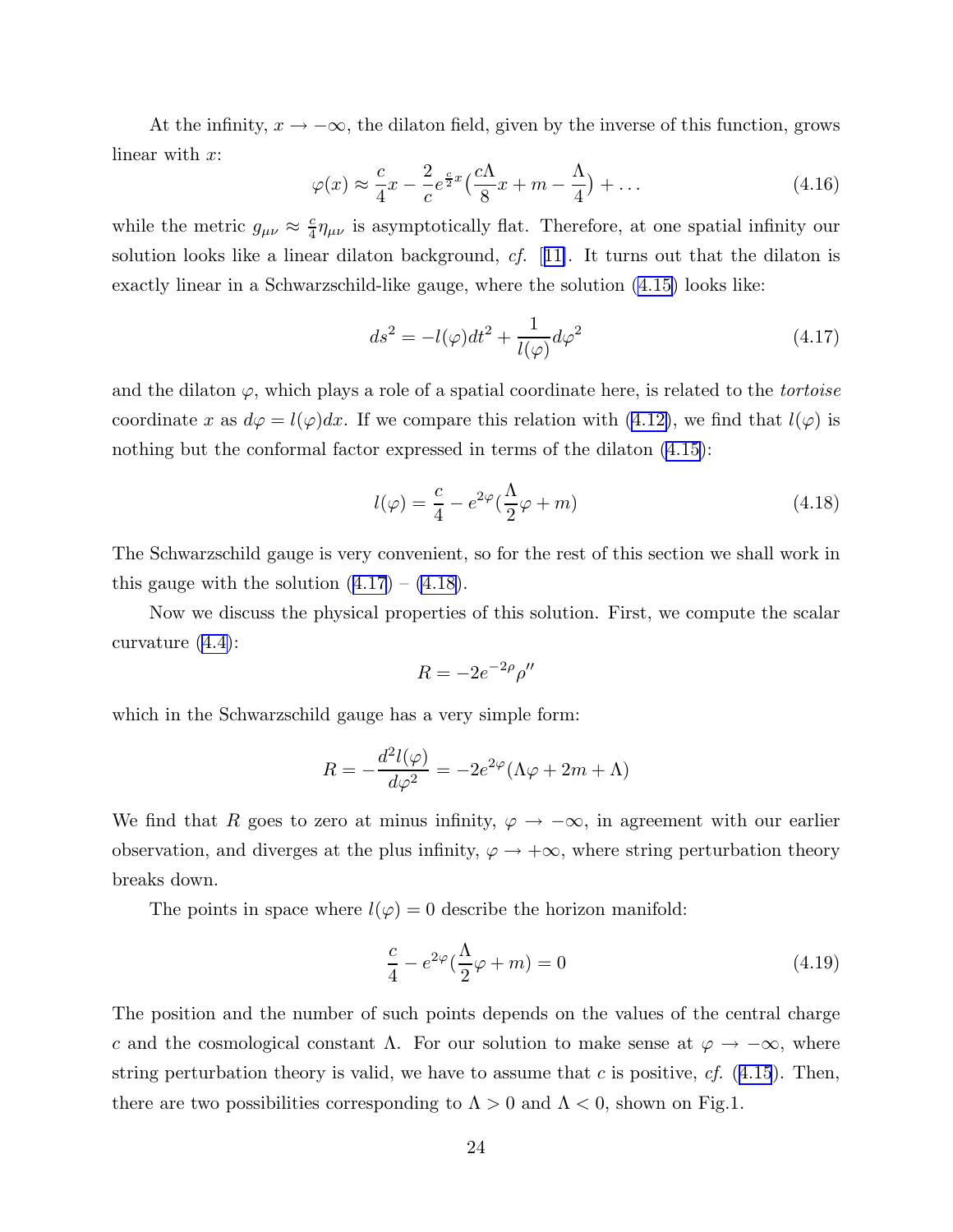

Fig. 1: A plot of the conformal factor for black hole solutions a) with  $\Lambda > 0$ , and b) with  $\Lambda < 0$ .

In the first case  $(\Lambda > 0)$  there is always one horizon, and the solution  $(4.18)$  $(4.18)$  $(4.18)$  looks like a Schwarzschild black hole, see the corresponding Penrose diagram on Fig.2a. On the other hand, a general non-singular solution with  $\Lambda < 0$  has two horizons, at  $\varphi_1$  and  $\varphi_2$ , just like the usual Reissner-Nordstrom black hole in four dimensions. Similar to the Reissner-Nordstrom solution, we have two conformal blocks for each of the intervals  $(-\infty, \varphi_1)$ ,  $(\varphi_1, \varphi_2)$ , and  $(\varphi_2, +\infty)$ , which altogether represent a fundamental region for the twodimensional analog of the Reissner-Nordstrom black hole, see the corresponding Penrose diagram on Fig.2b.

As we will see in a moment, extremal solutions can appear only if  $\Lambda < 0$  in agreement with our expectations from string theory, which also suggests the existence of extremal solutions only for negative values of the cosmological constant. Before we demonstrate this, let us briefly comment on the geodesic completeness across a horizon, cf. [\[39](#page-44-0),[40\]](#page-44-0). For a static solution the completeness of space-like geodesics follows from the equation:

$$
\lim_{\varphi\to\varphi_h}t\to\int^{\varphi_h}\frac{d\varphi}{l(\varphi)}
$$

.

For our solutions ([4.18](#page-24-0)), this integral always diverges at a horizon corresponding to finite value of  $\varphi$ , where  $l(\varphi)$  has a simple zero (or zero of order two in the extremal case).

An extremal black hole appears when two horizons coincide, *i.e.* when the function  $l(\varphi)$  has a double zero at some point  $\varphi = \varphi_0$ . As we mentioned above, this may occur only for negative cosmological constant,  $\Lambda < 0$ . In fact, to determine the value of  $\varphi_0$ , we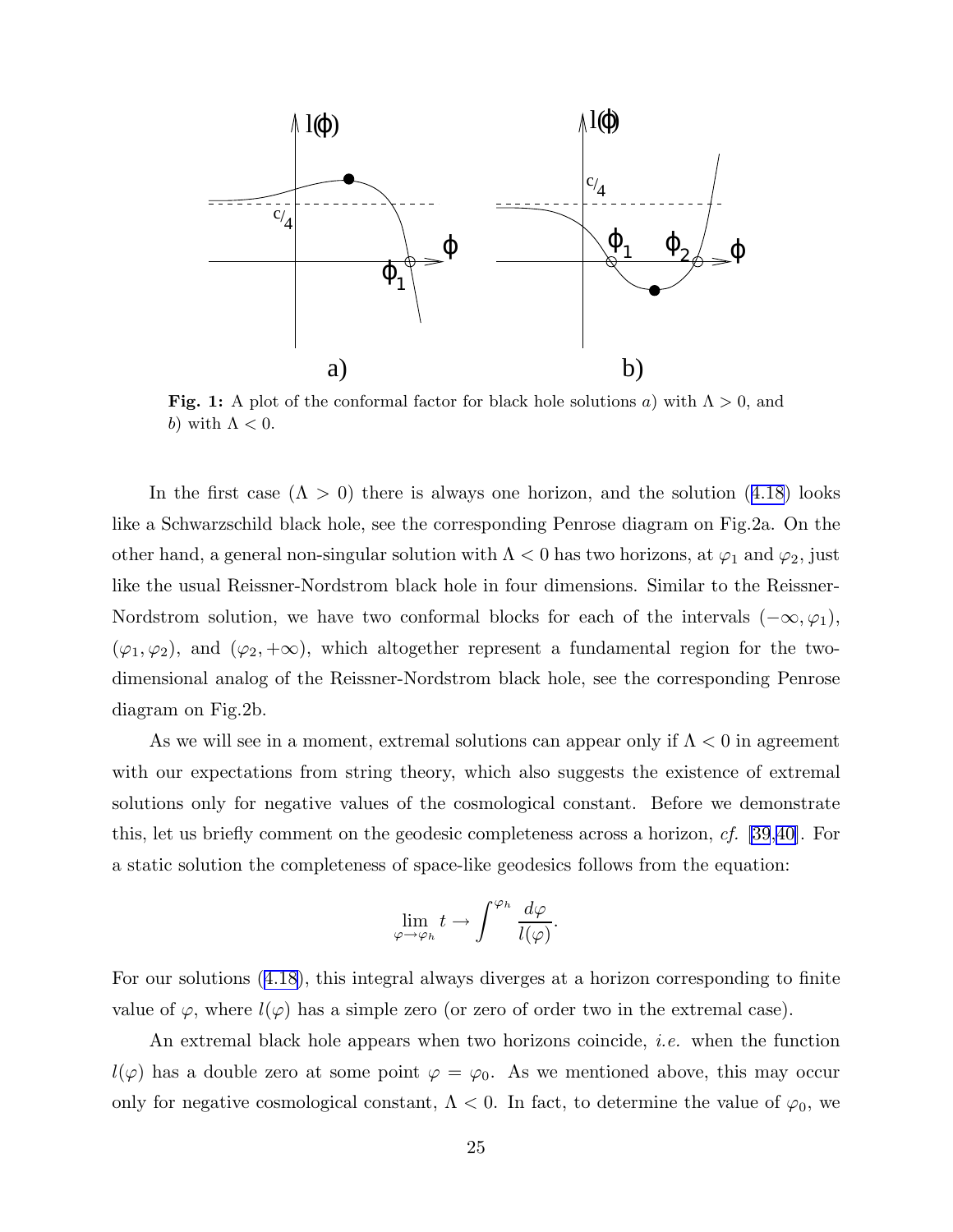<span id="page-26-0"></span>

Fig. 2: Penrose diagram a) for a Schwarzschild-like two-dimensional black hole  $(\Lambda > 0)$ , and b) for a two-dimensional analog of the Reissner-Nordstrom black hole  $(\Lambda < 0)$ . Values of the dilaton are indicated at the horizons and at the asymptotic regions.



Fig. 3: Conformal factor (a) and the Penrose diagram (b) for the extremal black hole solution. Only one fundamental region is shown on the Penrose diagram.

have to solve equations:  $l(\varphi) = 0$  and  $l'(\varphi) = 0$ . Therefore, along with ([4.19](#page-24-0)) we have an equation:

$$
e^{2\varphi}(\Lambda\varphi + 2m + \frac{\Lambda}{2}) = 0 \tag{4.20}
$$

which has the solution:

$$
\varphi_0 = -\frac{2m}{\Lambda} - \frac{1}{2}.\tag{4.21}
$$

Substituting this into [\(4.19\)](#page-24-0), we get the extremality condition (BPS condition) for our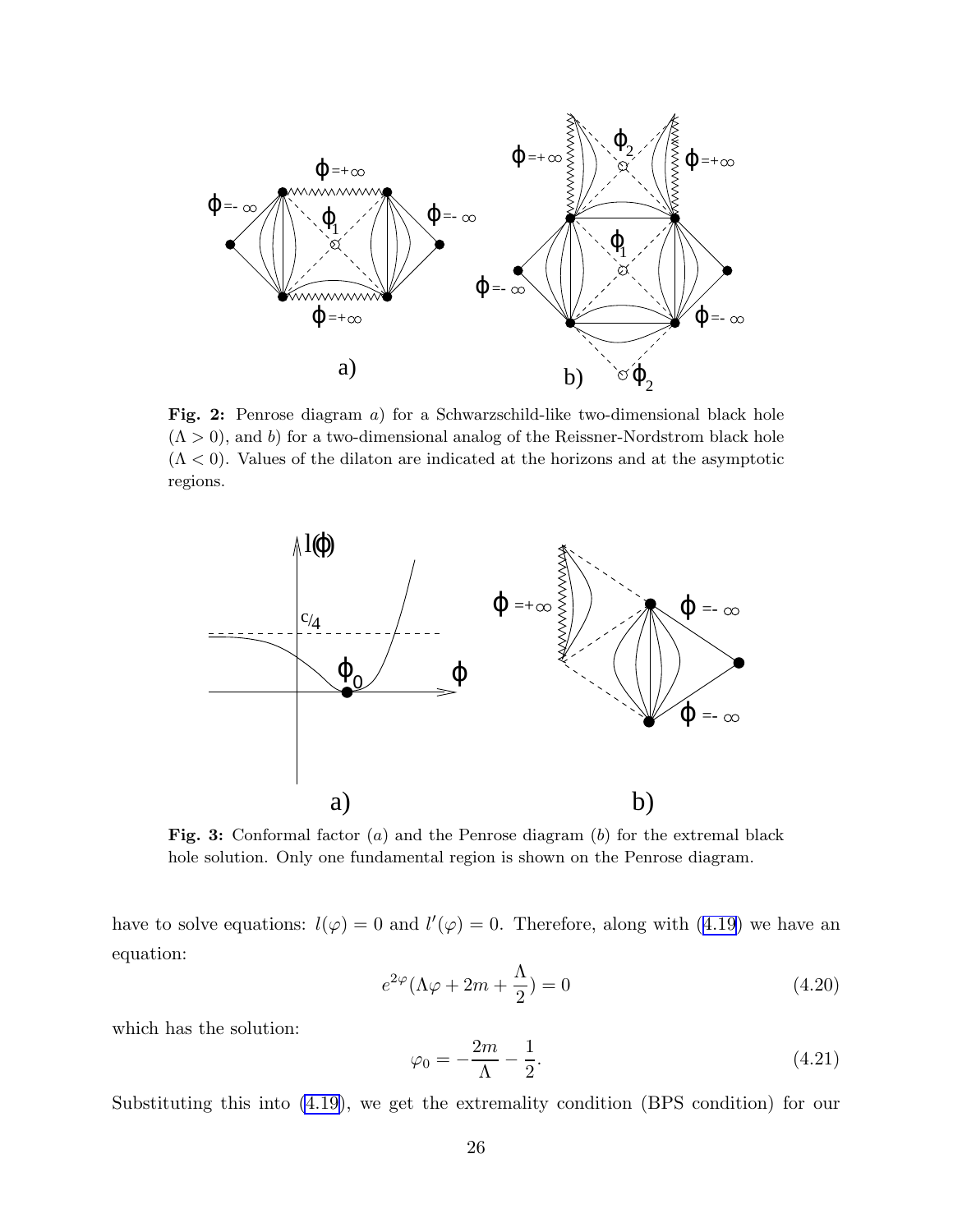<span id="page-27-0"></span>black hole solution:

$$
m_0 = -\frac{\Lambda}{4} - \frac{\Lambda}{4} \ln(-\frac{c}{\Lambda}).
$$
\n(4.22)

Now it is clear that for positive  $c$  this expression makes sense only if the cosmological constant  $\Lambda$  is negative. The conformal factor and Penrose diagram (that now consists of two symmetric fundamental regions) for the extremal black hole are shown in Fig.3. The solution ([4.18](#page-24-0)) has a naked singularity unless the mass parameter obeys the BPS inequality  $m \geq m_0$ .

We can calculate the geometric Hawking temperature as the normal derivative of the norm of the Killing vector  $\partial/\partial t$  at the horizon. In the Schwarzschild gauge it has a very simple form:

$$
T_H = \frac{1}{2} \left| \frac{dl(\varphi)}{d\varphi} \right| h \tag{4.23}
$$

From the explicit expression [\(4.18\)](#page-24-0) for the function  $l(\varphi)$  it is easy to see that  $T_H$  is equal to zero precisely when black becomes extremal, *i.e.* when both eqns.  $(4.19)$  and  $(4.20)$  hold. Therefore, in quantum theory coupled to matter, non-extremal black holes  $(4.17) - (4.18)$  $(4.17) - (4.18)$  $(4.17) - (4.18)$  $(4.17) - (4.18)$  $(4.17) - (4.18)$ are expected to emit Hawking radiation until they reach the endpoint of evaporation – the extremalblack hole with  $m = m_0$ , see [[34\]](#page-44-0) and below. Furthermore, non-extremal solutions with  $m > m_0$  are expected to be unstable against instanton-mediated fragmentation into disconnected universes [\[41](#page-45-0)].

On the other hand, the extremal solutions are expected to be stable and 1/2 BPS in the appropriate supersymmetric theory. Although all of the black hole solutions [\(4.17](#page-24-0)) constructed here represent supersymmetric ground states in  $\mathcal{N} = 1$  dilaton supergravity [\[36](#page-44-0)] with the dilaton superpotential:

$$
W(\Phi) = e^{-\Phi} \sqrt{ce^{-2\Phi} - 2\Lambda \Phi - 4m}
$$

only extremal solutions are expected to correspond to BPS saturated states in the extended  $\mathcal{N} = 2$  supergravity. Note that in the limit  $\Lambda \to 0$ , the mass of the extremal solution also goes to zero, according to (4.22), and the solution degenerates into a linear dilaton background.

Note also that in the near horizon limit, the extremal black hole solution ([4.17](#page-24-0)) looks like two-dimensional anti-de Sitter space. For the extremal solution,  $l(\varphi_0) = 0$  and  $l'(\varphi_0) =$ 0, so that to the leading order in  $(\varphi - \varphi_0)$  we have:

$$
l(\varphi) \approx \frac{c}{2} (\varphi - \varphi_0)^2.
$$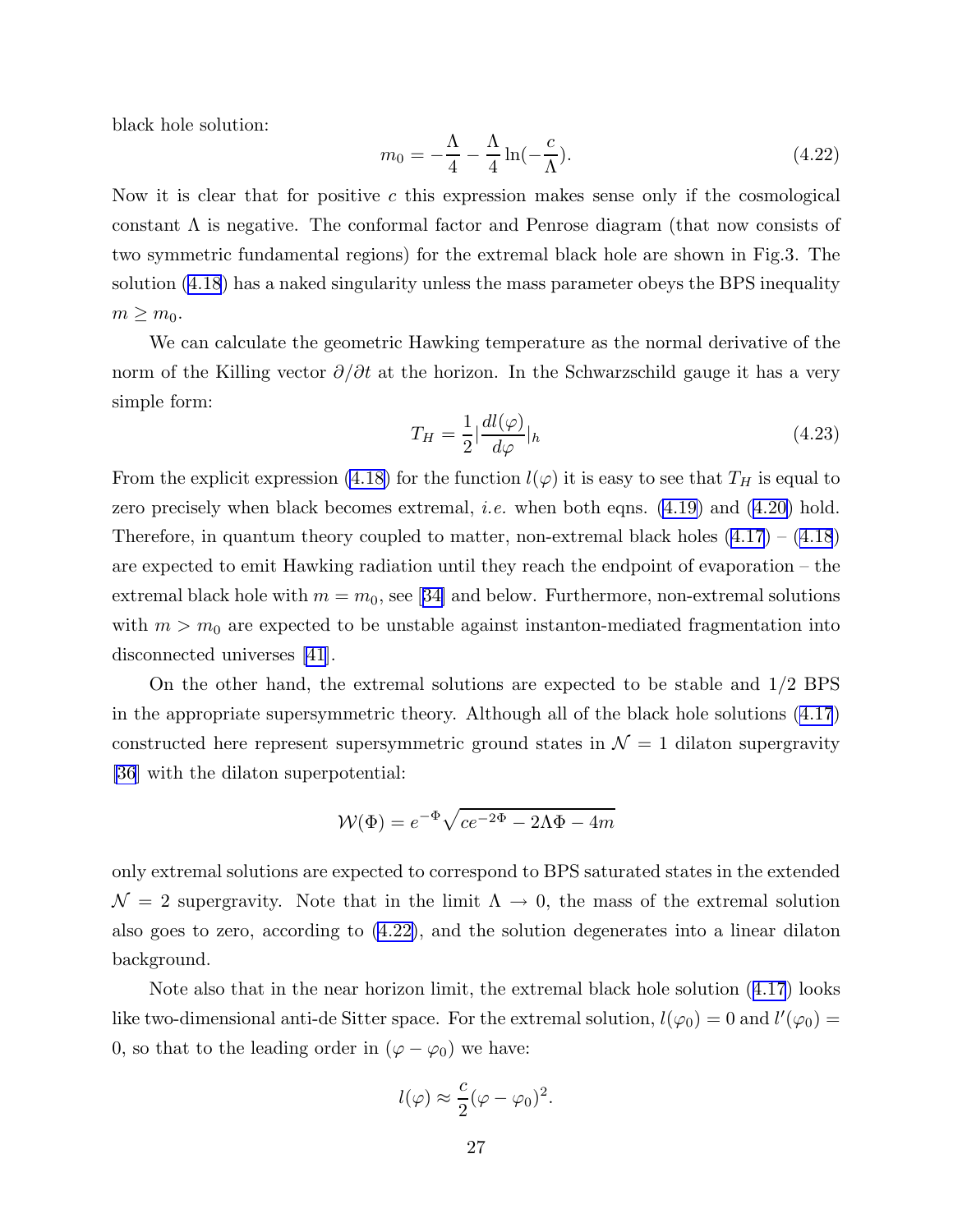<span id="page-28-0"></span>In terms of the new space-like variable  $u^{-1} = \sqrt{\frac{c}{2}}(\varphi - \varphi_0)$  the metric takes a more standard form:

$$
ds^2 = \frac{1}{u^2}(-dt^2 + R_{AdS}^2 du^2)
$$
\n(4.24)

where  $R_{AdS} = \sqrt{\frac{2}{c}}$  $\frac{2}{c}$  is the characteristic scale parameter.

# 4.2. Mass of the Black Hole

Note that m has dimension of mass squared, so  $m/\sqrt{c}$  is expected to be related to the physical mass parameter up to some numerical factor. The appropriate formula for the definition of the ADM mass in generalized two-dimensional dilaton gravity was proposed by Mann[[42\]](#page-45-0), and also in a recent work [\[43](#page-45-0)]. Below we show that both methods lead to the same answer for the ADM mass:

$$
M_{ADM} = \frac{2}{\sqrt{c}}m\tag{4.25}
$$

According to [\[43](#page-45-0)], the ADM mass of a solution like [\(4.17\)](#page-24-0) in a generalized dilaton gravity theory can be obtained evaluating the following expression at the spatial infinity<sup>8</sup>:

$$
M_{ADM} - M_0 = \frac{4}{\sqrt{c}} e^{-2\varphi} \left[ \sqrt{l(\varphi)l_0(\varphi)} - l(\varphi) \right]_{\varphi \to -\infty}
$$
 (4.26)

where the index 0 refers to the reference solution, that we choose to be the extremal solution with  $m = m_0$ , cf. ([4.22](#page-27-0)). Substituting ([4.18](#page-24-0)) into (4.26), we find:

$$
M_{ADM} - M_0 = \frac{e^{-2\varphi}}{\sqrt{c}} \left[ \sqrt{(c - 2e^{2\varphi} (\Lambda \varphi + 2m_0))(c - 2e^{2\varphi} (\Lambda \varphi + 2m))} \right. \tag{4.27}
$$

$$
-(c - 2e^{2\varphi} (\Lambda \varphi + 2m)) \Big|_{\varphi \to -\infty}
$$

Evaluating this expression in the limit  $\varphi \to -\infty$ , we get (4.25).

To provide further evidence that, up to a universal numerical factor, the mass of the black hole is given by  $m$ , we use the general formulae proposed by Mann  $|42|$ , that in our case reads,  $cf.$  [\[13](#page-43-0)]:

$$
E_{ADM} = \frac{1}{2\sqrt{c}} \Big[ e^{-2\varphi} \big( -4(\nabla\varphi)^2 + c \big) + \Lambda \Big]_{\varphi \to \infty}
$$
  
= 
$$
\frac{1}{2\sqrt{c}} \Big[ e^{-2\varphi} \big( -4l(\varphi) + c \big) + \Lambda \Big]_{\varphi \to \infty}
$$
  
= 
$$
\frac{1}{2\sqrt{c}} \Big[ 2\Lambda\varphi + 4m + \Lambda \Big]_{\varphi \to \infty}
$$
(4.28)

<sup>&</sup>lt;sup>8</sup> The sign and normalization in this formulae are chosen in such a way to agree with our earlier conventions,  $cf.$   $(4.12)$  $(4.12)$ .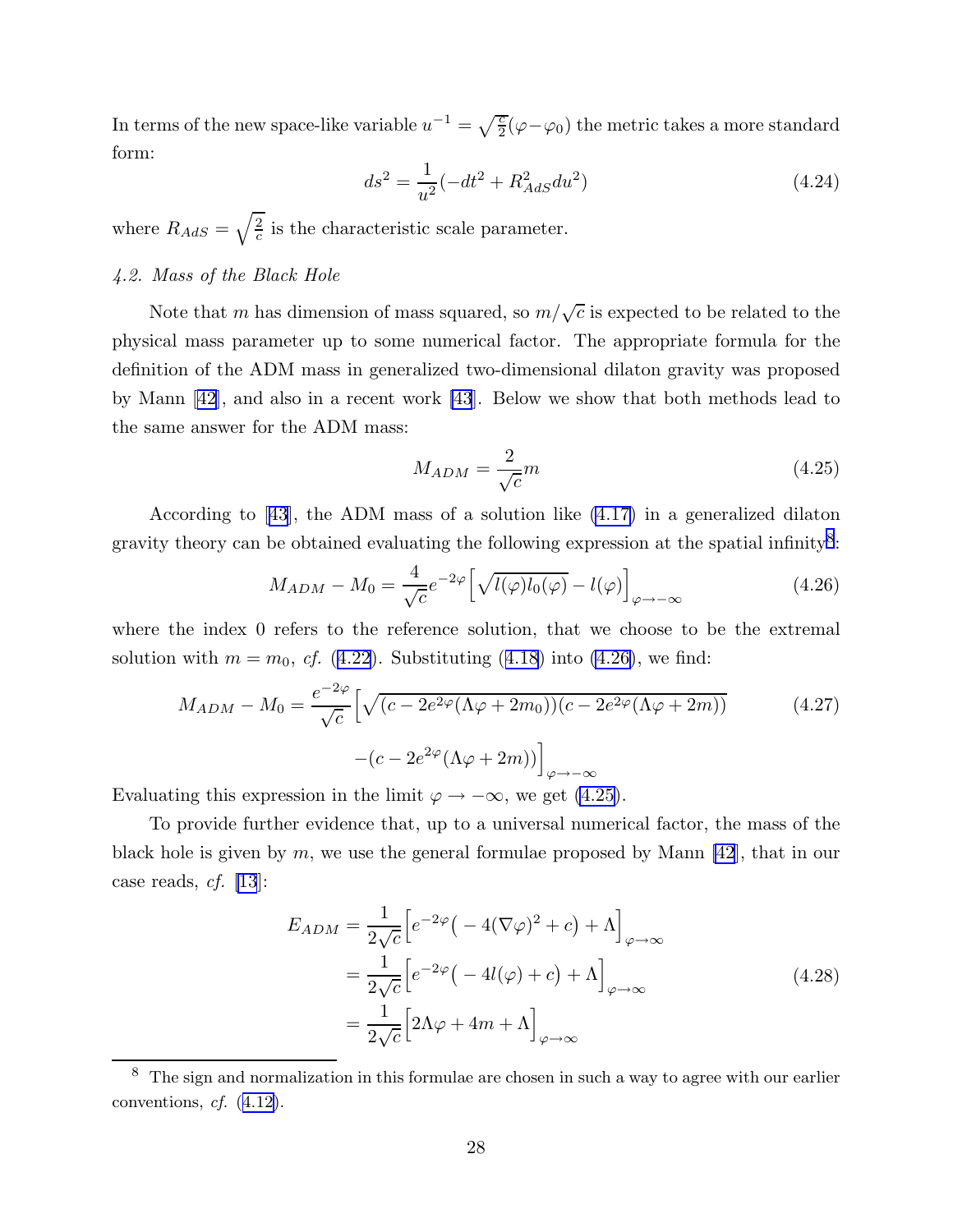<span id="page-29-0"></span>Once appropriately regularized, this expression clearly leads to ([4.25\)](#page-28-0):

$$
E_{ADM}(m) - E_{ADM}(m = m_0) = \frac{2}{\sqrt{c}}(m - m_0)
$$

Similar to the Reissner-Nordstrom solution, our solution [\(4.18\)](#page-24-0) develops a naked singularity for  $m < m_0$ . Therefore, a condition that a given black hole does not have such singularities can be expressed in a form of the BPS inequality:

$$
M \ge M_0 \tag{4.29}
$$

where  $M_0$  is given by  $(4.22)$  $(4.22)$  $(4.22)$ :

$$
M_0 = -\frac{\Lambda}{2\sqrt{c}} \left( 1 + \ln(-\frac{c}{\Lambda}) \right) \tag{4.30}
$$

Note, that for  $\Lambda < 0$  this expression is always positive.

# 4.3. The Limit  $\Lambda \rightarrow 0$

In the limit  $\Lambda \to 0$ , the action ([4.1\)](#page-21-0) looks like the usual string-inspired dilaton gravity action:

$$
L = \int d^2x \sqrt{-g}e^{-2\varphi} \left( R + 4(\nabla\varphi)^2 + c \right) \tag{4.31}
$$

which, in the Euclidean signature, has a semi-infinite cigar solution<sup>9</sup>  $[8,9,10]$  $[8,9,10]$  $[8,9,10]$  $[8,9,10]$ :

$$
ds^{2} = \frac{k}{2}(dr^{2} + \tanh^{2}(r)d\psi^{2})
$$
\n(4.32)

$$
\varphi = -\log \cosh(r) + \varphi_0 \tag{4.33}
$$

where k is related to the central charge<sup>10</sup> c as follows:

$$
c = \frac{8}{k - 2} = \frac{8}{k'}
$$
 (4.34)

Hence, it is natural to expect that in this limit our solution ([4.17](#page-24-0)) looks like a cigar solution, more precisely, like its analog in the Minkowski signature obtained by a Wick rotation  $\psi \rightarrow it$  [\[10](#page-43-0)]:

$$
ds^{2} = \frac{k}{2}(dr^{2} - \tanh^{2}(r)dt^{2})
$$
\n(4.35)

 $\overline{9}$  Our normalization for the dilaton field in the action [\(4.1](#page-21-0)) is different from the normalization used in [\[8,9](#page-43-0),[10\]](#page-43-0). The notations differ by a factor of 2;  $\Phi = 2\varphi$ .

 $10$  Note, in our notations, c is the 'excess central charge,' rather than the central charge of the  $SL(2, R)/U(1)$  $SL(2, R)/U(1)$  $SL(2, R)/U(1)$  gauged WZW model, denoted in [[10\]](#page-43-0) by the same letter.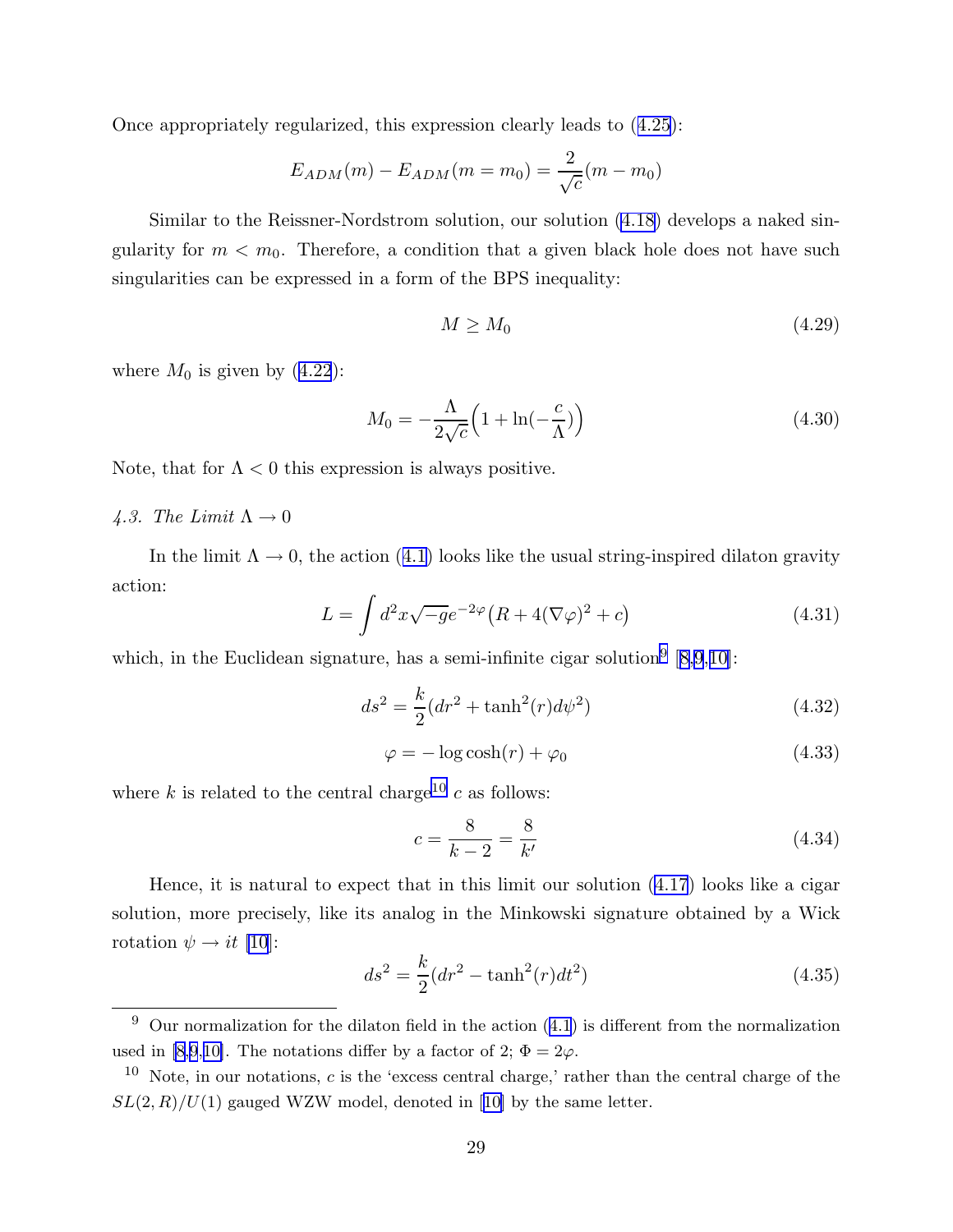Note, that the  $U(1)$  isometry of the cigar solution, generated by shifts of the angle variable  $\psi$  becomes the invariance with respect to time translations in the Minkowski signature.

Expressed in terms of the new space-like coordinate  $\rho = \log \cosh(r)$  and in terms of the rescaled time-like variable  $t \to (2/k)t$ , the metric ([4.35](#page-29-0)) indeed looks like the non-extremal solution ([4.17](#page-24-0)) with zero cosmological constant,  $\Lambda = 0$ :

$$
ds^{2} = -l(\rho)dt^{2} + \frac{1}{l(\rho)}d\rho^{2}
$$
\n(4.36)

where:

$$
l(\rho) = \frac{2}{k}(1 - e^{-2\rho})
$$
\n(4.37)

From ([4.33](#page-29-0)), we also find the dilaton  $\varphi = -\rho + \varphi_0$ , which, in agreement with our solution  $(4.17)$  $(4.17)$  $(4.17)$ , turns out to be linear. In terms of  $\varphi$ , the metric  $(4.36)$  is identical to our metric  $(4.17)$  $(4.17)$  $(4.17)$  with  $\Lambda = 0$  and  $l(\varphi)$  given by:

$$
l(\varphi) = \frac{2}{k} - \frac{2e^{-2\varphi_0}}{k}e^{2\varphi}
$$

If we compare this expression with [\(4.18\)](#page-24-0), we can identify the parameters as follows:

$$
\frac{c}{4} = \frac{2}{k} \tag{4.38}
$$

and:

$$
m = \frac{2}{k}e^{-2\varphi_0}
$$
 (4.39)

The relation  $(4.38)$  between the central charge c and the level k, in the semiclassical approximation, is clearly compatible with the exact formula ([4.34](#page-29-0)). Furthermore, if we start with zero cosmological constant,  $\Lambda = 0$ , the string one-loop amplitude (i.e. the torus partition function) is expected to generate a non-zero  $\Lambda$ -term <sup>11</sup>. A back reaction of this perturbation to gravity should lead to modification of the cigar geometry[[44\]](#page-45-0) and, in particular, to bifurcation of the horizon, as discussed in this section.

The second relation (4.39) that we found comparing the two solutions ([4.18\)](#page-24-0) and (4.37) explains the interpretation of the parameter  $m$  as the mass of the black hole. Indeed, accordingto  $|10|$ , the mass of the classical cigar solution  $(4.35)$  $(4.35)$  is given by:

$$
M = \sqrt{\frac{2}{k'}}e^{-2\varphi_0} = \frac{2}{\sqrt{c}}m,
$$
\n(4.40)

which is precisely the ADM mass formula ([4.25](#page-28-0)).

<sup>11</sup> We would like to acknowledge Steven Shenker for this comment.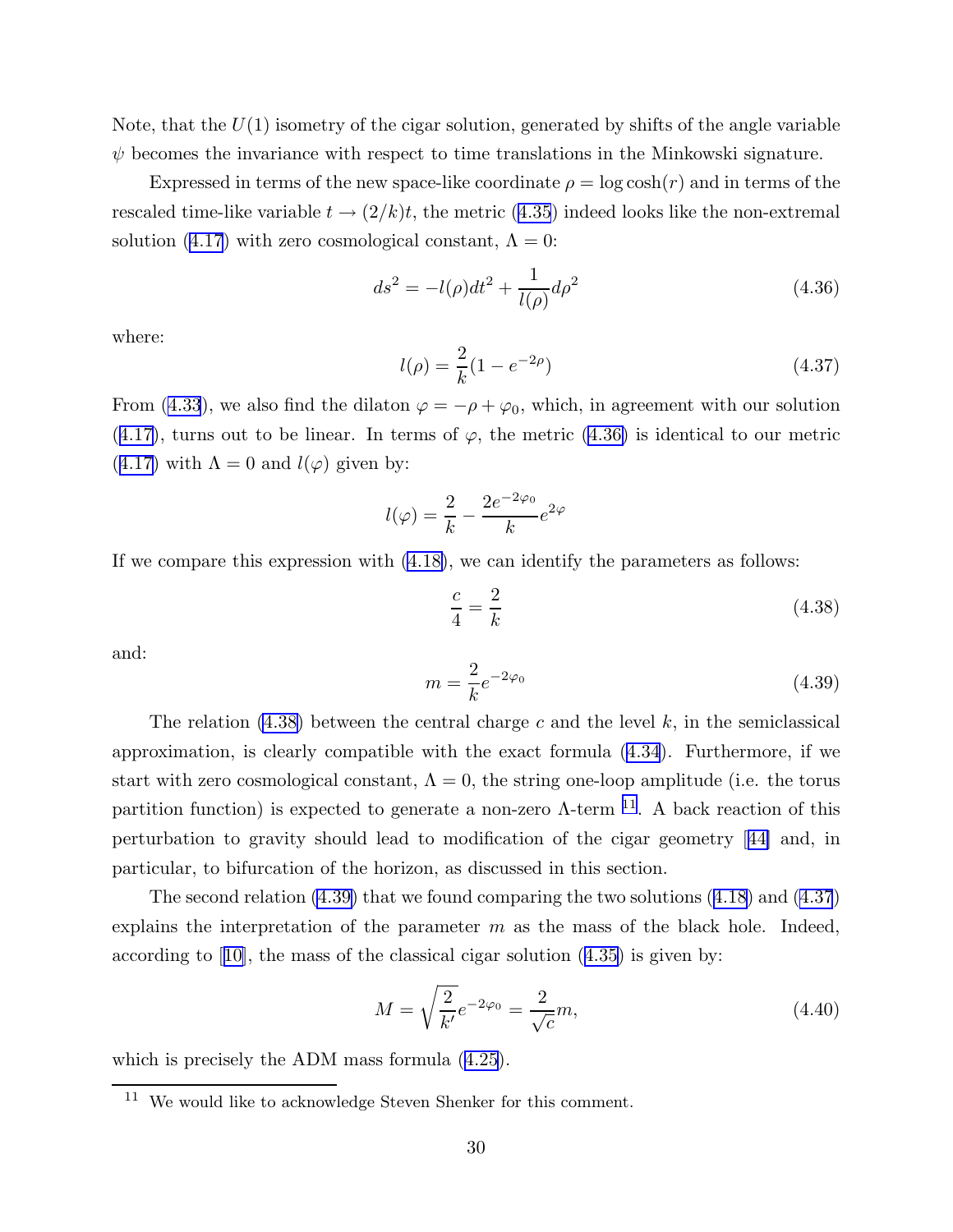# <span id="page-31-0"></span>4.4. Dynamical Formation of the Near-Extremal Black Hole

By analogy with the CGHS case[[11\]](#page-43-0), we expect that any perturbation of the extremal solution with critical mass  $M_0$  will result in a formation of the near-extremal solution with  $M > M_0$ , where  $M_0$  is given by [\(4.22\)](#page-27-0):

$$
M_0 = -\frac{\Lambda}{2\sqrt{c}} \left( 1 + \ln(-\frac{c}{\Lambda}) \right) \tag{4.41}
$$

In this subsection we explicitly describe the formation process from interaction of the dilaton gravity with a conformal matter field  $f$ :

$$
L = \int d^2x \sqrt{-g} \Big[ e^{-2\varphi} \big( R + 4(\nabla \varphi)^2 + c \big) + \Lambda - \frac{1}{2} (\nabla f)^2 \Big] \tag{4.42}
$$

Since the solution [\(4.18\)](#page-24-0) was constructed in such a way that the weak coupling region is at  $x = -\infty$ , we want to set up the initial conditions accordingly. A convenient choice of the field f that meets this requirement is where  $f(x^{\pm})$  propagates from the far past along the  $x^{\ddagger}$  light-cone direction. To be specific, we choose  $f(x^{\pm})$  in the form of the shock wave:

$$
\frac{1}{2}(\partial_{\Xi}f)^{2} = m_{f}\delta(x^{\Xi} - x_{0}^{\Xi})
$$
\n(4.43)

In a similar way, we could consider an arbitrary field  $f(x^{\pm})$  propagating along  $x^{\pm}$  and still be able to solve the model. It would be interesting to study integrability of the action (4.42) in more detail, following the ideas of[[45,46](#page-45-0)].

Since the matter field  $f(x^{\pm})$  is assumed to be independent on  $x^{\pm}$ , the constraint [\(4.7](#page-22-0)) has the same form as in the theory with  $f = 0$ . As before, we can easily solve this  $constraint<sup>12</sup>:$ 

$$
e^{2\rho} = 2\partial_{\pm}\varphi \tag{4.44}
$$

Then, the remaining constraint and equations of motion that follow from the modified action  $(4.42)$  can be written in the following form, cf. [[43\]](#page-45-0):

$$
\frac{1}{2}(\partial_{\pm}\varphi)\partial_{\pm}\left[\ln(\partial_{\pm}\varphi)-\ln(\partial_{\pm}\varphi)\right]=\frac{(f')^2}{8}e^{2\varphi}
$$
\n(4.45)

$$
2\partial_{\pm}\partial_{\mp}\varphi - 4\partial_{\pm}\varphi\partial_{\mp}\varphi - \frac{c}{2}(\partial_{\pm}\varphi) - \frac{\Lambda}{2}(\partial_{\pm}\varphi)e^{2\varphi} = 0
$$
\n(4.46)

 $12$  The numerical factor 2 is chosen to agree with our earlier conventions.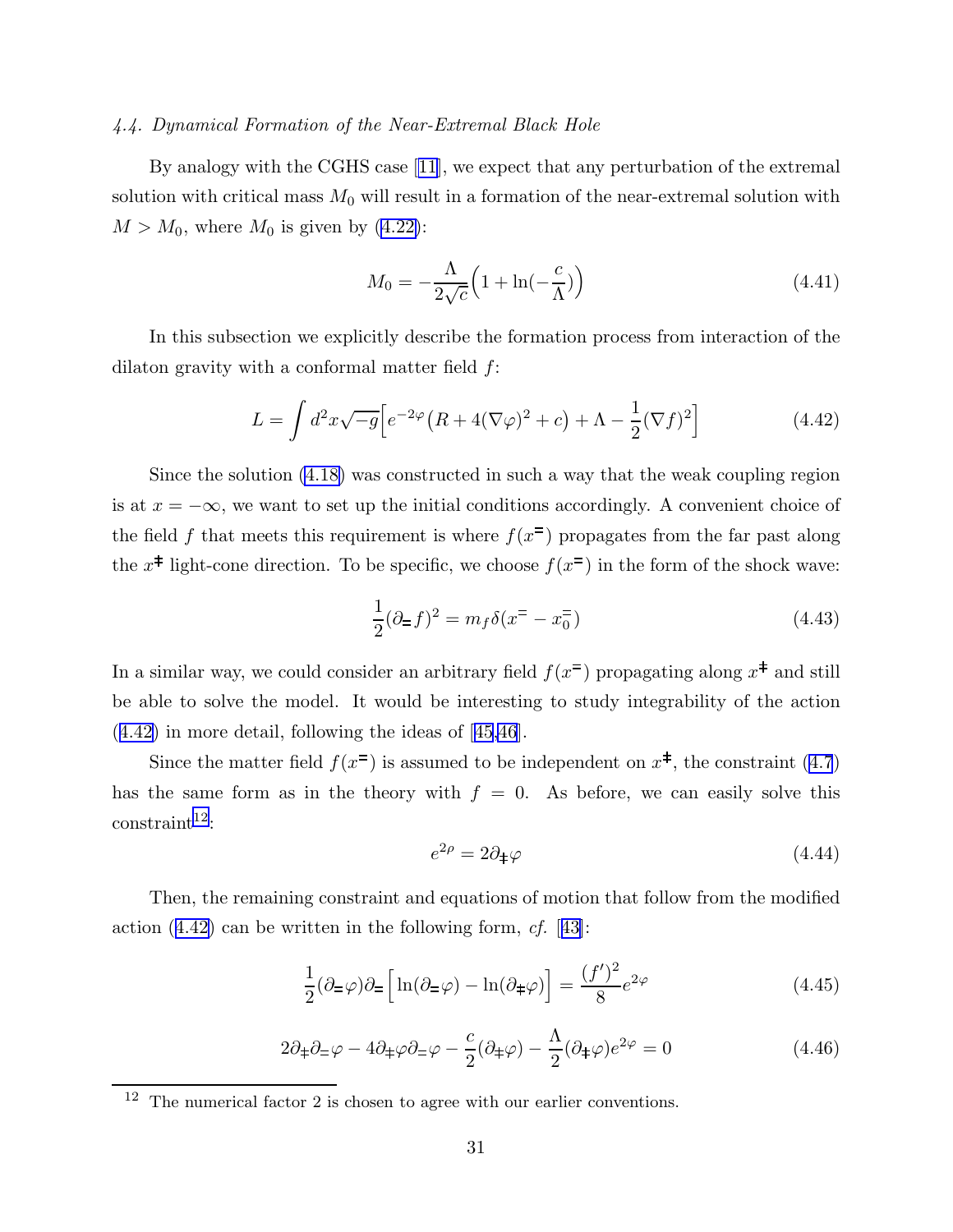$$
\partial_{\pm}\partial_{\pm}\left(\varphi - \frac{1}{2}\ln(\partial_{\pm}\varphi)\right) = -\frac{\Lambda}{4}(\partial_{\pm}\varphi)e^{2\varphi}
$$
 (4.47)

Since the last equation has the form  $\partial_{\pm}(\ldots)$ , it can be easily integrated to give:

$$
\partial_{\equiv} \left( \varphi - \frac{1}{2} \ln(\partial_{\pm} \varphi) \right) = -\frac{\Lambda}{8} e^{2\varphi} + \eta(x^{\mp}) \tag{4.48}
$$

where  $\eta(x^{\pm})$  is some function of  $x^{\pm}$ , which will be determined later. Integrating one more time, we get:

$$
\partial_{\pm}e^{-2\varphi} + \frac{\Lambda}{2}\varphi + 2e^{-2\varphi}\eta(x^{\mp}) + \lambda(x^{\mp}) = 0
$$
\n(4.49)

We want to compare this result to the equation, which follows from  $(4.46)$ ,  $cf. (4.14)$  $cf. (4.14)$  $cf. (4.14)$ :

$$
\partial_{\pm}e^{-2\varphi} - \frac{c}{4}e^{-2\varphi} + \frac{\Lambda}{2}\varphi + m(x^{\mp}) = 0
$$
\n(4.50)

One can immediately identify the integration functions as follows:

$$
\eta(x^{\pm}) = -\frac{c}{8}, \quad \lambda(x^{\pm}) = m(x^{\pm})
$$

and rewrite  $(4.49)(4.50)$  as:

$$
(\partial_{\pm}\varphi) = -\frac{c}{8} + e^{2\varphi} \Big(\frac{\Lambda}{4} + \frac{m(x^2)}{2}\Big) \tag{4.51}
$$

The left-hand side of this expression looks very similar to the conformal factor  $l(\varphi)$  for the black hole solution. The only difference appears to be in the extra factor 1/2 and in the dependence of m on the coordinate  $x^{\pm}$ . In fact, the extra numerical factor is needed for ([4.44](#page-31-0)) to agree with [\(4.18\)](#page-24-0), and the mass of the solution we are constructing indeed is not expected to be constant because of the shock wave.

The evolution of the mass can be found explicitly from the remaining equation ([4.45](#page-31-0)). Using (4.48), we can rewrite the left-hand side of [\(4.45\)](#page-31-0) as:

$$
\frac{1}{2}(\partial_{\Xi}\varphi)\partial_{\Xi}\left[\ln(\partial_{\Xi}\varphi) - \ln(\partial_{\Xi}\varphi)\right] = \frac{1}{2}\partial_{\Xi}^{2}\varphi - (\partial_{\Xi}\varphi)^{2} - (\partial_{\Xi}\varphi)(\frac{\Lambda}{8}e^{2\varphi} - \eta) =
$$
\n
$$
= \frac{1}{2}\partial_{\Xi}^{2}\varphi - (\partial_{\Xi}\varphi)^{2} - (\partial_{\Xi}\varphi)(\frac{\Lambda}{8}e^{2\varphi} + \frac{c}{8}) =
$$
\n
$$
= \frac{1}{4}e^{2\varphi}(\partial_{\Xi}m)
$$

Therefore, [\(4.43\)](#page-31-0) and ([4.45](#page-31-0)) imply that  $m(x^{\pm})$  is given by the step function:

$$
m(x^{\pm}) = m_0 + m_f \theta(x^{\pm} - x_0^{\pm})
$$
\n(4.52)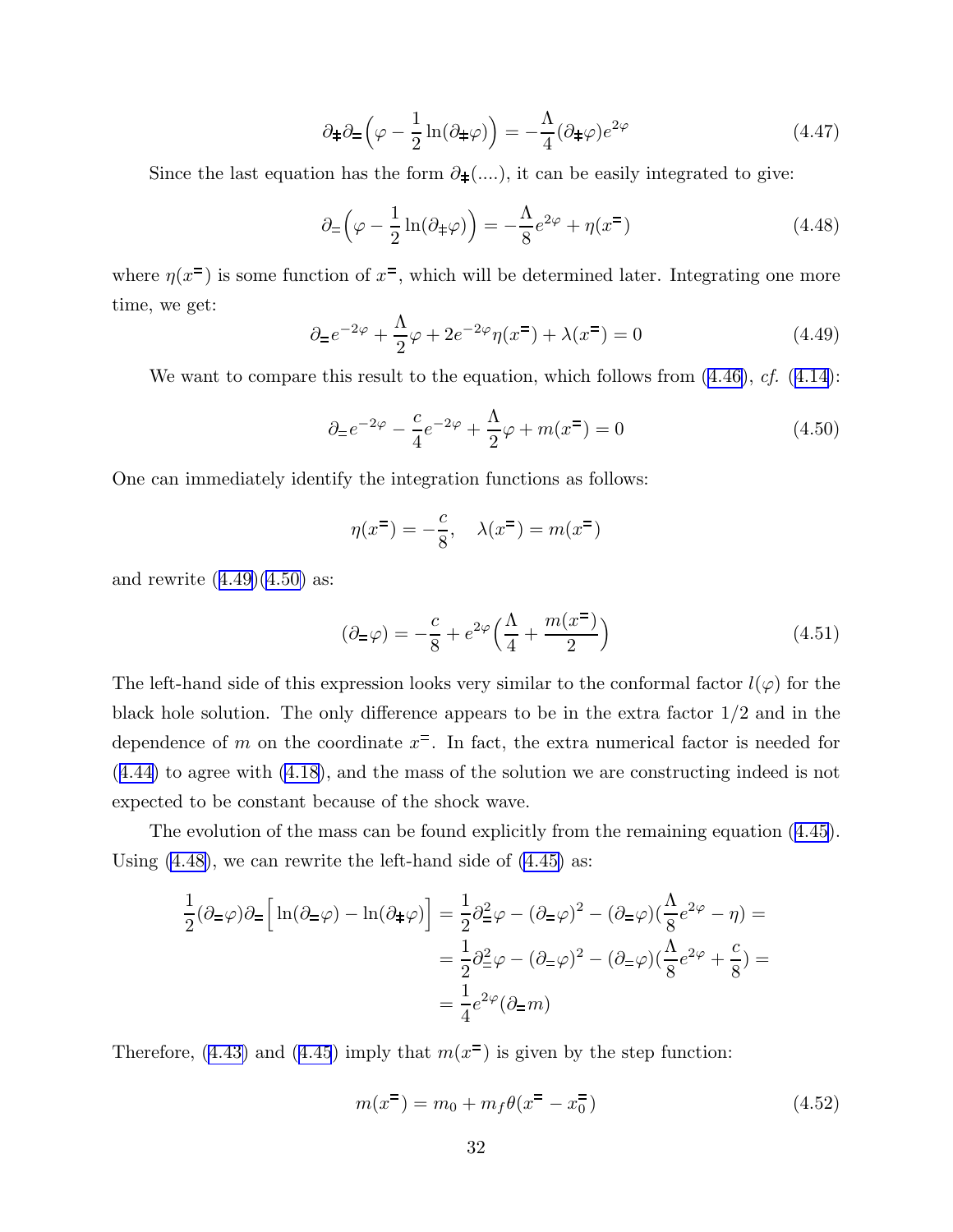

Fig. 4: Conformal diagram for the dynamical formation of the near-extremal black hole from the interaction of the shock wave with the extremal solution. The shaded regions, representing the extremal solution (before the interaction) and nonextremal solutions (after the interaction), are glued along the shock wave trajectory.

Before and after  $x_0^{\pm}$ , the solution has the same functional form ([4.18](#page-24-0)):

$$
e^{2\rho} = \frac{c}{4} - e^{2\varphi}(\frac{\Lambda}{2}\varphi + m)
$$

The difference is that for  $x^2 < x_0^2$  the mass of the black hole is equal to its initial value  $M_0 = \frac{2}{\sqrt{c}} m_0$ , and after the interaction with the shock wave,  $x = \sqrt{c}$ , it is greater precisely by the energy of the shock wave:

$$
M = \frac{2}{\sqrt{c}}(m_0 + m_f)
$$

In order to glue the solutions smoothly across  $x^{\pm} = x_0^{\pm}$ , one has to compute  $\varphi_{\leq}(x^{\pm})$ before the interaction:

$$
\int^{\varphi_<} \frac{de^{-2\varphi}}{\left(\frac{c}{4}e^{-2\varphi} - \frac{\Lambda}{2}\varphi - m_0\right)} = x^= - x^{\ddagger}
$$

and evaluate this integral at  $x^{\pm} = x_0^{\pm}$ . This gives the value of the dilaton field  $\tilde{\varphi}(x^{\pm} = x_0^{\pm})$ . Substituting the result into another integral gives us a function  $h(x^{\ddagger})$ :

$$
h(x^{\ddagger}) = -x_0^{\dagger} + \int^{\widetilde{\varphi}(x^{\ddagger})} \frac{de^{-2\varphi}}{\left(\frac{c}{4}e^{-2\varphi} - \frac{\Lambda}{2}\varphi - m_0 - m_f\right)}
$$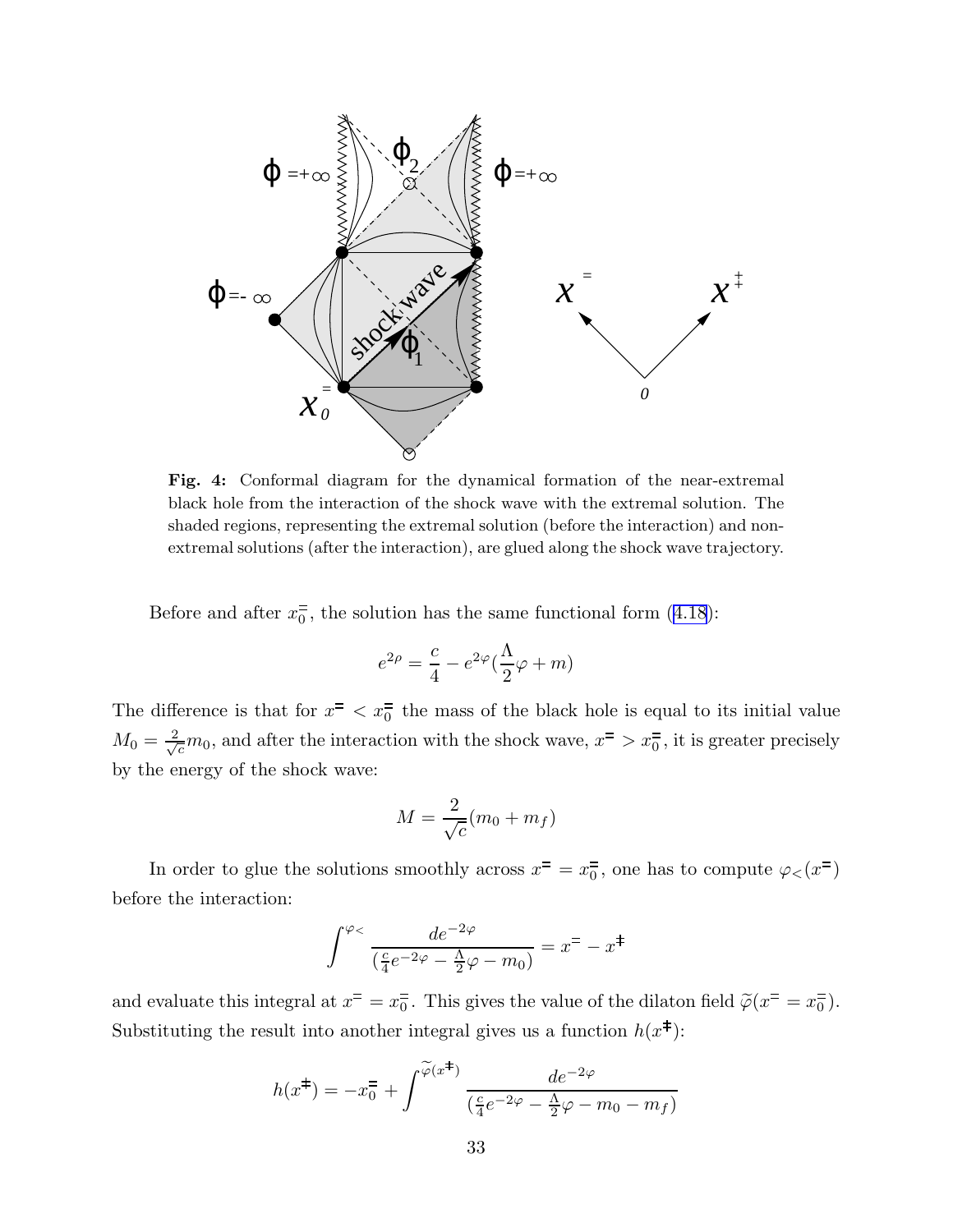<span id="page-34-0"></span>Now, we can write the solution  $\varphi_{>}(x^{\pm})$  after the formation of the near-extremal black hole:

$$
\int^{\varphi} \frac{de^{-2\varphi}}{\left(\frac{c}{4}e^{-2\varphi} - \frac{\Lambda}{2}\varphi - m_0 - m_f\right)} = x^{\pm} + h(x^{\pm})
$$

The classical collapse of matter coupled to dilaton gravity is illustrated on Fig.4.

# 4.5. Semiclassical Approximation

Now we go to the next level of complication and consider quantum effects in the limit where the Planck constant  $\hbar$  is small. We consider a generalization of the model [\(4.42](#page-31-0)) that involves N matter fields  $f_i$  and introduce a parameter  $\kappa = N\hbar/12$ .

A consistent approximation that takes into account the Hawking radiation and its back reaction on the metric was suggested by CGHS[[11\]](#page-43-0). It involves the limit of large N with fixed  $\kappa$ . In this limit the quantum fluctuations of the dilaton and the metric are suppressed, and one can study the quantum fluctuations of the conformal matter semiclassically by adding to the action the trace anomaly term, which in the conformal gauge reads:

$$
\kappa(\partial_{\pm}\rho)(\partial_{\pm}\rho)
$$

This is nothing but the one-loop Polyakov action produced by integrating out conformal matter fields at one loop[[47\]](#page-45-0). The full semi-classical action in the conformal gauge is then:

$$
L_{eff} = \int d^2x \left[ e^{-2\varphi} \left( -2\partial_{\pm}\partial_{\mp}\rho + 4(\partial_{\mp}\varphi)(\partial_{\mp}\varphi) + \frac{c}{4}e^{2\rho} \right) + \frac{\Lambda}{4}e^{2\rho} - \right. \\
\left. - \frac{1}{2} \sum_{i=1}^{N} (\partial_{\mp}f_i)(\partial_{\mp}f_i) + \kappa(\partial_{\mp}\rho)(\partial_{\mp}\rho) \right]
$$
\n(4.53)

Since the matter fields are conformal and the one-loop anomaly term does not couple to the dilaton, the equations of motion for the dilaton and matter fields are the same as in the classical theory,  $cf.$  [\(4.6\)](#page-22-0):

$$
e^{-2\varphi}\left(-2\partial_{\pm}\partial_{\mp}\varphi + 2(\partial_{\pm}\varphi)(\partial_{\mp}\varphi) + \partial_{\pm}\partial_{\mp}\rho + \frac{c}{8}e^{2\rho}\right) = 0
$$
\n(4.54)

and

$$
\partial_{\pm}\partial_{\mp}f_i = 0\tag{4.55}
$$

The general solution to the matter field equations looks like:

$$
f_i = f_i^{\dagger}(x^{\dagger}) + f_i^{\dagger}(x^{\dagger}) \tag{4.56}
$$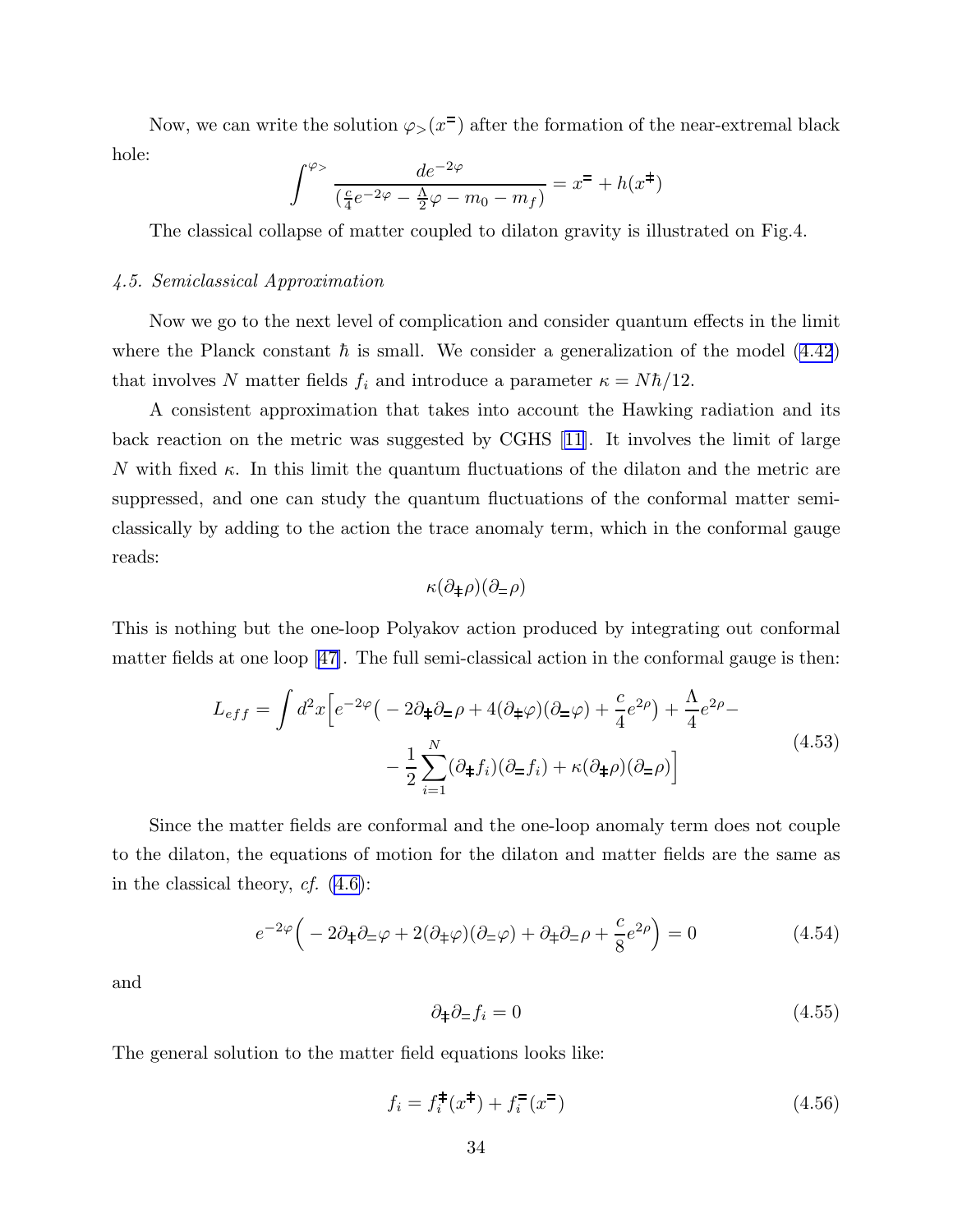<span id="page-35-0"></span>The other equations of motion and the constraint equations take the form:

$$
T_{\pm\pm} = e^{-2\varphi} \left( 2\partial_{\pm}\partial_{\pm}\varphi - 4(\partial_{\pm}\varphi)(\partial_{\pm}\varphi) - \frac{c}{4}e^{2\varphi} \right) - \frac{\Lambda}{4}e^{2\varphi} - \kappa(\partial_{\pm}\partial_{\pm}\varphi) = 0 \tag{4.57}
$$

$$
T_{\pm\pm} = e^{-2\varphi} \left( 4(\partial_{\pm}\varphi)(\partial_{\pm}\rho) - 2\partial_{\pm}^2\varphi \right) + \frac{1}{2} \sum_{i=1}^N (\partial_{\pm}f_i)(\partial_{\pm}f_i) -
$$
  

$$
- \kappa \left( (\partial_{\pm}\rho)(\partial_{\pm}\rho) - \partial_{\pm}^2\rho + t_{\pm}(x^{\pm}) \right) = 0
$$
\n(4.58)

$$
T_{\equiv} = e^{-2\varphi} \left( 4(\partial_{\equiv}\varphi)(\partial_{\equiv}\rho) - 2\partial_{\equiv}^{2}\varphi \right) + \frac{1}{2} \sum_{i=1}^{N} (\partial_{\equiv}f_{i})(\partial_{\equiv}f_{i}) - \kappa \left( (\partial_{\equiv}\rho)(\partial_{\equiv}\rho) - \partial_{\equiv}^{2}\rho + t_{\equiv}(x^{\equiv}) \right) = 0
$$
\n(4.59)

where two arbitrary functions  $t_{\pm}(x^{\pm})$  and  $t_{\pm}(x^{\pm})$  must be determined by boundary conditions, in particular, by the choice of incoming and outgoing states. The presence of these functions is needed in order to compensate the anomalous transformation law of the one-loop term.

In principle, one could try to study the formation and evaporation of the near-extremal black hole in this quantum system with the boundary conditions, for example, corresponding to the shock wave propagating along  $x^{\pm}$  at  $x^{-} = x_{0}^{-}$ , as in the previous subsection. The partial differential equations describing this process are ([4.54](#page-34-0)) and (4.57):

$$
\partial_{\pm}\partial_{\mp}\rho = \frac{-2(\partial_{\pm}\varphi)(\partial_{\mp}\varphi) - \frac{1}{8}e^{2\rho}(c + 2\Lambda e^{2\varphi})}{\kappa e^{2\varphi} - 1}
$$
(4.60)

and

$$
\partial_{\pm}\partial_{\mp}\varphi = 2(\partial_{\pm}\varphi)(\partial_{\mp}\varphi) + \frac{1}{8}e^{2\rho}(c + \Lambda e^{2\varphi}) + \frac{\kappa}{2}e^{2\varphi}\partial_{\mp}\partial_{\mp}\rho \tag{4.61}
$$

Although hard to solve analytically, this equations can be approached using numerical methods developed for general dilaton gravity theories [\[48](#page-45-0),[35\]](#page-44-0). We will not pursue this direction here.

Let us briefly discuss important aspects of the semi-classical dynamics that follow from the effective Lagrangian [\(4.53\)](#page-34-0). First, we note that as  $\varphi \to -\infty$  the one-loop term proportional to  $\kappa$  becomes negligible (as well as the Λ-term). Therefore, in this limit the solution to the semi-classical action ([4.53\)](#page-34-0) should approach the classical linear dilaton vacuum.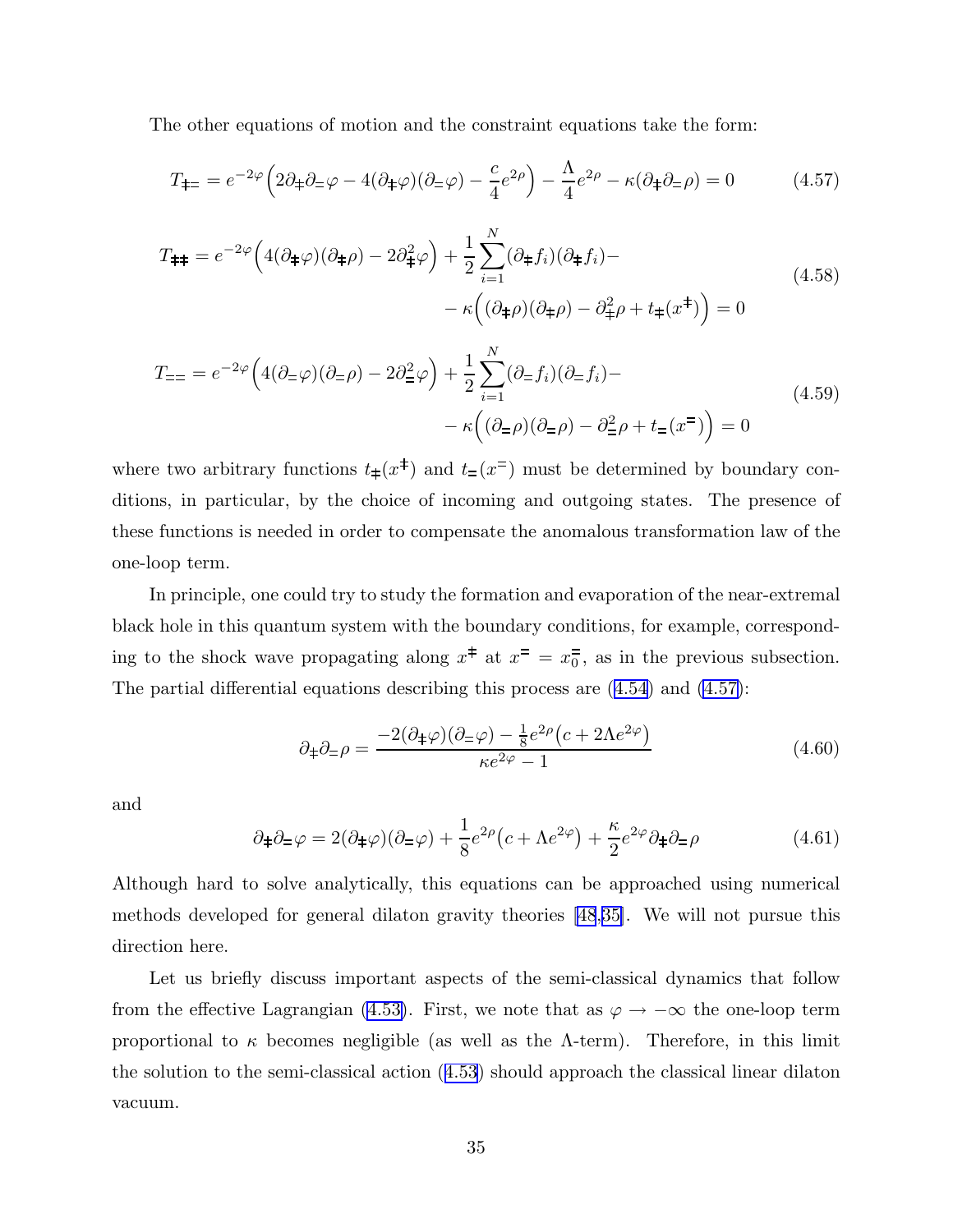At the other infinity,  $\varphi \to +\infty$ , the semi-classical solution is asymptotic to the de Sitter space. Indeed, in this limit the  $\Lambda$ -term and the one-loop term are dominant, and from the equation for the conformal part of the metric [\(4.57](#page-35-0)) we get:

$$
-\frac{\Lambda}{4}e^{2\rho} = \kappa \partial_{\pm} \partial_{\mp} \rho
$$

Substituting this into ([4.4](#page-22-0)), we find the asymptotic value of the curvature as  $\varphi \to +\infty$ :

$$
R \approx \frac{-2\Lambda}{\kappa} = \frac{-24\Lambda}{N\hbar} \tag{4.62}
$$

Since  $\Lambda$  is assumed to be negative (for otherwise we had no extremal solution), locally we get a de Sitter space. It is curious to note that this de Sitter space is generated entirely by quantum effects (some other interesting quantum phenomena can be found in[[49\]](#page-45-0)). Therefore, it is natural to expect that its entropy, proportional to  $N$ , can be microscopically understood as quantum entaglement with degrees of freedom hidden behind the horizon [\[50](#page-45-0)]. It would be interesting to verify this by a direct calculation, analogous to[[51\]](#page-45-0).

Note also, that the curvature (4.62) of this semiclassical de Sitter space is inversely proportional to the number, N, of matter fields. This relation is reminiscent of the  $\Lambda - N$ correspondence proposed by T. Banks [\[52](#page-45-0)], although one should remember that the model we are considering has infinite-dimensional Hilbert space (in fact, each scalar field  $f_i$  has infinite-dimensional Hilbert space.)

The strong coupling region is described by the Liouville gravity with positive cosmological constant and conformal matter:

$$
L_{eff}(\varphi \to +\infty) \approx \int d^2x \left[ \frac{\Lambda}{4} e^{2\rho} - \frac{1}{2} \sum_{i=1}^N (\partial_{\pm} f_i)(\partial_{\mp} f_i) + \kappa (\partial_{\pm} \rho)(\partial_{\mp} \rho) \right]
$$

Since this theory has massive excitations, one might expect that a shock wave propagating along  $x^{\ddagger}$  will radiate part of its energy to  $\mathcal{I}_L^{\ddagger} = \{x^{\pm} \to +\infty\}$ , but part can be carried into the Liouville region, so one might expect some stable remnants of the black hole evaporation, unlike the CGHS case[[11\]](#page-43-0).

However, this part of space is separated from the weak coupling region by a curvature singularity at:

$$
e^{-2\varphi} = \kappa \tag{4.63}
$$

This strong coupling singularity is actually present also in the CGHS solution and becomes visible at some stage of the black hole evaporation[[12\]](#page-43-0). The reason is that CGHS solution has finite evaporation rate when the dilaton field at the horizon approaches the critical value (4.63). Our black hole solution would have the same fate, unless the rate of radiation goes to zero at some point. If this happens, the singularity can be hidden behind the event horizon. Below we present some arguments that this is indeed the case.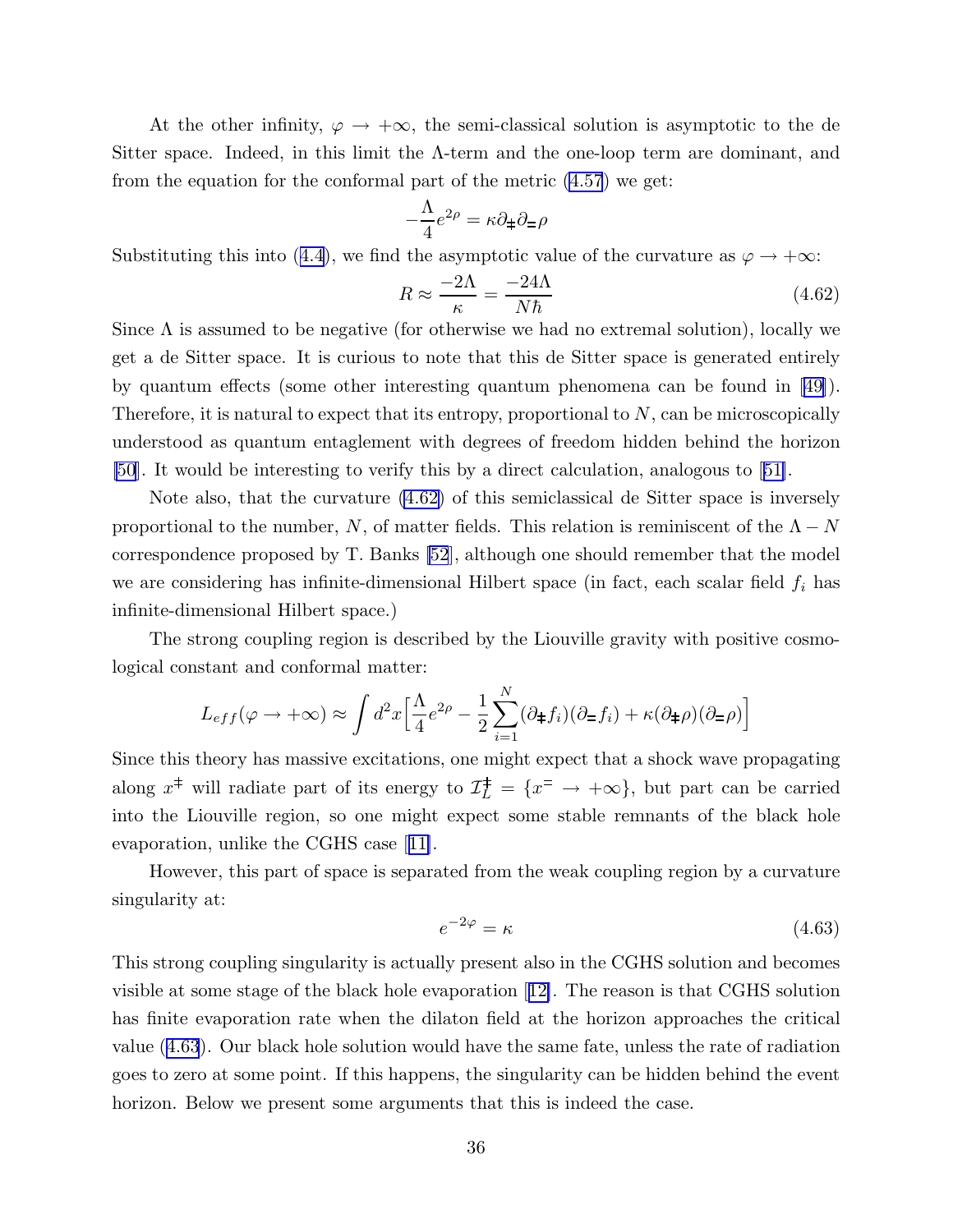# 4.6. Evaporation of the Near-Extremal Black Hole

Our original classical Lagrangian [\(4.1\)](#page-21-0) is a specific example of a non-singular Lagrangians studied by Banks and O'Loughlin [\[34](#page-44-0)]. The authors of [\[34](#page-44-0)] argued that, in general, the Lagrangians like ([4.1](#page-21-0)) are expected to have extremal solutions, which are nonsingular analogues of the extremal Reissner-Nordstrom solutions, and moreover that these solutions are the endpoint of the Hawking evaporation when the models are coupled to matter. Here we present some arguments that the black hole solutions ([4.17\)](#page-24-0) studied here, which saturate the extremality condition ([4.22](#page-27-0)) are indeed the terminal points of the evaporation of non-extremal solutions produced, say, via collapse of an f-wave, see Fig.4. A similar problem of a charged gravitational collapse with the full nonlinear semiclassical back-reaction was studied recently in [\[53](#page-45-0)].

First, let us neglect the back reaction of the Hawking radiation. Then, the evaporation rate is given by the value of the energy flux across  $\mathcal{I}_L^{\pm}$  at the horizon. Since the black hole solution [\(4.18](#page-24-0)) obeys the classical equations of motion, the first line in ([4.58](#page-35-0)) is zero, and we get:

$$
\langle T_{\pm \pm} \rangle = -\kappa \left( (\partial_{\pm} \rho)(\partial_{\pm} \rho) - \partial_{\pm}^2 \rho \right) \tag{4.64}
$$

The right-hand side of this expression is supposed to be evaluated for the classical solution ([4.18](#page-24-0)). In order to do this, we use [\(4.15\)](#page-23-0) to express the derivatives of  $\rho$  in terms of  $l(\varphi)$ :

$$
\partial_{\ddagger}\rho = \frac{1}{4l} \frac{dl}{d\varphi} \frac{d\varphi}{dx} = \frac{1}{4} \frac{dl}{d\varphi}
$$

$$
\partial_{\ddagger}^2 \rho = \frac{1}{8} \frac{d}{dx} \left(\frac{dl}{d\varphi}\right) = \frac{1}{8} l \frac{d^2l}{d\varphi^2}
$$

Therefore, we can write (4.64) as [\[39](#page-44-0)]:

$$
\langle T_{\pm \pm} \rangle = -\frac{\kappa}{8} (2(l')^2 - l'' l) \tag{4.65}
$$

To get the evaporation rate we have to evaluate this expression at the horizon, where  $l(\varphi)=0$ :

$$
\langle T_{\pm \pm} \rangle_h = -\frac{\kappa}{4} (l')^2 = -\frac{\kappa}{4} e^{4\varphi} (\Lambda \varphi + 2m + \frac{\Lambda}{2})^2 \tag{4.66}
$$

If we compare the right-hand side of this expression with the formula ([4.23](#page-27-0)) for the geometric Hawking temperature, we find [\[39](#page-44-0)]:

$$
\langle T_{\pm\pm} \rangle_h = -\frac{\kappa}{4} T_H^2
$$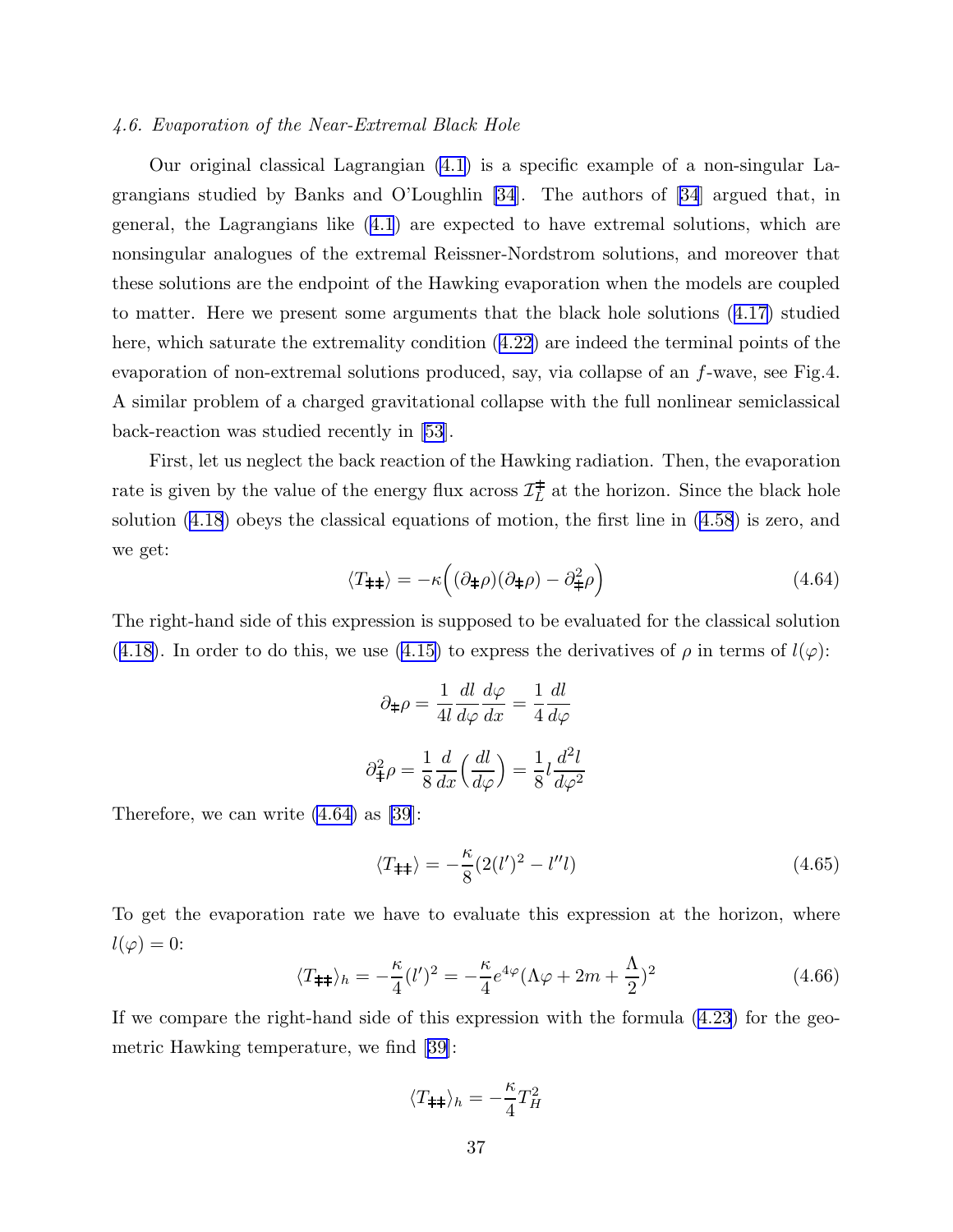<span id="page-38-0"></span>It follows that the evaporation rate is zero precisely for the extremal black hole, *i.e.* when both  $l(\varphi)$  and  $l'(\varphi)$  vanish at the horizon. Therefore, the extremal solution [\(4.18\)](#page-24-0) with the critical mass ([4.22\)](#page-27-0) is expected to be a stable remnant of the evaporation of non-extremal black hole. Quantum fields in this gravitational background will not Hawking radiate.

To provide a further evidence for this picture, we consider adiabatic evaporation of a black hole with the mass slightly above extremal:

$$
m > m_0 = -\frac{\Lambda}{4} - \frac{\Lambda}{4} \ln(-\frac{c}{\Lambda})
$$

For example, this black hole can be produced in the collapse of the shock wave, as we discussed above.

In the rest of this section we use the light-cone gauge, which turns out to be more convenient for this calculation. For example, the black hole metric in this gauge looks like:

$$
ds^2 = 2dvdr + l(r)dv^2, \quad \varphi = r \tag{4.67}
$$

and the shock wave is described by  $\epsilon^{\mu} \epsilon^{\nu} T_{\mu\nu}^{f} = 2m_{f} \delta(v - v_{0}),$  where  $\epsilon = (l/2, 1)$  is a null vector. The scalar curvature in the light-cone gauge is given simply by the second derivative of the function l.

Following[[54](#page-45-0)[,35](#page-44-0)], we introduce:

$$
\Sigma = 2\partial_v \varphi + l\partial_r \varphi \tag{4.68}
$$

so that a horizon is given by  $\Sigma = 0$ . Before the interaction with the shock wave, the space-time is described by the extremal solution ([4.18](#page-24-0)) with the critical mass parameter  $m_0$  and the apparent horizon at  $(4.21)$  $(4.21)$  $(4.21)$ :

$$
\varphi_0 = \frac{1}{2} \ln \big( - \frac{c}{\Lambda} \big)
$$

After the interaction takes place, the horizon splits into "inner" and "outer" horizons, located at  $\varphi_+$  and  $\varphi_-$ . Let us compute  $\varphi_{\pm}$  in the approximation  $m_f \ll \Lambda$ . In this approximation, the values of  $\varphi_{\pm}$  are supposed to be close to the original position of the horizon,  $\varphi_0$ .

Since both  $l(\varphi_0)$  and  $l'(\varphi_0)$  vanish for the extremal solution, from (4.68) we have:

$$
\Sigma(\varphi \approx \varphi_0) = \frac{1}{2}(\varphi - \varphi_0)^2 l''(\varphi_0) = \frac{c}{2}(\varphi - \varphi_0)^2 \tag{4.69}
$$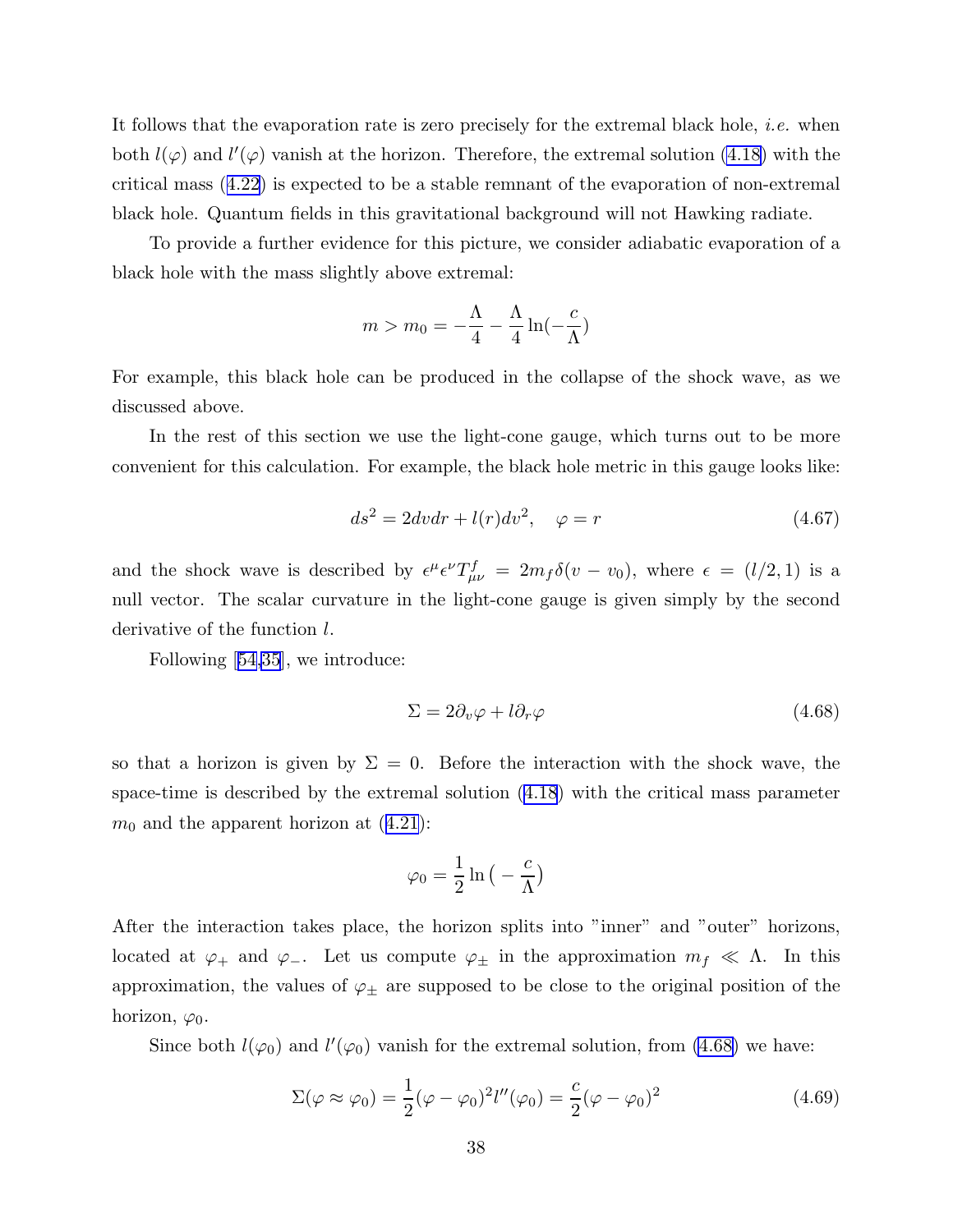<span id="page-39-0"></span>On the other hand, the discontinuity of  $\Sigma$  across the shock wave is given by [\[35](#page-44-0)]:

$$
\delta \Sigma = \frac{2m_f \exp(2\varphi)}{\sqrt{1 - \kappa \exp(2\varphi)}} \Big|_{\varphi = \varphi_0} \approx -2m_f \frac{c}{\Lambda}
$$
 (4.70)

The new positions of the horizon are given by  $\Sigma + \delta \Sigma = 0$ . Therefore, substituting (4.70) into ([4.69](#page-38-0)), we obtain:

$$
\varphi_{\pm} = \varphi_0 \pm \sqrt{-\frac{4m_f}{\Lambda}} \tag{4.71}
$$

Furthermore, from ([4.69\)](#page-38-0) it follows that:

$$
\partial_{\varphi} \Sigma(\varphi_{\pm}) \approx \pm (\varphi_{\pm} - \varphi_0) l''(\varphi_{\pm}) = \pm c \sqrt{-\frac{4m_f}{\Lambda}}
$$
(4.72)

In order to find the adiabatic evolution of the  $\varphi_{\pm}$ , we also need to find  $\partial_v \Sigma(\varphi_{\pm})$ . This can be obtained from the following linear combination of the constraint equations [\(4.57\)](#page-35-0) -  $(4.59):$  $(4.59):$  $(4.59):$ 

$$
\epsilon^{\mu} \epsilon^{\nu} T_{\mu \nu} = \frac{\kappa}{4} \left( \frac{l}{2} \partial_{\varphi}^{2} l + \partial_{\nu} \partial_{\varphi} l - \frac{1}{4} (\partial_{\varphi} l)^{2} \right) =
$$
\n
$$
= e^{-2\varphi} \left( \partial_{\nu} \Sigma + \frac{l}{2} \partial_{\varphi} \Sigma - \frac{1}{2} \Sigma^{2} - \frac{1}{2} \partial_{\varphi} l \Sigma \right)
$$
\n(4.73)

Here, we took into account that the near-extremal solution obeys classical constraint equations, and also that  $t_{\varphi}$  is zero for static solutions with no net flux at infinity [\[35](#page-44-0)]. If we evaluate this constraint equation for  $\varphi = \varphi_{\pm}$ , the leading order terms for small  $m_f$  give:

$$
\partial_v \Sigma(\varphi_\pm) = \frac{\kappa}{4} e^{2\varphi} \frac{\delta l}{2} l'' \tag{4.74}
$$

Thediscontinuity of  $l(\varphi)$  across the shock wave is given by [[35\]](#page-44-0):

$$
\delta l = \frac{8m_f}{\kappa} \int d\varphi \left( -1 + \frac{1}{\sqrt{1 - \kappa \exp(2\varphi)}} \right) \approx 2m_f e^{2\varphi}
$$

If we substitute this into (4.74) and evaluate the result at the new horizon  $\varphi = \varphi_{\pm}$ , we get:

$$
\partial_v \Sigma(\varphi_\pm) = \frac{\kappa m_f c^3}{2\Lambda^2} \tag{4.75}
$$

Now we are ready to put things together, and compute the relative positions of the horizons as a function of  $v$ . In fact, in the adiabatic approximation we can write:

$$
\partial_v \varphi_{\pm} = -\frac{\partial_v \Sigma}{\partial_\varphi \Sigma} = \frac{\kappa c^2}{8\Lambda} (\varphi_{\pm} - \varphi_0)
$$
\n(4.76)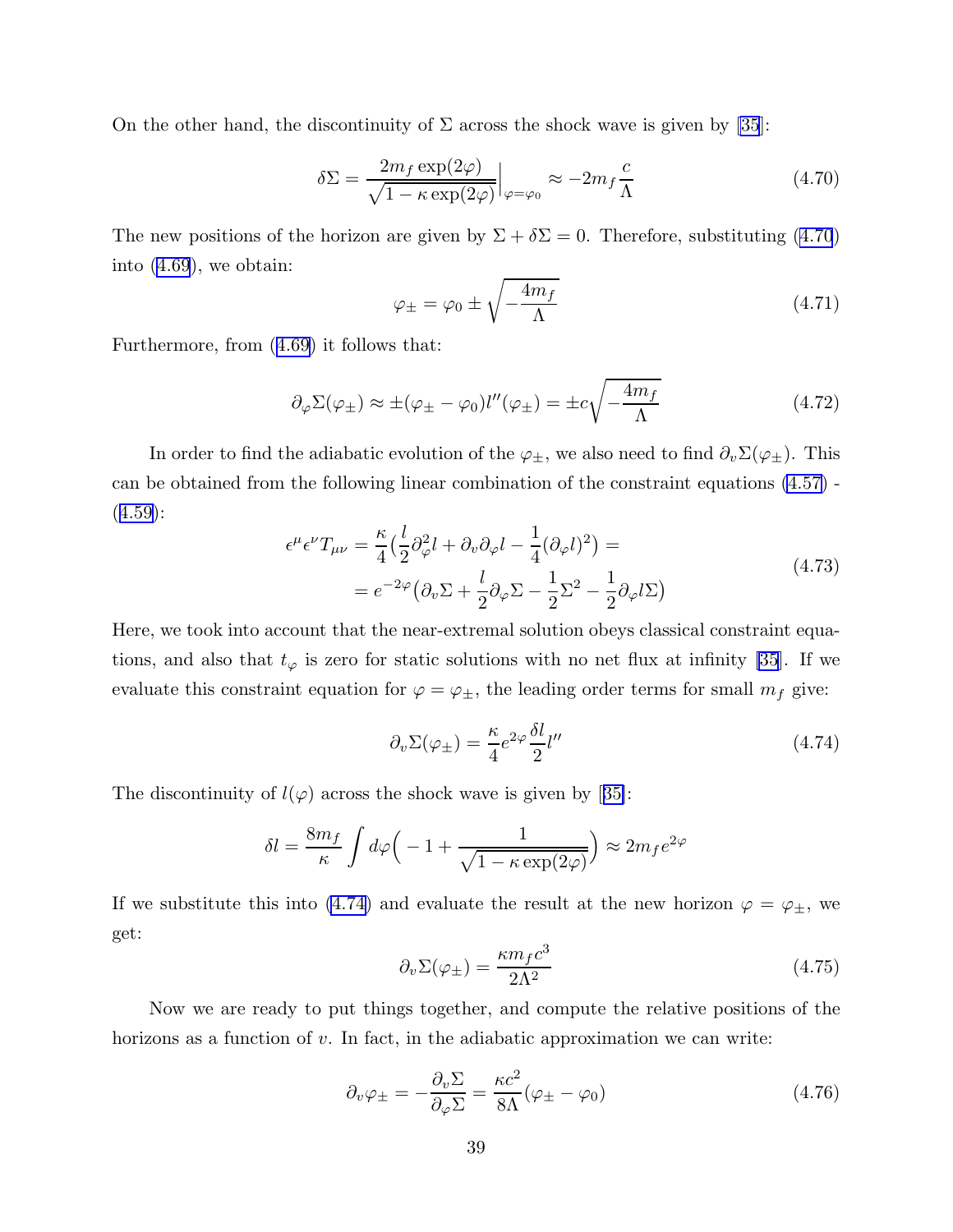The approximation we are using here holds if positions of the horizons are moving slowly enough. This implies the consistency condition  $\kappa c^2/\Lambda^2 \ll 1$ . When this condition is satisfied, we can integrate ([4.76](#page-39-0)) with the result:

$$
\varphi_{\pm} = \varphi_0 \pm (\delta \varphi_0) e^{\frac{\kappa c^2}{8\Lambda}(v - v_0)} \tag{4.77}
$$

This means that the black hole mass goes back to the extremal value as:

$$
M(v) = M_0 + M_f e^{\frac{\kappa c^2}{4\Lambda}(v - v_0)}
$$
\n(4.78)

The Penrose diagram in the coordinates  $(v, \varphi)$  for this evaporation process is almost identical to the corresponding diagram for the evaporating Reissner-Nordstrom black hole [\[54](#page-45-0)].

# 5. Discussion

In this paper we proposed a hybrid formalism for the manifestly spacetime supersymmetric quantization of the superstring in curved two-dimensional backgrounds with Ramond-Ramond flux, thus extending the list of existing covariant descriptions of superstringsin four  $[5]$  $[5]$ , six  $[2,3]$  $[2,3]$  $[2,3]$ , and ten  $[55]$  $[55]$  space-time dimensions. Such two-dimensional backgrounds appear, for example, in Type IIA string theory on Calabi-Yau four-folds, where R-R flux is required in general for the global anomaly cancellation condition [\[56](#page-45-0),[57\]](#page-45-0):

$$
\frac{\chi}{24} = N + \frac{1}{2(2\pi)^2} \int_X F^{(4)} \wedge F^{(4)} \tag{5.1}
$$

Here  $\chi(X)$  is the Euler number of the Calabi-Yau four-fold X, N is the number of fundamental strings filling two-dimensional space-time, and  $F^{(4)}$  is the value of the background Ramond-Ramond 4-form flux. So, when  $N \neq \frac{X}{24}$ , this consistency condition requires nonzero R-R flux. One might hope to study certain aspects of these models using the covariant approach, as in section 2.7.

Another interesting example of curved two-dimensional backgrounds discussed in this paper is a new black hole solution constructed in section 4. This application is not expected to be related to CY four-fold compactifications, since the latter leads to an effective action  $(4.1)$  $(4.1)$  $(4.1)$  with zero c-term, at least to the leading order in  $\alpha'$ . We expect, however, that the black hole solution of  $(4.17) - (4.18)$  $(4.17) - (4.18)$  $(4.17) - (4.18)$  $(4.17) - (4.18)$  can be described by superstring theory on some supergroup manifold, in analogy with the  $SL(2, R)/U(1)$  gauged WZW model of [\[10](#page-43-0)] for the  $\Lambda = 0$  black hole solutions.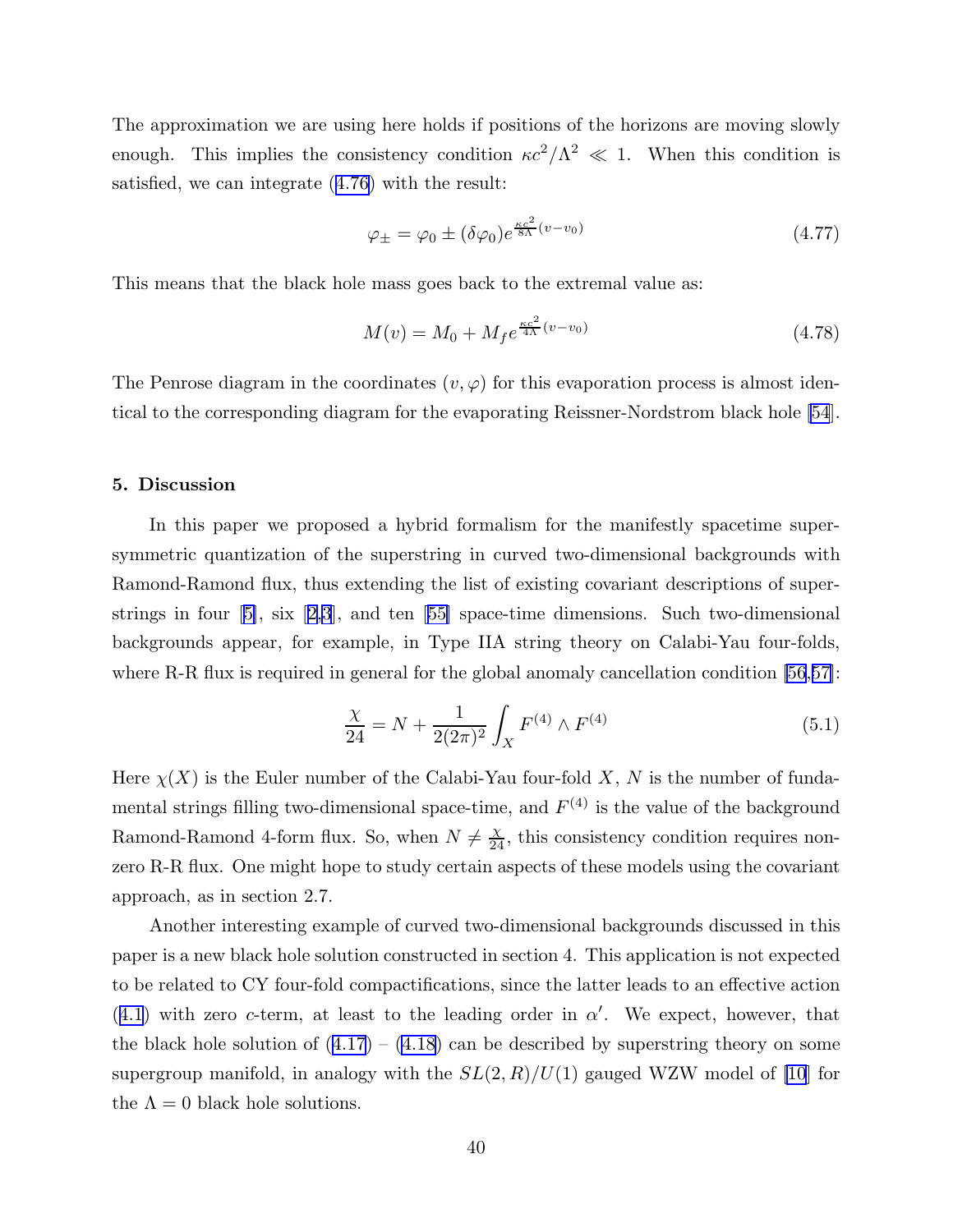In principle, one can obtain this supergroup manifold (to leading order in  $\alpha'$ ) by plugging the black hole solution of  $(4.17) - (4.18)$  $(4.17) - (4.18)$  $(4.17) - (4.18)$  $(4.17) - (4.18)$  into the background superfields which appear in the sigma model action of [\(3.1\)](#page-14-0) and [\(3.5](#page-16-0)). However, since the solution is rather complicated (e.g. it contains a non-constant dilaton), it may be simpler to try to guess the appropriate supergroup. One natural guess for the supergroup manifold is a gauged WZW model based on the supergroup

$$
G/H = OSp(1,1|2)/SO(1,1) \times SO(2). \tag{5.2}
$$

Indeed, this coset supermanifold has the right dimension to describe an  $N = (2, 2)$  target superspace, viz. two bosonic and four fermionic generators. However, the WZW model based on this supergroup can be shown to be equivalent to the bosonic  $SL(2, R)$  WZW model plus a set of free fermions[[58\]](#page-46-0). This result is similar to the hybrid version of the sigma model action for an  $AdS_3 \times S^3$  background with pure NS-NS flux [\[3](#page-43-0)] where the  $PSU(2|2)$  WZW model is equivalent to the bosonic  $SU(2) \times SU(1, 1)$  WZW model plus a set of free fermions.

So in analogy with the  $AdS_3 \times S^3$  sigma model, one does not expect the gauged WZW model based on the supergroup of (5.2) to describe solutions with R-R flux. However, in the  $AdS_3 \times S^3$  case, it was possible to introduce R-R flux by including additional  $PSU(2|2)$ invariant terms in the action which spoil the holomorphic structure of the WZW currents but do not break the worldsheet  $N = (2, 2)$  superconformal invariance. So it is reasonable to expect that one can include R-R flux in the black hole solutions by introducing similar  $OSp(1,1|2)$ -invariant terms into the gauged WZW model based on the supergroup of (5.2). It would be very useful to find the explicit form of such terms and a preliminary search has already begun [\[59](#page-46-0)]. One might also hope to find a matrix model for the black hole  $(4.17)$  $(4.17)$  –  $(4.18)$  $(4.18)$  $(4.18)$  in an R-R background, which in the limit  $\Lambda \rightarrow 0$  would reproduce the matrix model of Kazakov, Kostov, and Kutasov [\[60](#page-46-0)].

# Acknowledgments

We are grateful to C. G. Callan, O. Chandía, A.T. Filippov, G.T. Horowitz, J. Maldacena, D. Nedel, R. Plesser, H. Ooguri, V. Rivelles, J.H. Schwarz, N. Seiberg, S. Shenker, A. Strominger, C. Vafa, and E. Witten for useful discussions and comments. The work of N.B. is supported in part by CNPq grant 300256/94-9, Pronex 66.2002/1998-9, and FAPESP grant 99/12763-0. This research was partially conducted during the period N.B. served as a Clay Mathematics Institute Prize Fellow and S.G. served as a Clay Mathematics Institute Long-Term Prize Fellow. The work of S.G. is also supported in part by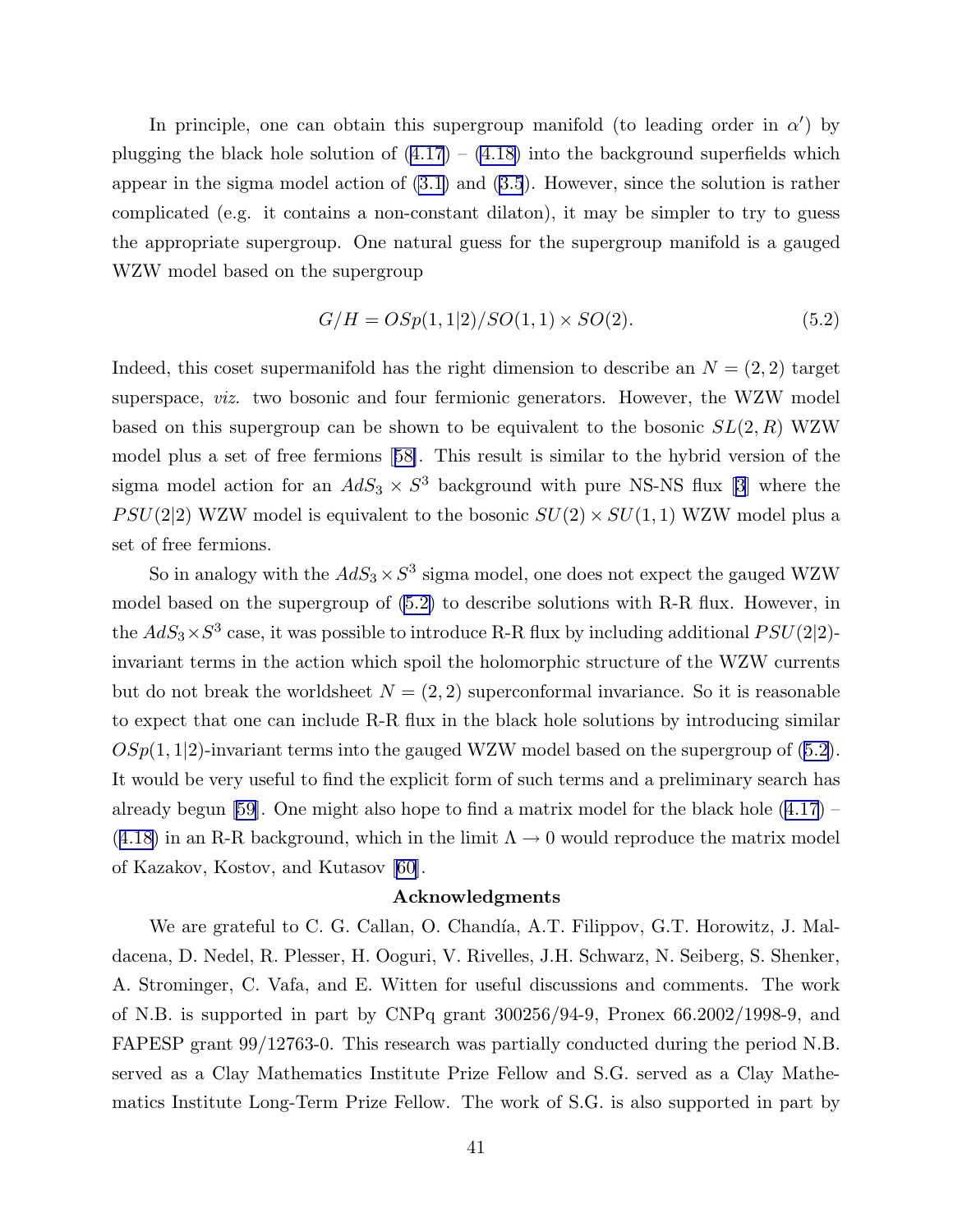the Caltech Discovery Fund, NSF grant No. PHY99-07949, grant RFBR No. 01-02-17488, and the Russian President's grant No. 00-15-99296. The work of B.C.V. is supported by FAPESP grant No 00/02230-3. N.B. and S.G. are grateful to the California Institute of Technology, where part of this work was done, for hospitality.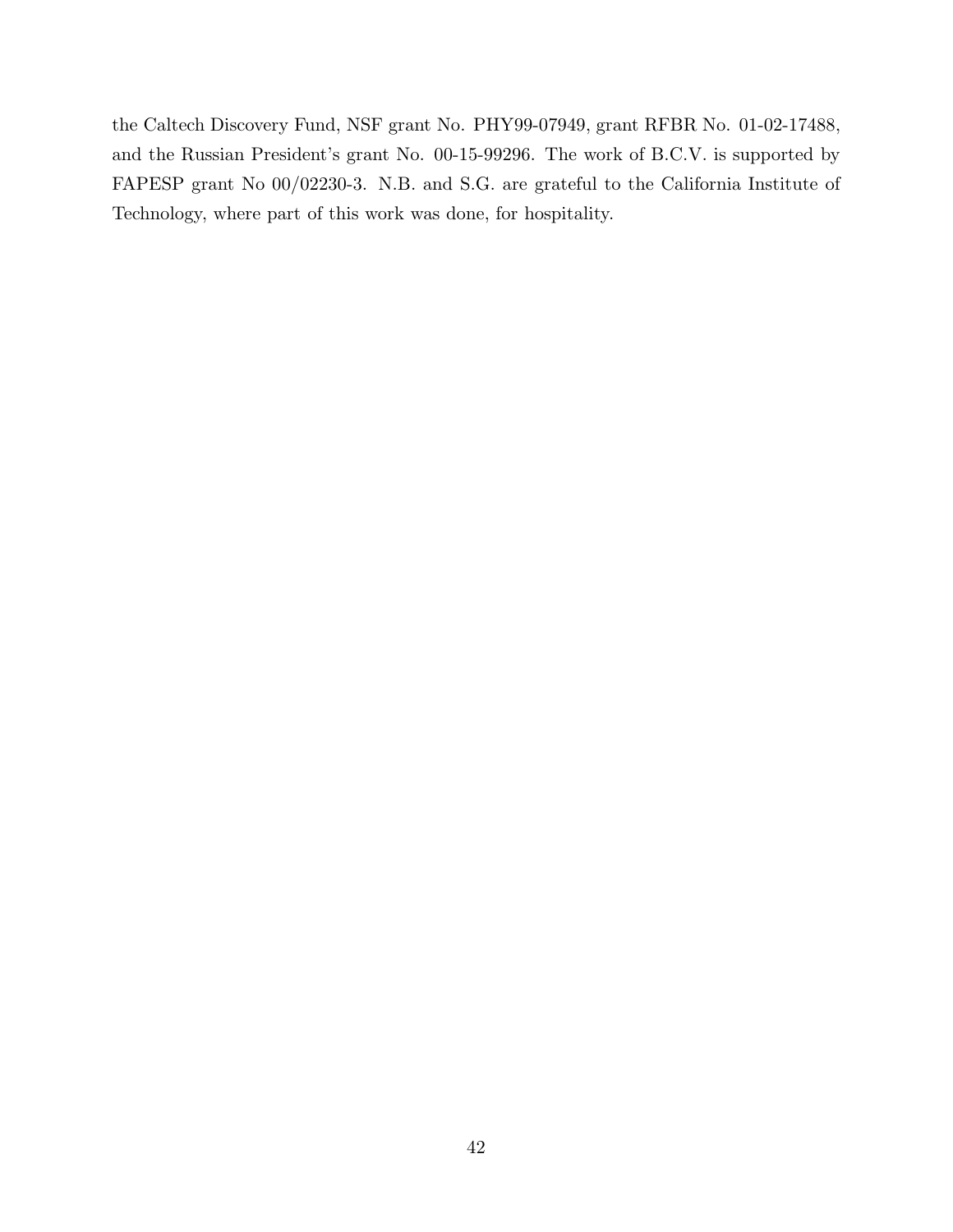# References

- <span id="page-43-0"></span>[1] N. Berkovits and C. Vafa, "On the Uniqueness of String Theory", Mod. Phys. Lett. A9 (1994) 653, [hep-th/9310129.](http://arXiv.org/abs/hep-th/9310129)
- [2] N. Berkovits and C. Vafa, " $N = 4$  Topological Strings", Nucl. Phys. B433 (1995) 123.
- [3] N. Berkovits, C. Vafa and E. Witten, "Conformal Field Theory of AdS Background with Ramond-Ramond Flux", JHEP 9903 (1999) 018.
- [4] N. Berkovits, "Quantization of the Type II Superstring in a Curved Six-Dimensional Background", Nucl. Phys. B565 (2000) 333, [hep-th/9908041](http://arXiv.org/abs/hep-th/9908041).
- [5] N. Berkovits, " Covariant Quantization of the Green-Schwarz Superstring in a Calabi-Yau Background", Nucl. Phys. B431, 258 (1994).
- [6] N. Berkovits and W. Siegel, "Superspace Effective Actions for 4D Compactifications of Heterotic and Type II Superstrings", Nucl. Phys. B462 (1996) 213, [hep-th/9510106.](http://arXiv.org/abs/hep-th/9510106)
- [7] C. Vafa, "Superstrings and Topological Strings at Large N," [hep-th/0008142](http://arXiv.org/abs/hep-th/0008142).
- [8] S. Elitzur, A. Forge and E. Rabinovici, "Some global aspects of string compactifications," Nucl. Phys. B359, 581 (1991).
- [9] G. Mandal, A. M. Sengupta and S. R. Wadia, "Classical solutions of two-dimensional string theory," Mod. Phys. Lett. A6, 1685 (1991).
- [10] E. Witten, "On String Theory and Black Holes," Phys.Rev. D44 (1991) 314.
- [11] C. Callan Jr., S.B. Giddings, J.A. Harvey and A. Strominger, "Evanescent Black Holes", Phys. Rev. D45 (1992) 1005, [hep-th/9111056](http://arXiv.org/abs/hep-th/9111056).
- [12] S. W. Hawking, "Evaporation of Two Dimensional Black Holes," Phys.Rev.Lett. 69 (1992) 406.
- [13] M.D. McGuigan, C.R. Nappi, S.A. Yost, "Charged Black Holes in Two-Dimensional String Theory," Nucl. Phys. B375 (1992) 421.
- [14] D. Friedan, E. Martinec and S. Shenker, "Conformal Invariance, Supersymmetry and String Theory", Nucl. Phys. B271 (1986) 93.
- [15] N. Berkovits, "Off-Shell Supersymmetry versus Hermiticity in the Superstring", Phys. Rev. Letters 77 (1996) 2891, [hep-th/9604121](http://arXiv.org/abs/hep-th/9604121).
- [16] S. Gukov, "Solitons, Superpotentials and Calibrations," Nucl.Phys. B574 (2000) 169.
- [17] W. Lerche, C. Vafa and N.P. Warner, "Chiral Rings in N=2 Superconformal Theories", Nucl. Phys. **B324** (1989) 427.
- [18] L. Dixon, Lectures at the 1987 ICTP summer Workshop in High Energy Physics and Cosmology.
- [19] S.-T. Yau, editor, Essays on Mirror Manifolds, International Press, 1992; B. Greene and S.-T. Yau, editors, Mirror Symmetry. II, International Press, 1997.
- [20] B.R. Greene, D.R. Morrison and M.R. Plesser, "Mirror Manifolds in Higher Dimension", Commun.Math.Phys. 173 (1995) 559.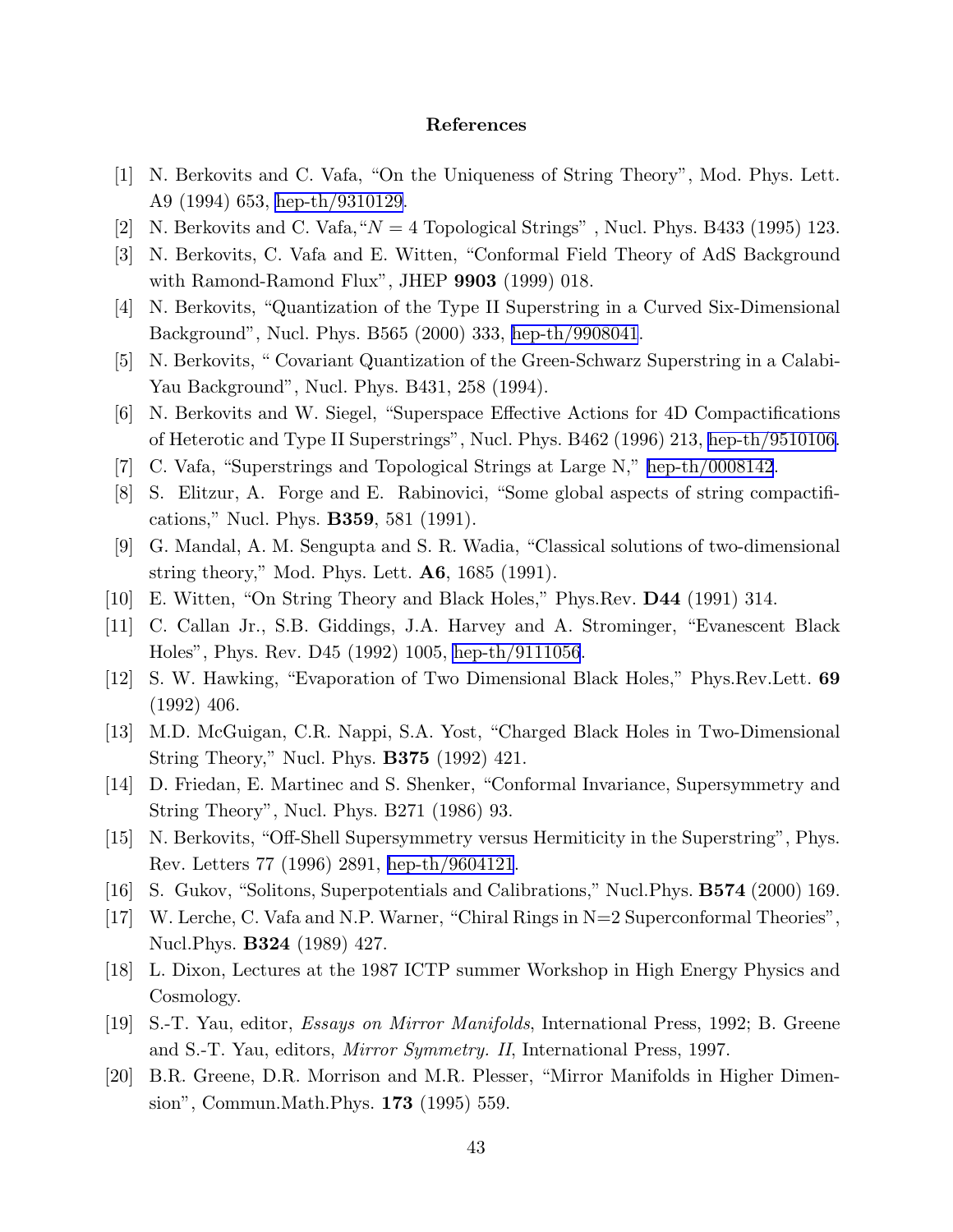- <span id="page-44-0"></span>[21] H. Ooguri, Y. Oz and Z. Yin, "D-Branes on Calabi-Yau Spaces and Their Mirrors", Nucl.Phys. B477 (1996) 407.
- [22] E. Witten, "String Theory Dynamics In Various Dimensions," Nucl.Phys. B443 (1995) 85.
- [23] E. Bergshoeff, R. Kallosh, T. Ortin, D. Roest and A. Van Proeyen, "New Formulations of D=10 Supersymmetry and D8-O8 Domain Walls," [hep-th/0103233](http://arXiv.org/abs/hep-th/0103233).
- [24] S.J. Gates, Jr., S. Gukov and E. Witten "Two Two-Dimensional Supergravity Theories from Calabi-Yau Four-Folds", Nucl.Phys. B584 (2000) 109.
- [25] S. Gukov, C. Vafa and E. Witten, "CFT's From Calabi-Yau Four-folds", [hep](http://arXiv.org/abs/hep-th/9906070)[th/9906070](http://arXiv.org/abs/hep-th/9906070).
- [26] M. Haack and J. Louis, "M-theory compactified on Calabi-Yau fourfolds with background flux," [hep-th/0103068](http://arXiv.org/abs/hep-th/0103068).
- [27] L.J. Dixon, V. Kaplunovsky and J. Louis, "On Effective Field Theories Describing  $(2,2)$  Vacua of the Heterotic String", Nucl. Phys. **B329** (1990) 27.
- [28] B. de Wit, P. G. Lauwers and A. Van Proeyen, "Lagrangians of  $N=2$  Supergravity Matter Systems", Nucl. Phys. **B255** (1985) 569.
- [29] W. Lerche, "Fayet-Iliopoulos Potentials from Four-Folds", JHEP 9711 (1997) 004.
- [30] J. de Boer and K. Skenderis, "Covariant Computation of the Low Energy Effective Action of the Heterotic Superstring", Nucl. Phys. B481 (1996) 129, [hep-th/9608078.](http://arXiv.org/abs/hep-th/9608078)
- [31] M.T. Grisaru and M.E. Wehlau, "Superspace Measures, Invariant Actions, and Component Projection Formulae for (2,2) Supergravity", Nucl.Phys. B457 (1995) 219.
- [32] S.J. Gates, Jr., M.T. Grisaru and M.E. Wehlau, "A Study of General 2D, N=2 Matter Coupled to Supergravity in Superspace", Nucl.Phys. B460 (1996) 579.
- [33] S. Mignemi, "Black hole solutions in generalized two-dimensional dilation gravity theories," Phys. Rev. D50 (1994) 4733.
- [34] T. Banks and M. O'Loughlin, "Nonsingular Lagrangians for Two Dimensional Black Holes," Phys.Rev. D48 (1993) 698.
- [35] D.A. Lowe and M. O'Loughlin, "Nonsingular Black Hole Evaporation and "Stable" Remnants," Phys.Rev. D48 (1993) 3735.
- [36] Y. Park, A. Strominger, "Supersymmetry and Positive Energy in Classical and Quantum Two-Dimensional Dilaton Gravity," Phys.Rev. D47 (1993) 1569.
- [37] M.O. Katanaev, "Effective action for scalar fields in two-dimensional gravity," [gr](http://arXiv.org/abs/gr-qc/0101033)[qc/0101033.](http://arXiv.org/abs/gr-qc/0101033)
- [38] J. Russo, A.A. Tseytlin, "Scalar-Tensor Quantum Gravity in Two Dimensions," Nucl.Phys. B382 (1992) 259.
- [39] M. O. Katanaev, W. Kummer and H. Liebl, "On the completeness of the black hole singularity in 2D dilaton theories," Nucl. Phys. **B486** (1997) 353.
- [40] M.O. Katanaev, "Global Solutions in Gravity. Lorentzian signature," Proc.Steklov Inst.Math. 228 (2000) 158.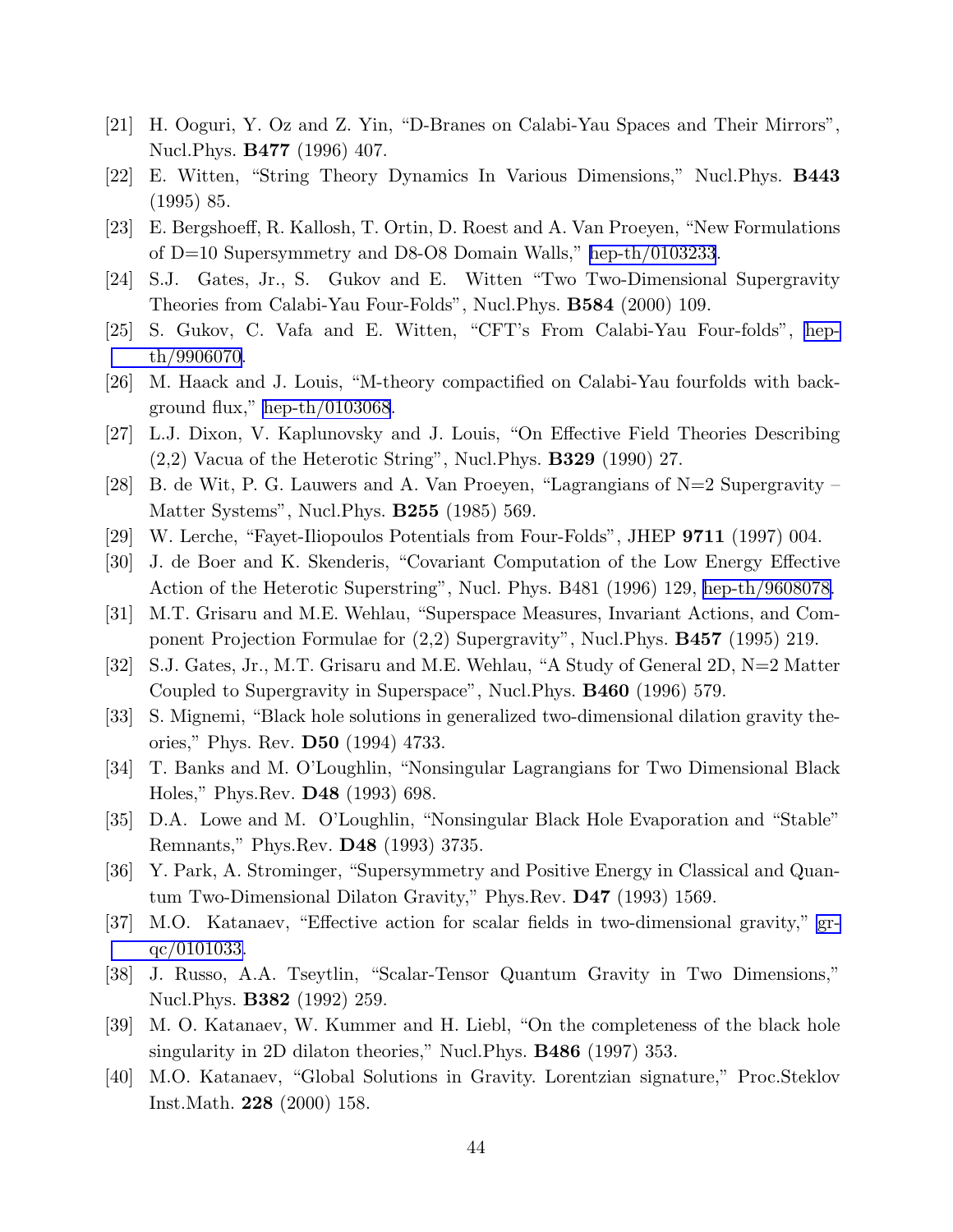- <span id="page-45-0"></span>[41] J. Maldacena, J. Michelson and A. Strominger, "Anti-de Sitter Fragmentation," JHEP 9902 (1999) 011.
- [42] R.B. Mann, "Conservation Laws and 2D Black Holes in Dilaton Gravity," Phys.Rev. D47 (1993) 4438.
- [43] H. Liebl, D.V. Vassilevich and S. Alexandrov, "Hawking radiation and masses in generalized dilaton theories," Class.Quant.Grav. 14 (1997) 889.
- [44] S.N. Solodukhin, "Two-dimensional Quantum-Corrected Eternal Black Hole," Phys. Rev. D53 (1996) 824.
- [45] A.T. Filippov, "Exact Solutions of (1 + 1)-Dimensional Dilaton Gravity Coupled to Matter," Mod.Phys.Lett. **A11** (1996) 1691; "Integrable 1+1 dimensional gravity models," Int.J.Mod.Phys. A12 (1997) 13.
- [46] O.B. Zaslavskii, "Exactly solvable models of two-dimensional dilaton gravity and quantum eternal black holes," Phys. Rev. D59 (1999) 084013; "Semi-infinite throats at finite temperature and static solutions in exactly solvable models of 2d dilaton gravity," Phys.Lett. B459 (1999) 105.
- [47] A.M. Polyakov, Phys.Lett. bf 103B (1981) 207.
- [48] D.A. Lowe, "Semiclassical Approach to Black Hole Evaporation," Phys.Rev. D47 (1993) 2446.
- [49] S. Nojiri, S.D. Odintsov, " Quantum dilatonic gravity in d = 2,4 and 5 dimensions," Int.J.Mod.Phys. A16 (2001) 1015.
- [50] L. Susskind and J. Uglum, "Black Hole Entropy in Canonical Quantum Gravity and Superstring Theory," Phys.Rev. D50 (1994) 2700; T.M. Fiola, J. Preskill, A. Strominger and S.P. Trivedi, "Black hole thermodynamics and information loss in two dimensions," Phys.Rev. D50 (1994) 3987; T. Jacobson, "Black Hole Entropy and Induced Gravity," [gr-qc/9404039.](http://arXiv.org/abs/gr-qc/9404039)
- [51] S. Hawking, J. Maldacena and A. Strominger, "DeSitter entropy, quantum entanglement and ADS/CFT," JHEP **0105** (2001) 001.
- [52] T. Banks, "Cosmological Breaking of Supersymmetry?," [hep-th/0007146.](http://arXiv.org/abs/hep-th/0007146)
- [53] E. Sorkin, T. Piran, "Formation and Evaporation of Charged Black Holes," Phys.Rev. D63 (2001) 124024.
- [54] A. Strominger and S.P. Trivedi, "Information Consumption by Reissner-Nordstrom Black Holes," Phys.Rev. D48 (1993) 5778.
- [55] N. Berkovits, "Super-Poincare Covariant Quantization of the Superstring", JHEP 04 (2000) 018, [hep-th/0001035](http://arXiv.org/abs/hep-th/0001035).
- [56] S. Sethi, C. Vafa and E. Witten, "Constraints on Low-Dimensional String Compactifications", Nucl. Phys. B480 (1996) 213.
- [57] E. Witten, "On Flux Quantization In M-Theory And The Effective Action", J. Geom. Phys. 22 (1997) 1.